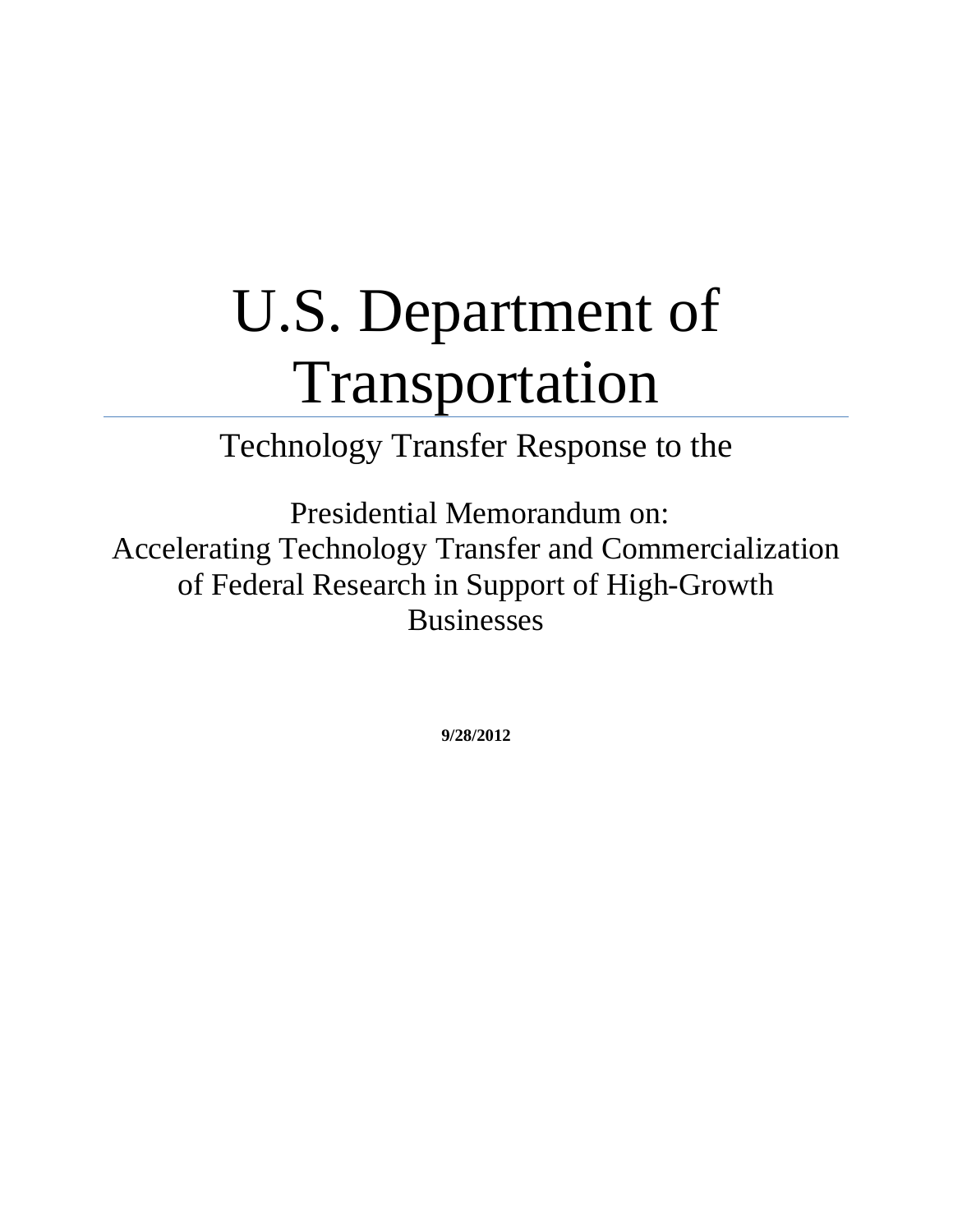| USDOT Plan for Accelerating Technology Transfer and Commercialization5       |  |
|------------------------------------------------------------------------------|--|
|                                                                              |  |
|                                                                              |  |
|                                                                              |  |
|                                                                              |  |
|                                                                              |  |
|                                                                              |  |
|                                                                              |  |
|                                                                              |  |
| Appendix 7: Pipelines and Hazards Materials Federal Highway Safety (PHMSA)44 |  |
| Appendix 8: Research and Innovative Technology Administration (RITA) 49      |  |
|                                                                              |  |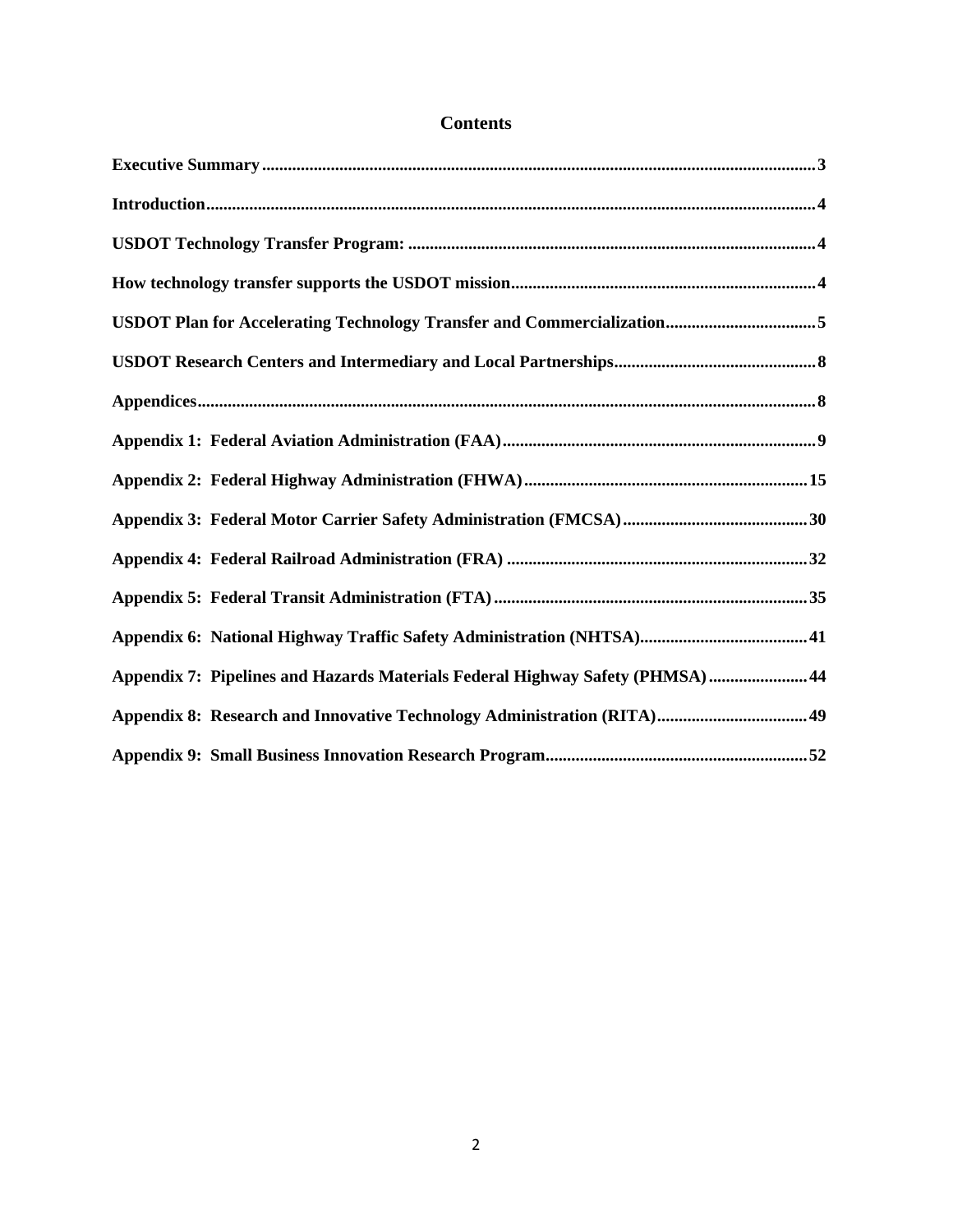# **The U.S. Department of Transportation's Plan To Accelerate Technology Transfer and Commercialization of Federal Research in Support of High-Growth Businesses**

# **Executive Summary**

This plan responds to the presidential memorandum of October 28, 2011, directing federal agencies to improve the results of their technology transfer and commercialization activities. It presents the U.S. Department of Transportation's (USDOT) 5-year plan for accelerating technology transfer (T2) during 2013–2017. USDOT has three goals for accelerating T2 and commercialization of federal research:

- 1. increase the number of T2 partnerships with entities from academia, industry, commercial, nonprofit, government, and non-government,
- 2. increase the number of commercialization activities, and
- 3. improve the efficiency of USDOT T2 business processes.

The USDOT plan includes the means, strategies and metrics to achieve the stated T2 goals. The overarching aim of the plan is to encourage formation of T2 partnerships between USDOT and government and non-government entities, including private firms, research organizations, and nonprofit entities. Implementation of the plan also should improve the efficiency of USDOT's T2 program, allowing professional staff to increase their focus on marketing and partnership activities. This approach should increase the number of T2 partnerships.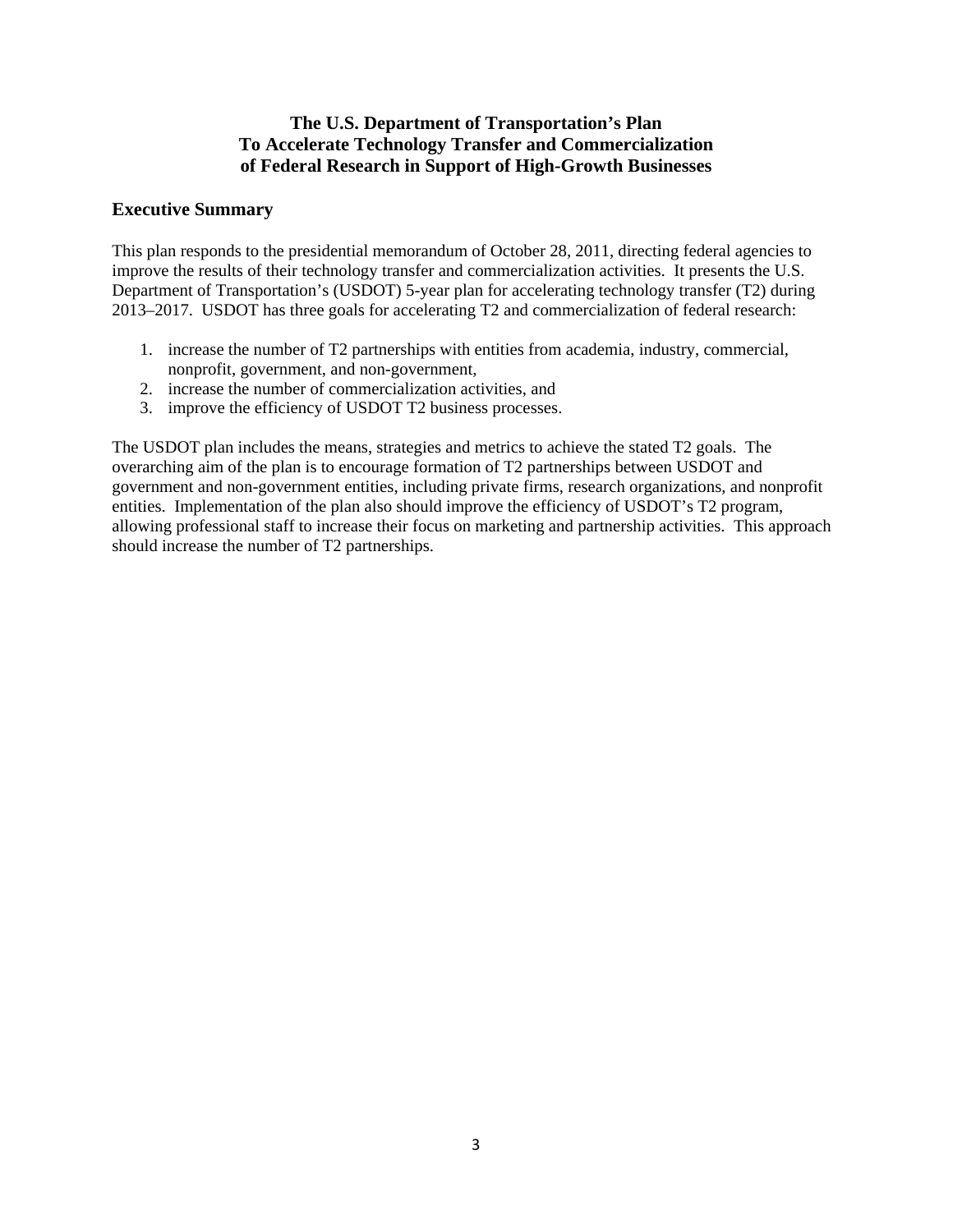# **Introduction**

A presidential memorandum directing the acceleration of technology transfer and commercialization of federal research in support of high-growth entrepreneurship was issued by President Barack Obama on October 28,  $2011$ .<sup>1</sup> The memo stated that,

"Innovation fuels economic growth, the creation of new industries, companies, jobs, products and services, and the global competitiveness of U.S. industries. One driver of successful innovation is technology transfer, in which the private sector adapts Federal research for use in the marketplace. One of the goals . . . is to foster innovation by increasing the rate of technology transfer and the economic and societal impact from Federal research and development (R&D) investments. This will be accomplished by committing each executive department and agency (agency) that conducts R&D to improve the results from its technology transfer and commercialization activities. The aim is to increase the successful outcomes of these activities significantly over the next 5 years."

The memorandum mandated each federal agency to:

- 1. establish goals for technology transfer and develop appropriate measures to evaluate progress,
- 2. streamline the federal government's technology transfer and commercialization process, and
- 3. facilitate commercialization through local and regional partnerships.

# **USDOT Technology Transfer Program: How technology transfer supports the USDOT mission**

USDOT's mission is to "s*erve the United States by ensuring a fast, safe, efficient, accessible and convenient transportation system that meets our vital national interests and enhances the quality of life of*  the American people, today and into the future."<sup>2</sup> USDOT's top priority is Safety. USDOT defines Safety as "working to improve public health and safety by reducing transportation related fatalities and injuries."3

USDOT's approach to T2 is diverse and unique to each mode of transportation. The department accomplishes its mission through multiple strategies that include research partnerships with academia, industry, commercial, nonprofit, non-government, and government agencies; development and advancement of sound and implementable national transportation policies, promotion of safe transportation behaviors, and the delivery of training in transportation safety and efficiency practices. USDOT's T2 activities focus upon research collaboration, knowledge generation, transfer, and dissemination; grants, cooperative agreements, and contracts; and practical application of research. The USDOT Research, Development, and Technology (RD&T) programs conduct T2 through:

- each Operating Administration (OA)
- federal laboratories and

 grants, cooperative agreements, and cooperative research and development agreements (CRADAs),

<sup>&</sup>lt;sup>1</sup>White House. (2011, Oct 28). Accelerating technology transfer and commercialization of federal research in support of high growth businesses. Retrieved from http://www.whitehouse.gov/the-press-

office/2011/10/28/presidential-memorandum-accelerating-technology-transfer-and-commerciali<sup>2</sup> 49 USC 101.<br><sup>3</sup> USDOT Strategic Plan, FY 2012-2016.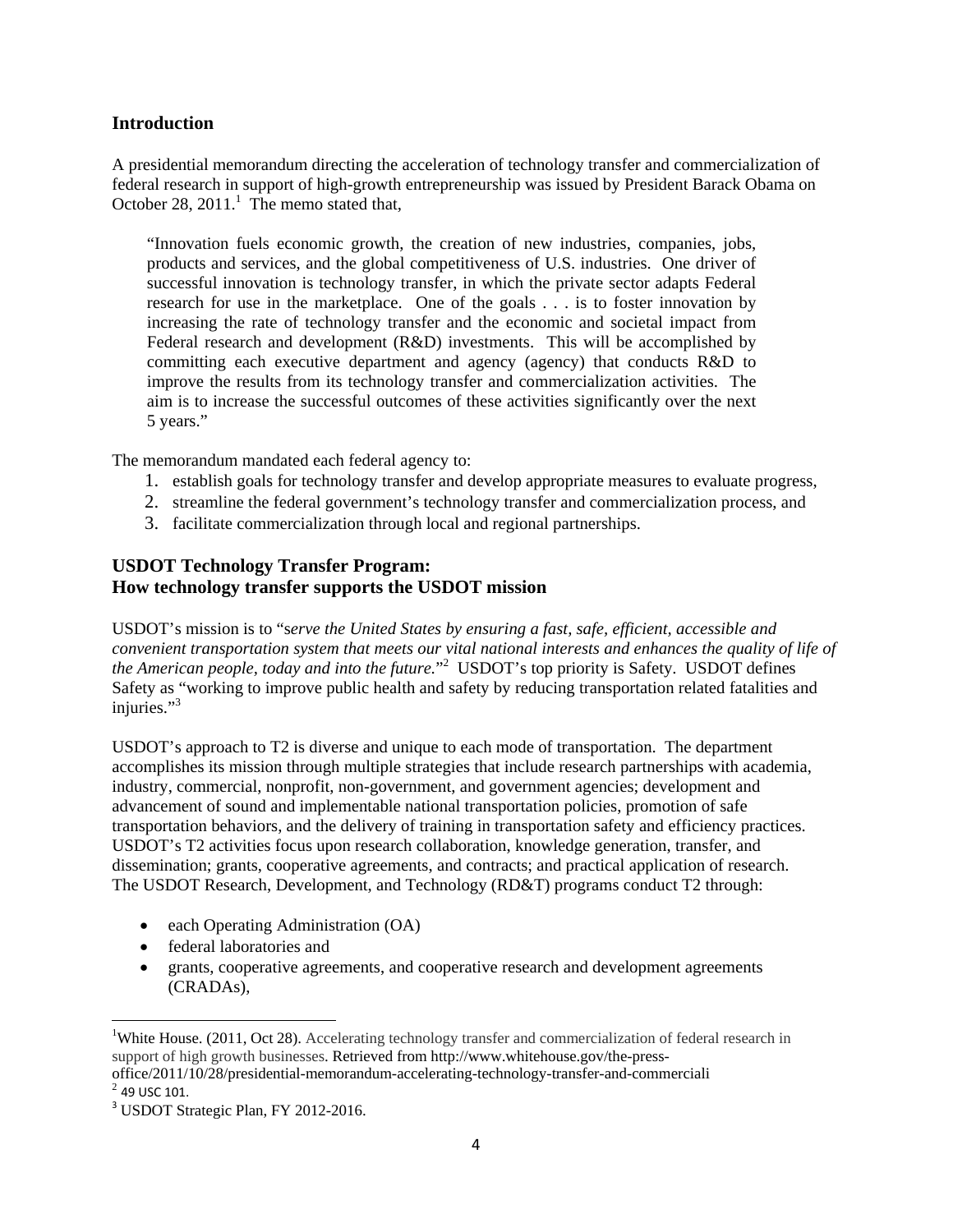USDOT's T2 program provides leadership and expertise to facilitate the timely exchange of knowledge and technologies for development and advancement of products and methodologies that improve transportation safety and efficiency. Through the T2 process, the federal investment in transportation research yields safety, efficiency, and economic benefits.

# **USDOT Plan for Accelerating Technology Transfer and Commercialization**

The three principal goals of USDOT's T2 program are to:

- 1. increase the number of T2 partnerships with entities from academia, industry, commercial, nonprofit, government, and non-government,
- 2. increase the number of commercialization activities, and
- 3. improve the efficiency of USDOT T2 business processes.

The USDOT T2 plan approach expects to achieve the acceleration of the technology transfer and commercialization results by regular assessment and evaluation of the plan's objectives and activities through the use of metrics. During the plan's first year, USDOT will work to baseline USDOT activities results using collected data and analysis.

The USDOT 2013-2017 plan goals with associated objectives, activities, metrics, and timeline are outlined below.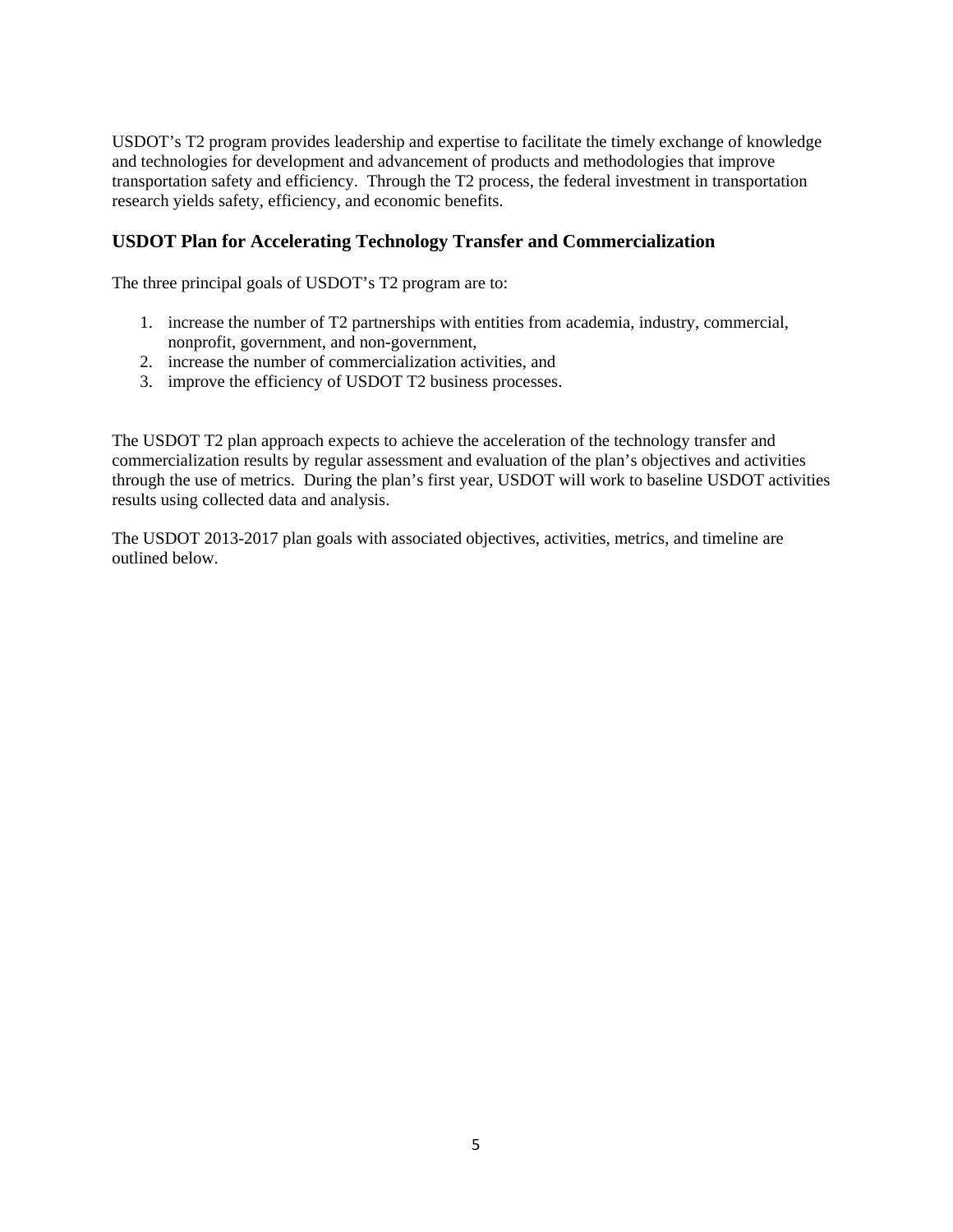**Table 1 Goal 1: Increase the number of T2 partnerships with academia, industry, commercial, nonprofit, government, and non-government entities** 

| No. | Objective                                                                                            | <b>Activities</b>                                                                                                                                                                                                                                       | <b>Metric</b>                                                                                                                                                                                                 | <b>Timeline</b>                                                                    |
|-----|------------------------------------------------------------------------------------------------------|---------------------------------------------------------------------------------------------------------------------------------------------------------------------------------------------------------------------------------------------------------|---------------------------------------------------------------------------------------------------------------------------------------------------------------------------------------------------------------|------------------------------------------------------------------------------------|
|     | Increase awareness<br>about USDOT T2<br>program among<br>government and non-<br>government partners. | Explore outreach activities (e.g., conferences, trade<br>$\bullet$<br>meetings, social media, and targeted marketing).<br>Explore collaboration with local and regional<br>transportation safety-focused entities, including<br>USDOT regional offices. | Number of executed T2<br>agreements with government<br>partners.<br>Number of executed T2<br>agreements with non-<br>government partners.<br>Number of teleconferences<br>attended and presentations<br>made. | <b>Baseline</b><br>metrics for<br>2013. Target to<br>be established<br>in $2014$ . |

#### **Table 2 Goal 2: Increase the number of commercialization**

| No. | Objective                                                           | <b>Activities</b>                                                                                                                                                                                                                            | <b>Metric</b>                                                                           | <b>Timeline</b>                                                       |
|-----|---------------------------------------------------------------------|----------------------------------------------------------------------------------------------------------------------------------------------------------------------------------------------------------------------------------------------|-----------------------------------------------------------------------------------------|-----------------------------------------------------------------------|
|     | Increase<br>commercialization<br>opportunities.                     | Publicize T2 and available materials for<br>licensing.<br>Publicize collaboration opportunities.<br>٠<br>Disseminate T2 best practices that advance the<br>development of technology evaluations leading<br>to commercialization activities. | Number of license<br>applications submitted.<br>Number of collaboration<br>engagements. | Baseline metrics<br>for 2013. Target to<br>be established in<br>2014. |
|     | Increase the<br>knowledge of<br>commercialization<br>opportunities. | Survey and evaluate transportation and economic<br>indicators.<br>Coordinate opportunities with intermediaries to<br>$\bullet$<br>help streamline matching technologies and<br>potential economic developers.                                | Total revenue generated by<br><b>USDOT</b> licensees.                                   | Baseline metrics<br>for 2013. Target to<br>be established in<br>2014. |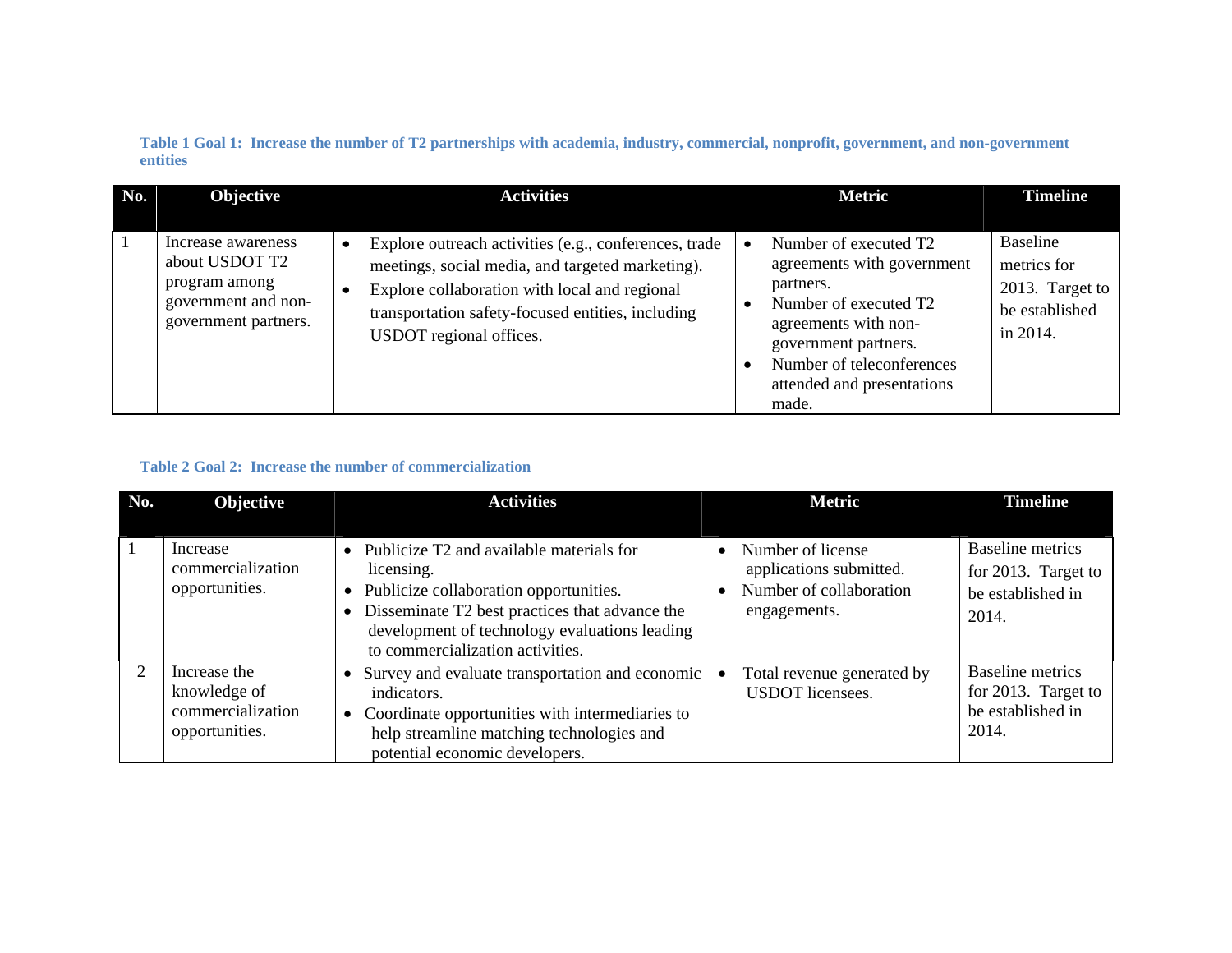# **Table 3 Goal 3: Improve the efficiency of USDOT T2 business processes**

| No. | <b>Objective</b>                                                                                                                                              | <b>Activities</b>                                                                                                                                                                                                                                                                                         | <b>Metric</b>                                                                                                                                               | <b>Timeline</b>                                                    |
|-----|---------------------------------------------------------------------------------------------------------------------------------------------------------------|-----------------------------------------------------------------------------------------------------------------------------------------------------------------------------------------------------------------------------------------------------------------------------------------------------------|-------------------------------------------------------------------------------------------------------------------------------------------------------------|--------------------------------------------------------------------|
|     | Evaluate and modify<br><b>USDOT T2 policies</b><br>and processes to be<br>more effective and<br>user-friendly while<br>maintaining statutory<br>requirements. | Implement identified policy and process<br>improvements.<br>• Evaluate process for executing in<br>partnerships agreements (grants,<br>contracts, CRADAs, collaborative<br>agreements, and others).<br>Streamline USDOT T2 partnership<br>processes and procedures to maximize<br>transfer effectiveness. | Number of policies revised and<br>implemented.<br>Number of process changes<br>identified.<br>Reduce the time required to establish<br>CRADA <sub>s</sub> . | Baseline metrics for<br>2013. Target to be<br>established in 2014. |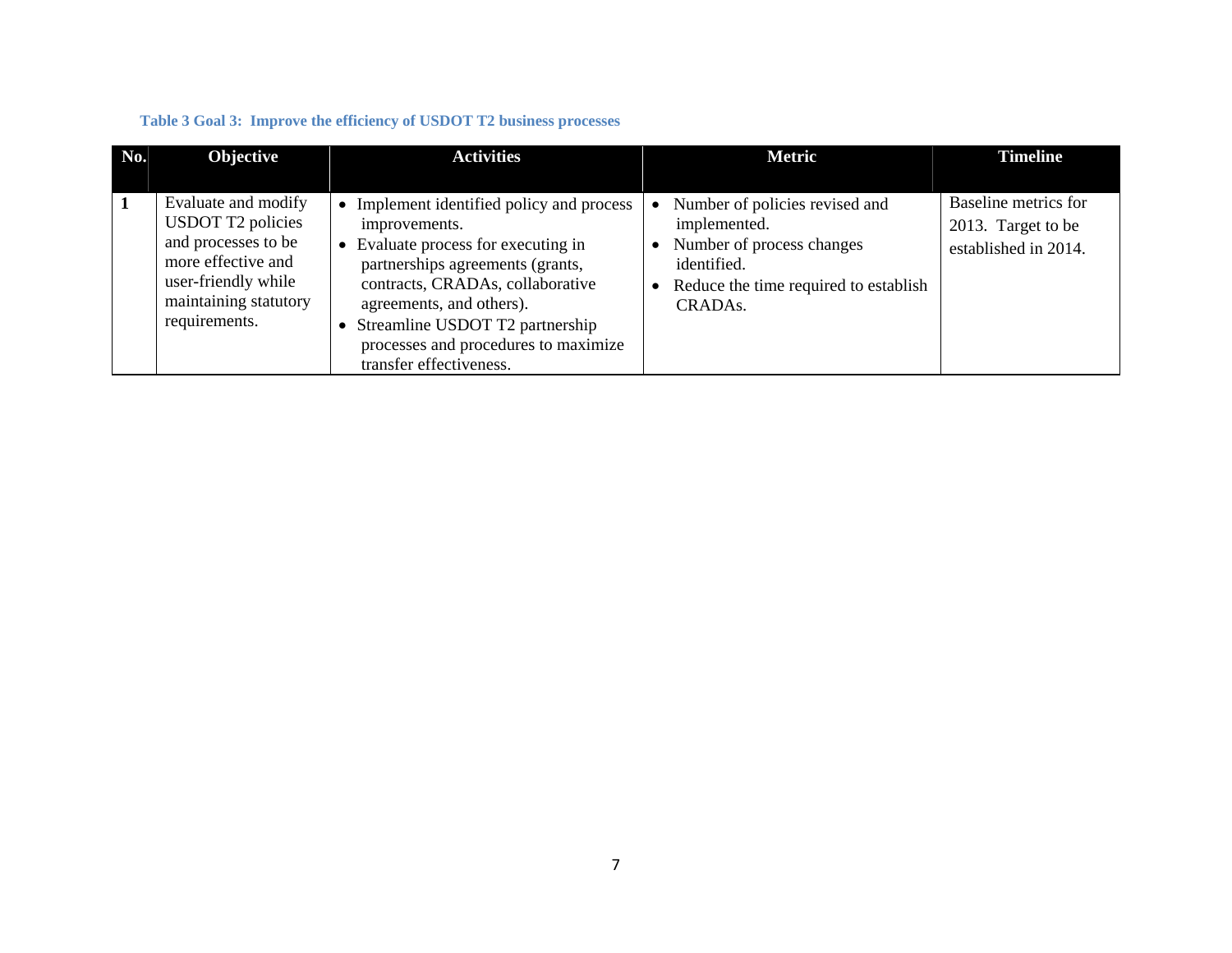# **USDOT Research Centers and Intermediary and Local Partnerships**

USDOT's Federal laboratories support the transfer of technology and are included as part of its overall laboratory evaluations. USDOT is represented in the Federal Laboratory Consortium for Technology Transfer and is an active participant in the Inter-agency Working Group on Technology Transfer. USDOT Federal laboratories will continue searching for more ways to enter into local and regional partnerships with academic institutions and partners from the aerospace, highways, automotive, rail, and waterborne industries. Current partnerships include Research and Innovative Technology Administration's (RITA) John A. Volpe National Transportation Center (Volpe Center) entering into a CRADA with Massachusetts Institute of Technology; and Volpe's laboratory strategic plan targets local research collaboration. Other labs include Federal Aviation Administration's (FAA) William J. Hughes Technical Center (WJHTC) collaborating through CRADAs, and various mechanisms to partner with industry, university consortia, economic development entities, and state and local governments. FAA collaborates with external partners through its Technical Partnerships and Information Exchange office, which facilitates CRADAs when applicable. The office develops and strengthens knowledge of aviation, extending and expanding Federal Laboratory capabilities by performing outreach activities at aviationrelated conferences and events, and through partnerships with industry and university consortia, economic development entities, and state and local governments.

FAA facilitates aviation related licenses, patents, and employee activities, and establishes CRADAs in accordance with the Stevenson-Wydler Technology Innovation Act of 1980 and FAA Order, Technology Transfer Program, 9550.6. Recently, FAA entered into a Memorandum of Lease and Memorandum of Agreement with external partners to facilitate private development the Aviation Research and Technology Park near its Federal Laboratory in New Jersey, with the intent of furthering aviation related research, technology transfer and commercialization.

USDOT's Federal Railroad Administration's (FRA) laboratory is the Transportation Technology Center in Pueblo, Colorado. This facility is operated by a private firm, Transportation Technology Center, Inc. (TTCI), under a care, custody and control contract. This arrangement maximizes the technology transfer opportunities by providing the industry direct access to test facilities and specialized technical support services for the purposes of research and testing. The FRA sponsors cooperative research activities that utilize this facility. FRA does not own patents; however, many patents have resulted from FRAsponsored research. These patents are held by private firms and are actively utilized for commercial purposes. FRA engages in research to develop technologies for FRA's stakeholders, which are geared around safety. FRA research is always conducted with industry partners, universities, and private industry.

These are a few examples of the local and regional partnerships USDOT laboratories participate in. USDOT will continue working to strengthen such partnerships. More detailed descriptions of agency specific technology transfer efforts may be found in the Appendices.

# **Appendices**

USDOT Operating Administration agency-specific technology transfer plans.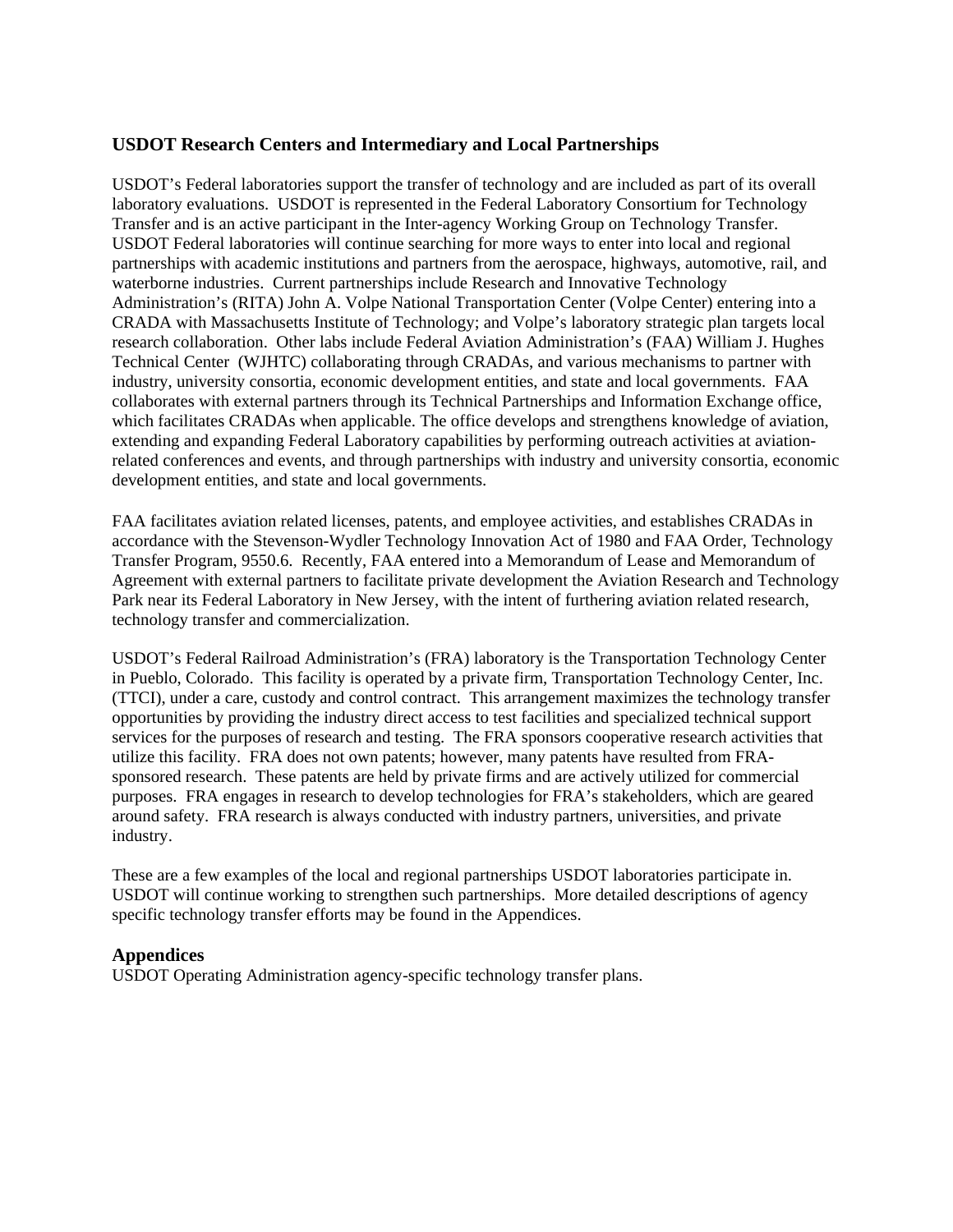# **Appendix 1: Federal Aviation Administration (FAA) FAA Plan for**

# **Accelerating Technology Transfer and Commercialization of Federal Research in Support of High Growth Businesses**

# *Introduction/Background*

The FAA works with its federal and industry partners to develop a flexible aerospace system that fully responds to the changing needs of businesses and customers in the 21st Century. We strive to reach the next level of safety, efficiency, environmental responsibility, and global leadership, and are accountable to both the taxpayer and the flying public.

FAA federal laboratories perform research and development (R&D), test and evaluation (T&E), and provide operational support to ensure and enhance safety of the nation's civil aerospace system. Programs include National Airspace System (NAS) operations, development and sustainment, weather, environment and energy, human factors, aerospace medicine, aircraft safety, airports, commercial space technology, wake turbulence, and long-range development of aviation systems and concepts.

# *Objectives*

The FAA Technology Transfer Program's (TTP's) objectives are to:

- Increase collaboration between FAA and the non-federal sector (private industry and organizations, state and local governments, and academia),
- Support technology transfer and commercialization (when applicable) of the FAA's R&D investments, and
- Use technology transfer activities and tools to leverage resources that advance the agency's mission, and benefit the competitiveness of United States industry.

# *The FAA Technology Transfer Program and how it supports the FAA Mission*

The FAA's mission is to provide the safest, most efficient aerospace system in the world. The FAA accomplishes its mission through acquisitions, research, and outreach to other government and nongovernment communities.

The TTP facilitates application of new knowledge, furthers research, and streamlines partnerships to develop and commercialize inventions or intellectual property (IP). To learn more about the TTP, please visit http://faa.gov/go/techtran, or see the publicly available FAA Order, Technology Transfer Program, 9550.6 at http://www.faa.gov/regulations\_policies/orders\_notices/.

Effectiveness of the TTP depends on innovative and highly productive aviation scientists, researchers, engineers, and technology transfer professional staff working together. The TTP strives to promote efficient technology transfer via high quality disclosures, avoidance of unnecessary costs, and timely licensing of assets to the non-federal sector for commercialization when applicable.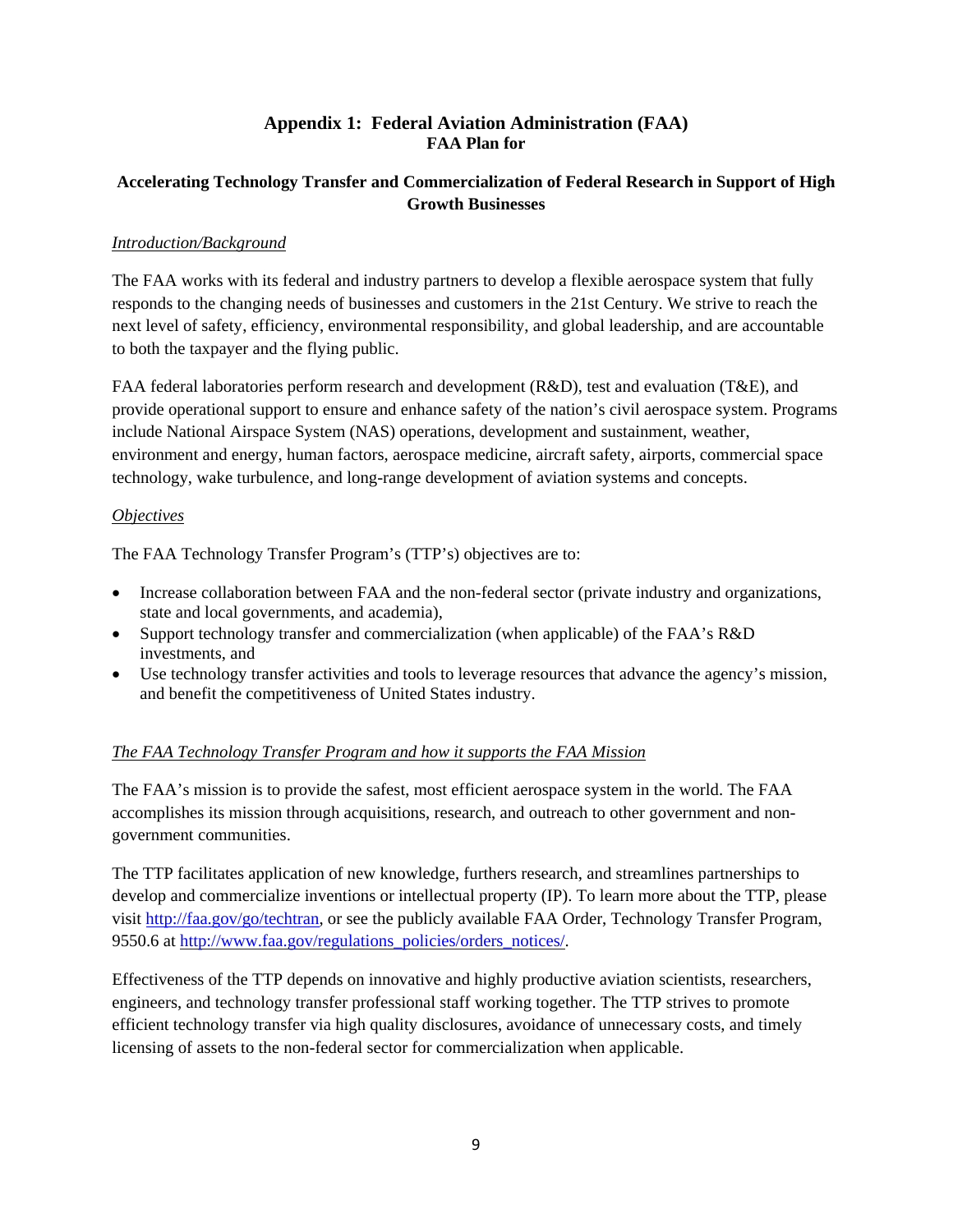Figure 1 illustrates the basic technology transfer process, which contains two essential components. The top portion of the figure illustrates an "innovation cycle", through which ideas, inventions, and IP are developed and identified. Some outcomes of this cycle advance the fundamental understanding of aviation research, or lead to new strategies for satisfying programmatic needs. Other outcomes may lead more directly to products, processes, or information benefiting the flying public or non-federal sector. These outcomes, as identified and appropriate, feed into the bottom portion of the figure, known as the "collaboration phase". Here, they can be further refined and potentially commercialized to become useful products or services.



Figure 1 – Technology Transfer Process

The FAA's Technology Transfer Program Office (TTPO) coordinates the technology transfer process with internal partner organizations at its federal laboratories, and external stakeholders as appropriate. These efforts are complementary activities that require significant coordination and cooperation. The TTPO manages internal technology transfer relationships, invention or intellectual property patenting and licensing, royalty payment processing and awards to inventors, and external collaboration and outreach activities. The following list highlights additional TTPO activities:

- Evaluate invention disclosures to obtain and protect patent rights as needed to promote development and commercialization
- Negotiate and execute license agreements to convey patent rights and unpatented materials to the private sector for research, development and commercialization
- Monitor license agreements for diligence and proper royalty payments
- Identify collaboration partners
- Negotiate agreements that enable access to laboratory materials, information and resources, and research and development projects to advance development and commercialization
- Monitor collaboration agreements, including Cooperative Research and Development Agreements (CRDAs), for diligence and change in research scope
- Manage the royalty payments from licensees that are paid to inventors and to the federal laboratories
- Deploy marketing strategies to direct appropriate technologies to those stakeholders that can best commercialize them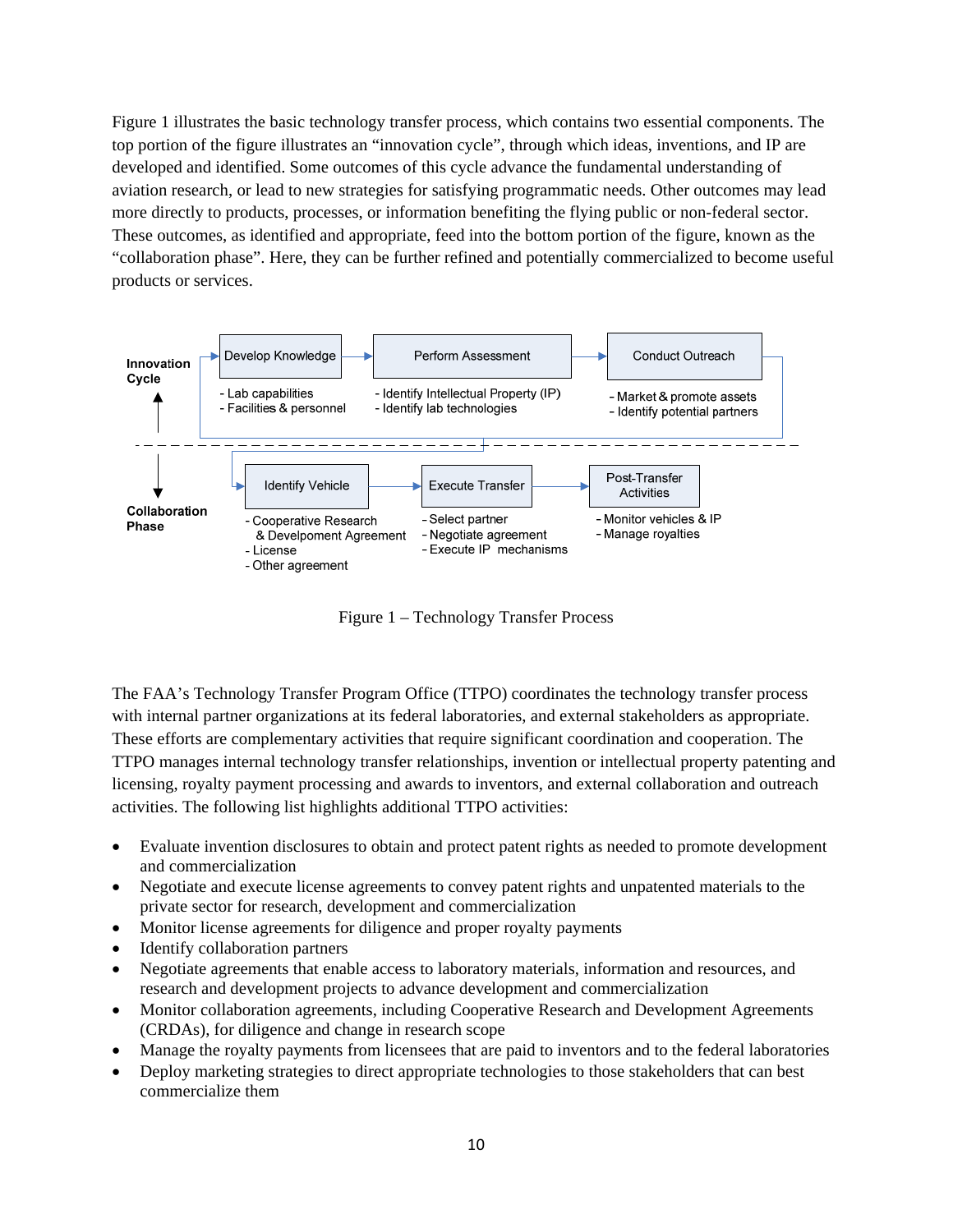- Create an appropriate invention management strategy
- Evaluate the regulatory and policy environment to determine the implications for FAA technology transfer
- Develop an organized and robust data management system where information can be utilized, harvested easily, made transparent, and internal and external stakeholders have access to appropriate information
- Continuously evaluate and update technology transfer processes to ensure a high level of efficiency

# *Strategy and Plan*

As shown previously by Figure 1, the transfer of publicly funded research and development (R&D) to the private sector is a process with discrete steps – only through the smooth transition between steps can commercialization result. Note that due to the coordination required, and the nature of business development, successful outcomes can take a significant amount of time to realize. Therefore, additional goals, actions, and measures are best derived and tracked over multiple years.

Scientists and technologists must recognize the value of their invention or intellectual property and the importance of reporting it. The processes shown by Figure 1, and resulting successful outcomes, can only be sustained through the agency's support for people, policies, and funding to enable a technology transfer program and its processes. As much as possible, the TTPO reaches back to personnel and offices to communicate TTP activities, and promote TTP awareness.

The overarching aim of the TTP Plan (Plan) is to increase the number and pace of effective technology transfer and commercialization activities in partnership with the non-federal sector, including private firms, research organizations, and nonprofit entities. In accordance with the Plan, the TTPO continuously investigates specialized programs and resources to accelerate technology transfer. For example, the FAA's WJHTC Federal Laboratory recently entered into land lease agreement with regional entities, which enables construction of an Aviation Research and Technology Park. The intent of the Park is to become an innovation center for furthering aviation related research, development, technology transfer, and ultimately commercialization while providing an excellent setting to bring together a diverse group of government, industry, academic, and regional stakeholders. The TTPO also focuses on improving its internal activities, such as automation of common high volume tasks, which recoup time for professionals to dedicate to partnership activities. The expectation is that expanding these types of approaches will meet Plan objectives without sacrificing quality and conformance to policy.

This Plan is a living document. The TTPO will periodically re-evaluate information and will adjust the Plan, and any TTP processes, procedures, and goals as necessary.

# *Goals and Metrics*

Strategic goals of the TTP are to advocate commercialization of new technologies developed by agency personnel and industry partners, expansion of the Unites States technology base, maximize return on investment on federally funded research and development, and provide access to resources to develop and commercialize ideas, concepts, or mutually developed products. FAA reports annually to DOT, metrics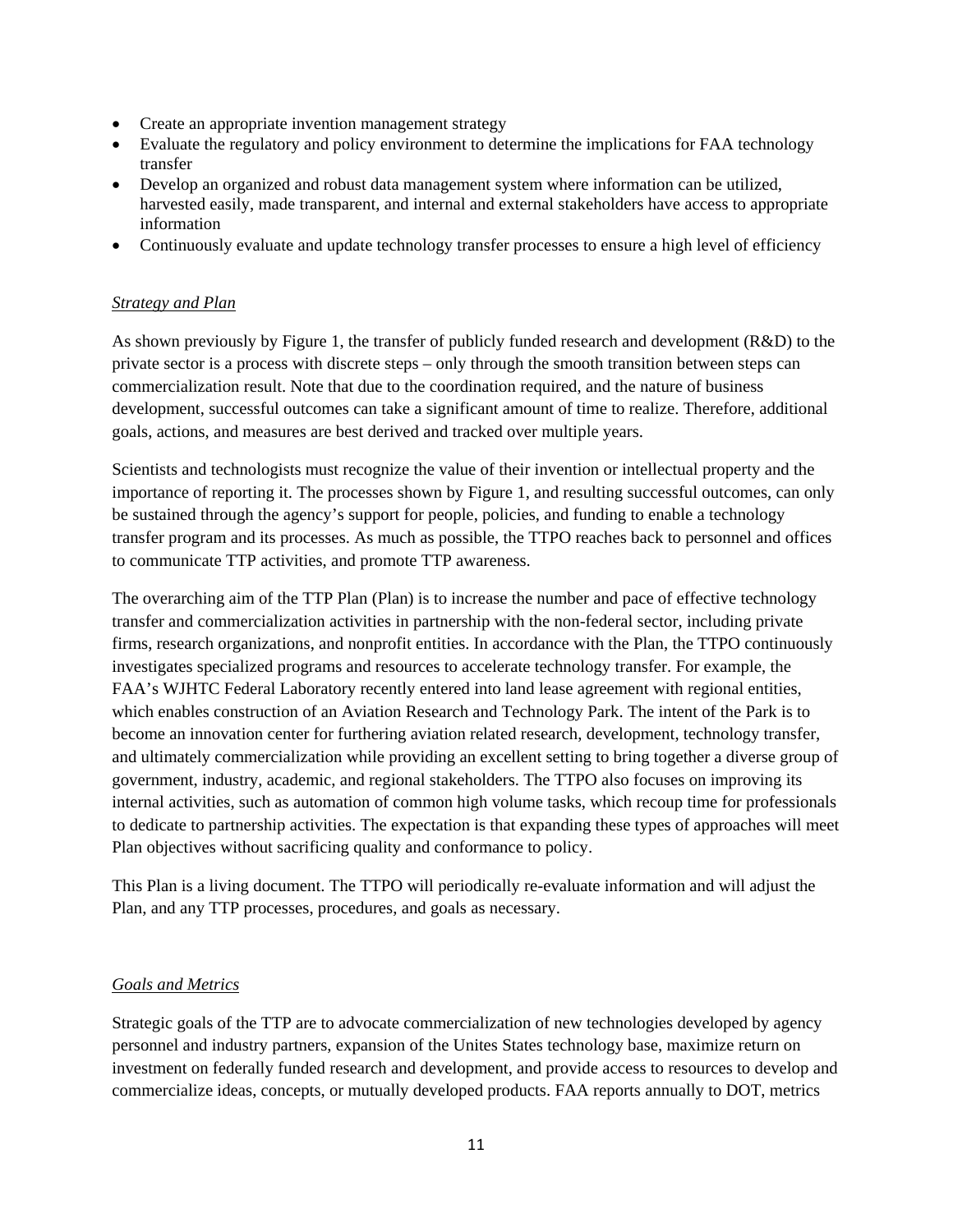for these goals as codified at 15 USC 3710 (f). FAA also includes in its reports the following metrics and other information:

- number of Cooperative Research and Development Agreements (CRDAs)
- number of other types of collaborative research and development relationships
- significant downstream outcomes from technology transfer activities

The TTPO recently began cataloging other research agreements (primarily contracts, memorandums of agreement, and interagency agreements) on behalf of the FAA. A potential outcome of this effort is to leverage information from these agreements for TTP initiatives.

Over the years 2013-2017, the TTPO intends to evaluate and put into practice as applicable and possible the following goals and actions. In the first year, it will evaluate inclusion of new actions or measures in addition to those already captured by its existing annual report.

**Goal 1:** *Increase the number of effective technology transfer and commercialization activities in partnership with non-federal entities.* 

Action 1: Develop effective outreach materials and methods

Action 2: Develop improved strategies for invention disclosure and scope of IP protection

Action 3: Expand use of Small Business Innovation Research (SBIR)/Small Business Technology Transfer (STTR)

Action 4: Increase awareness of and participation in the Program by non-federal partners by initiating or increasing new outreach activities, e.g., trade meetings, social media, targeted marketing

**Goal 2:** *Establish strong foundation for successful commercialization of inventions with policies and actions that encourage inventor-ship, outreach, and availability of technology.*

Action 1: Promote inclusion of technology transfer goals and measures in FAA programs and plans

Action 2: Encourage laboratory directors to consider transfer technology efforts positively in job descriptions, promotion policies, and job performance evaluations of laboratory scientists and engineers

Action 3: Develop processes to measure scientific article publications

Action 4: Develop appropriate software-related metrics

**Goal 3:** *Increase the pace of effective technology transfer and commercialization activities in partnership with non-federal entities, including private firms, research organizations, and non-profit entities.*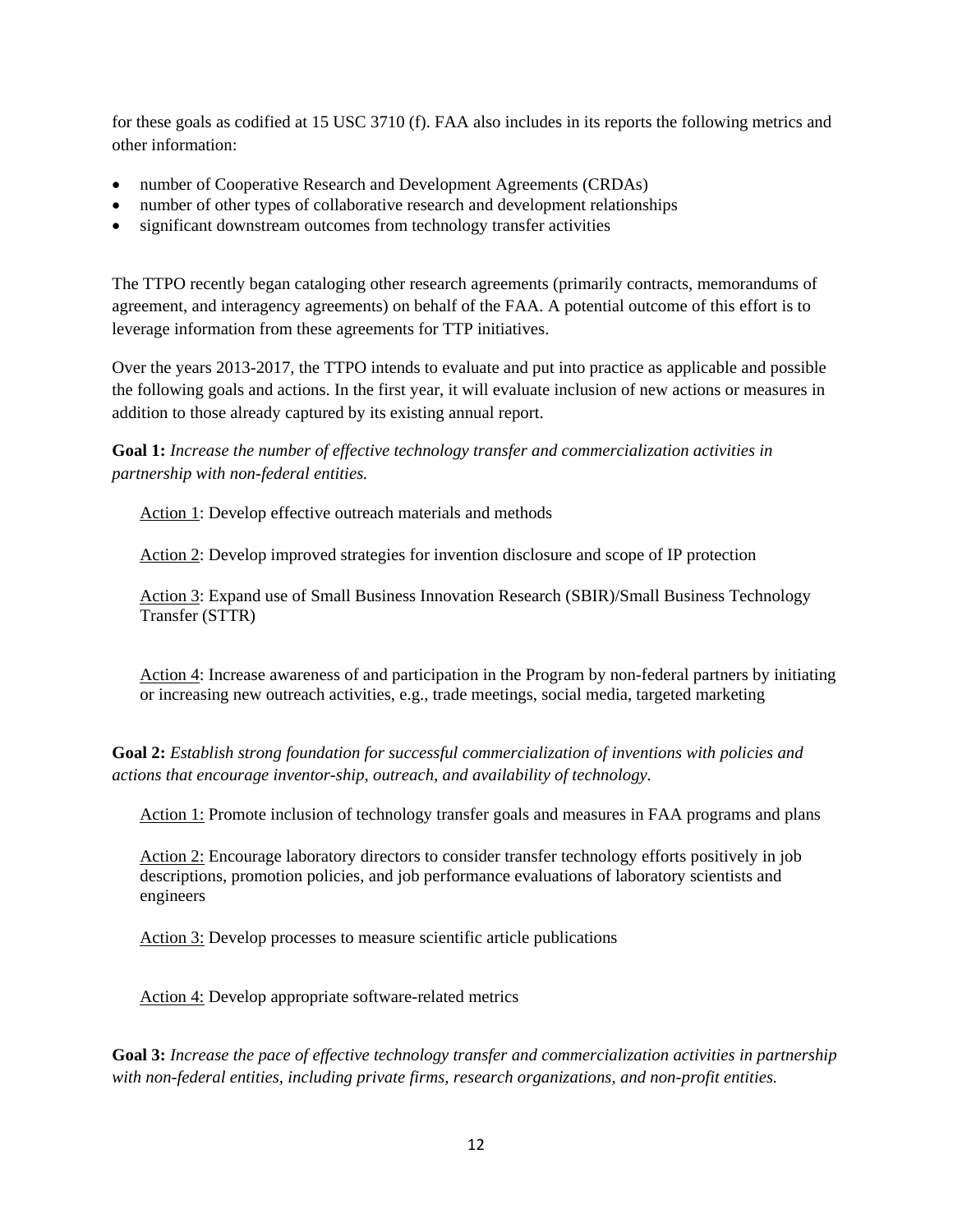Action 1: Implement automated workflow systems for routine activities where applicable and practical

Action 2: Develop improved invention reporting process

Action 3: Streamline technology transfer partnership processes and procedures. Identify bottlenecks and devise approaches to eliminate or reduce them, and improve or simplify agreements to reduce resources and time spent on negotiation

# **Goal 4:** *Develop Technology Transfer Knowledge of the FAA and Aviation Community.*

Action 1: Improve synergy, collaboration, and coordination among FAA technology transfer professionals

Action 2: Expand skill sets of FAA employee and technology transfer professionals

# *Evaluation Method and Outcome*

The TTPO is available to guide FAA offices, as appropriate for their missions, in accomplishing technology transfer goals. The TTPO will evaluate each year relative to preceding year(s) and consider program modifications to enhance achievement of goals. Depending on the outcomes of tasks, other actions or metrics may need established to assess the impact on future objectives. The TTPO will continuously re-examine how it can better integrate technology transfer practices in its Government-wide efforts.

# *Streamlining*

FAA reviews its TTP processes and practices in order to simplify and expedite processing times, administration, and dissemination of information. The following initiatives are currently underway:

- consideration of pay.gov to receive royalty payments
- enhancement as practical of agreement databases
- Enhance public access to information using internal and external websites, and other media outlets as appropriate

# *Facilitating Local and Regional Partnerships*

FAA collaborates with the non-federal sector through its Technical Partnerships and Information Exchange office, which strengthens cooperative research, expands Federal Laboratory capabilities through outreach activities at aviation-related conferences and events, and develops partnerships with non-federal partners. The office bolstered its staffing with highly experienced engineering and science personnel having the technical depth and skill to recognize potential areas of collaboration at the earliest stages. Multiple joint university and academic outreach programs include cooperative efforts, and support of a broad set of industry and government research problems, such as radio frequency identification, magnetic resonance imaging, cognitive characteristics of air traffic control, and glass surface treatment.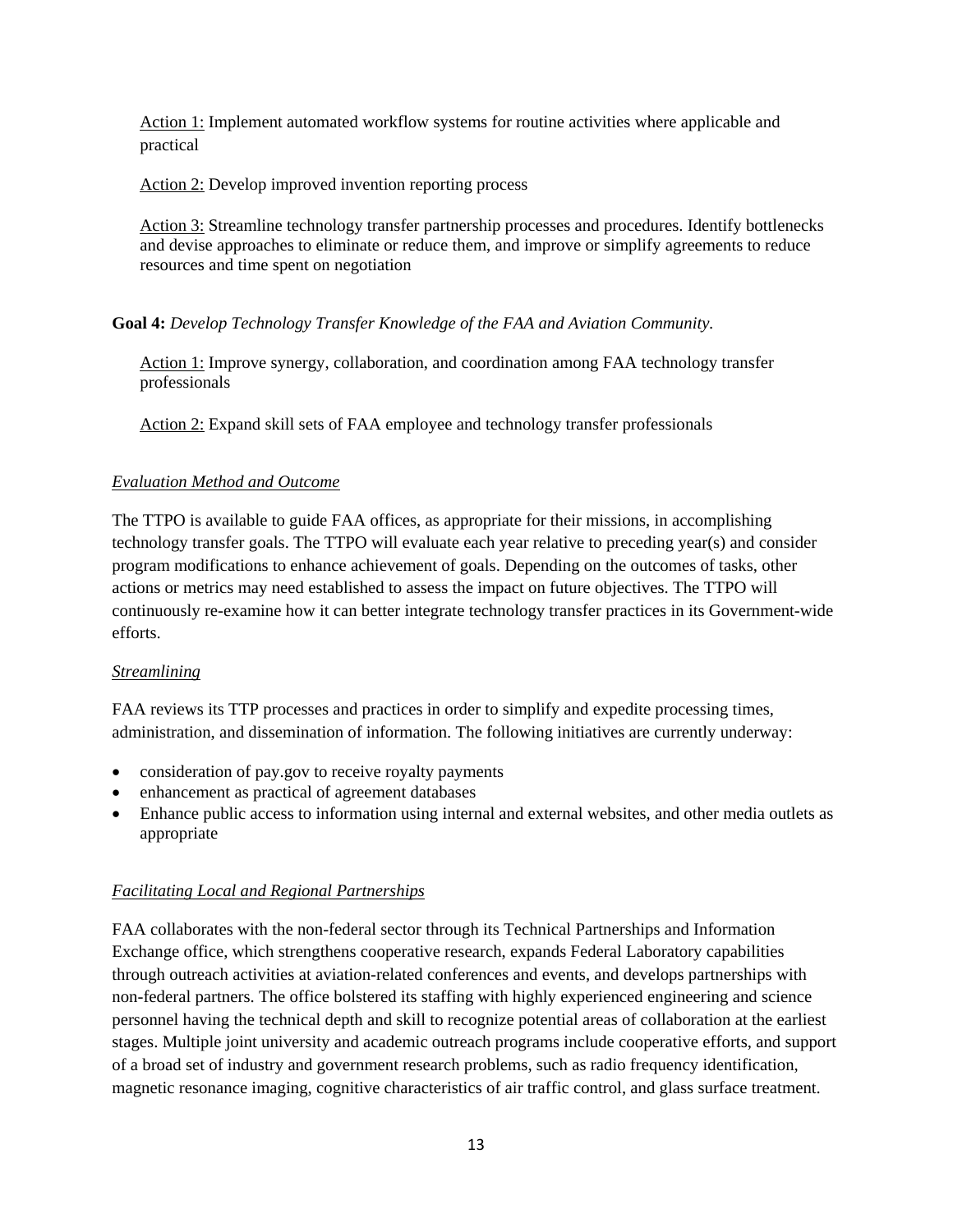In addition to the previously mentioned land lease agreement, FAA continuously pursues collaborations with non-federal partners through CRDAs and other agreement mechanisms.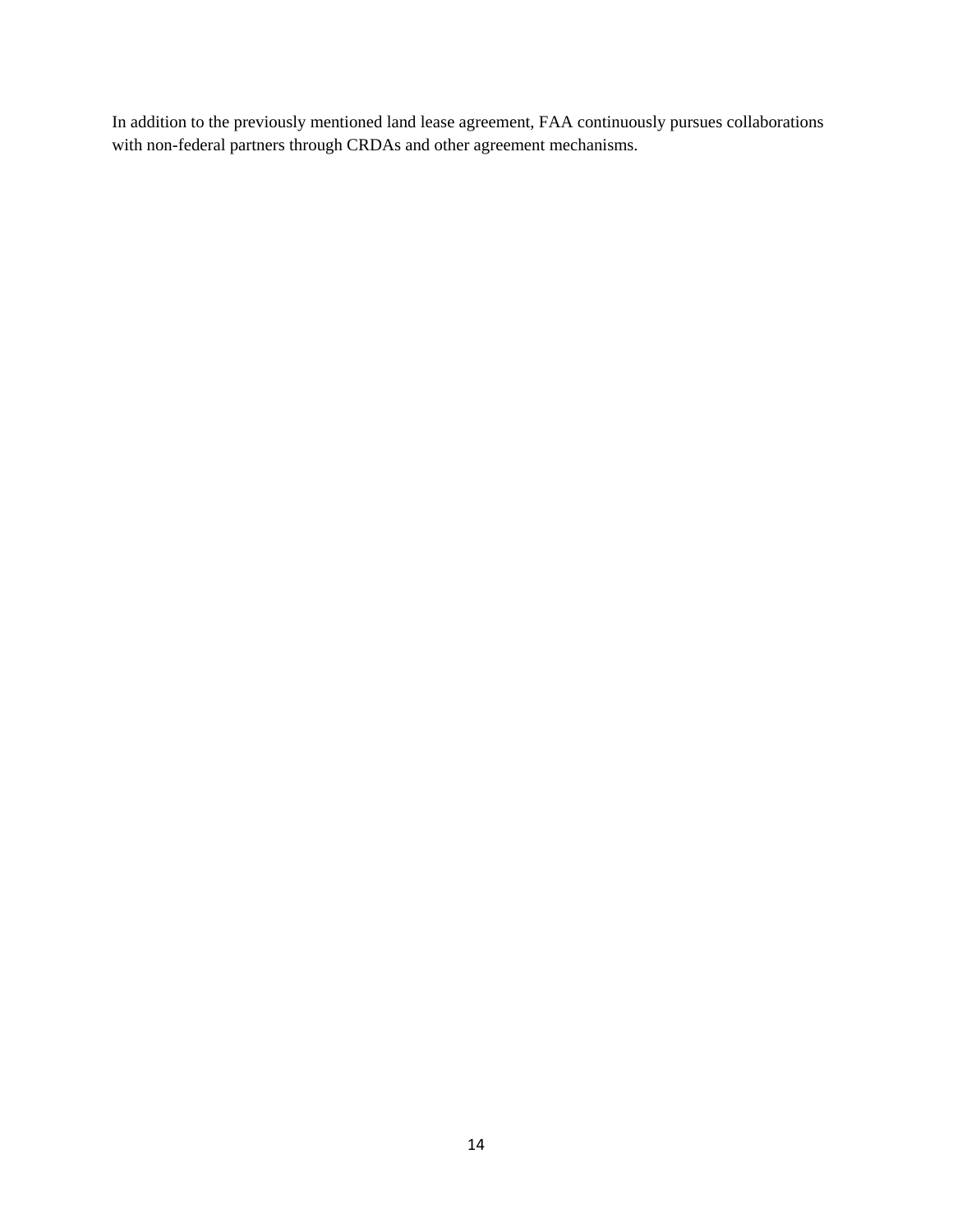# **Appendix 2: Federal Highway Administration (FHWA)**

#### **Research, Technology Transfer, and Education (RT&E) Program**

The FHWA's RT&E program role is to provide leadership at conducting highway-related research, development, deployment, and training activities to address current and emerging needs facing our nation's transportation system. The program is responsible for developing and delivering the solutions needed to meet current challenges and foresee future needs, addressing them proactively and effectively. FHWA's Research and Development initiatives are focused on advancing the state of the art. Technology Transfer and Training and Education Initiatives focus on advancing the state of the practice through the deployment of new technology and innovations.

The new technologies and innovations that result from FHWA's RT&E program are typically nonproprietary, and effective technology transfer requires that State DOTs and municipalities, and the private-sector contractors that they hire, learn about and use these new technologies and innovations. FHWA's leadership role signifies a commitment to working collaboratively with its partners in defining the direction of and developing the FHWA roadmaps needed to achieve results, especially since these partners may at times be the ones implementing the technologies and innovations developed.

The success of new technologies and products developed through FHWA research ultimately depends on their acceptance by States, industry, and other stakeholders. Innovation delivery is another key step in the R&T life cycle. Through demonstration projects, education and training programs, manuals and other publications, and hands-on assistance, FHWA works to support the deployment of new, cost-effective, and high-performing technologies. Deployment efforts are coupled with assessment initiatives, which complete the R&T life cycle by evaluating the impact of new processes and technologies.

FHWA provides key support to the delivery of technologies and innovations. By bringing together the FHWA Resource Center, National Highway Institute (NHI), and Technology Partnerships Programs under one office, FHWA strengthened its ability to deliver vital services more strategically. The Resource Center and its Technical Service Teams facilitate technology deployment and technical assistance, NHI provides critical training opportunities, and the Technology Partnerships Programs offer education and local and tribal technology assistance.

The Technical Service Teams provide expertise and innovative technical assistance to help State and local agencies successfully adopt and deploy new technologies in such areas as construction and project management, finance services, operations, pavement and materials, safety and design, and structures. The work of the teams is bolstered by NHI, which offers more than 300 courses across 17 program areas to advance the performance of the transportation workforce. A growing number of courses are available online, meeting the need for training even as State and local agencies face tighter budgets. Partnerships are also key, as the Technology Partnerships Programs support the training, technical assistance, and technology deployment efforts of the Local Technical Assistance Program and Tribal Technical Assistance Program centers.

The three main components of the RT&E program are as follows:

# *The Highway Research and Development program (HRD)*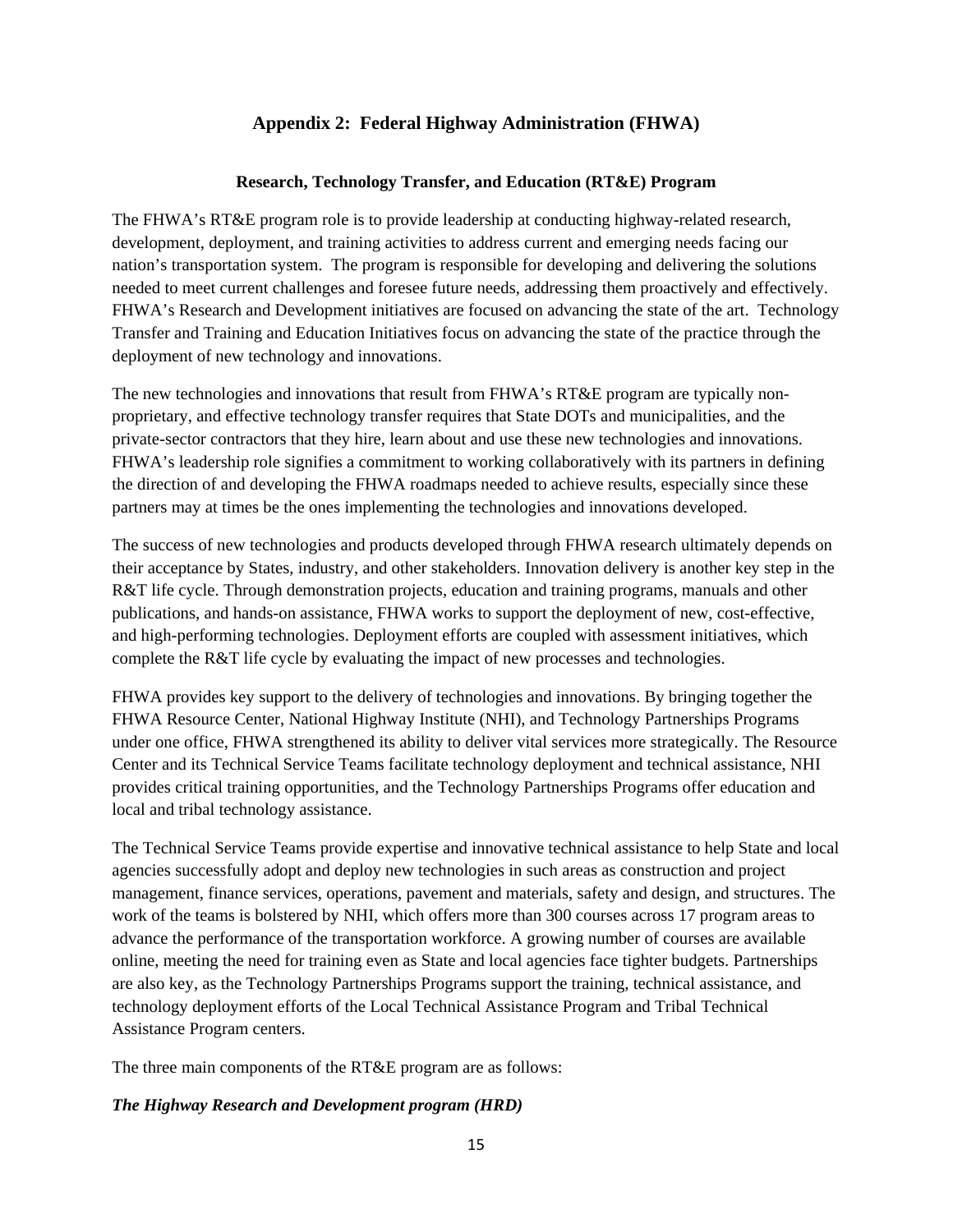The HRD program highlights FHWA's leadership in developing a comprehensive, nationally-coordinated FHWA highway research and technology program, engaging and cooperating with other highway research stakeholders. The HRD program performs research activities associated with safety, infrastructure preservation and improvements, environmental mitigation and streamlining, livability considerations, operations, and policy. The research conducted aims to collect information that ultimately provides transportation policymakers tools and products that allows them to make accurate decisions that improve the nation's quality of life. The HRD program includes FHWA's advanced and applied research, and facilitates national and international coordination and collaboration to leverage knowledge and develop solutions to address current and emerging highway transportation needs.

- **Safety.** Research and development activities support comprehensive and sustainable safety programs. Activities emphasize data-driven analysis of roadway-related safety considerations and specific improvement in four crash areas: roadway departure, intersection, pedestrian, and speeding. The program conducts rigorous evaluations to determine what safety improvements can be expected with the introduction of countermeasure designs or operations. All design or operational changes are assessed from a human factor perspective to eliminate or minimize unexpected consequences of change. FHWA works in cooperation with NHTSA and FMCSA to develop tools and technologies to reduce crashes and improve highway and intermodal transportation safety.
- **Infrastructure.** FHWA conducts problem-focused research, development, and communications outreach activities to preserve the existing investment in our Nation's highway infrastructure and to build for the future through the application of advanced technologies that improve infrastructure integrity. Infrastructure-related research focuses on three major areas: pavements, bridges and structures, and asset management. This work includes: a) development of metrics to assess the performance of infrastructure over the longer term; b) research and development of technologies and techniques to assure that the Nation's infrastructure is world class from a standpoint of longevity, safety, performance, climate-change mitigation, and sustainability; and c) leadership to ensure effective follow-up and deployment of the improvements developed, particularly those that will speed construction and reduce congestion caused by construction.
- Planning and Environment. Activities in this program area include carrying out short and longterm livability initiatives to improve project delivery and enhance communities that are impacted by surface transportation projects; developing comprehensive strategies to minimize the impact of transportation investment on the environment; adjust to changing climate conditions, advancing state of the practice for data collection, geographic information systems applications, and travel forecasting; and providing technical assistance and forums, best practices, and training to assist States, Metropolitan Planning Organizations, local public agencies and other partners and stakeholders in planning and delivering surface transportation projects.
- **Operations.** The Operations program conducts research on the application of cutting-edge technologies to move people and goods better, quicker, and safer. The primary focus of Operations activities is on congestion relief solutions. This work will mitigate the impacts of recurring congestion, as well as deal more effectively with non-recurring events that cause congestion, such as traffic incidents, work zones, adverse weather conditions and planned special events. Activities also include conducting applied research to develop the next generation of traffic management systems and models, and researching specific technologies that can improve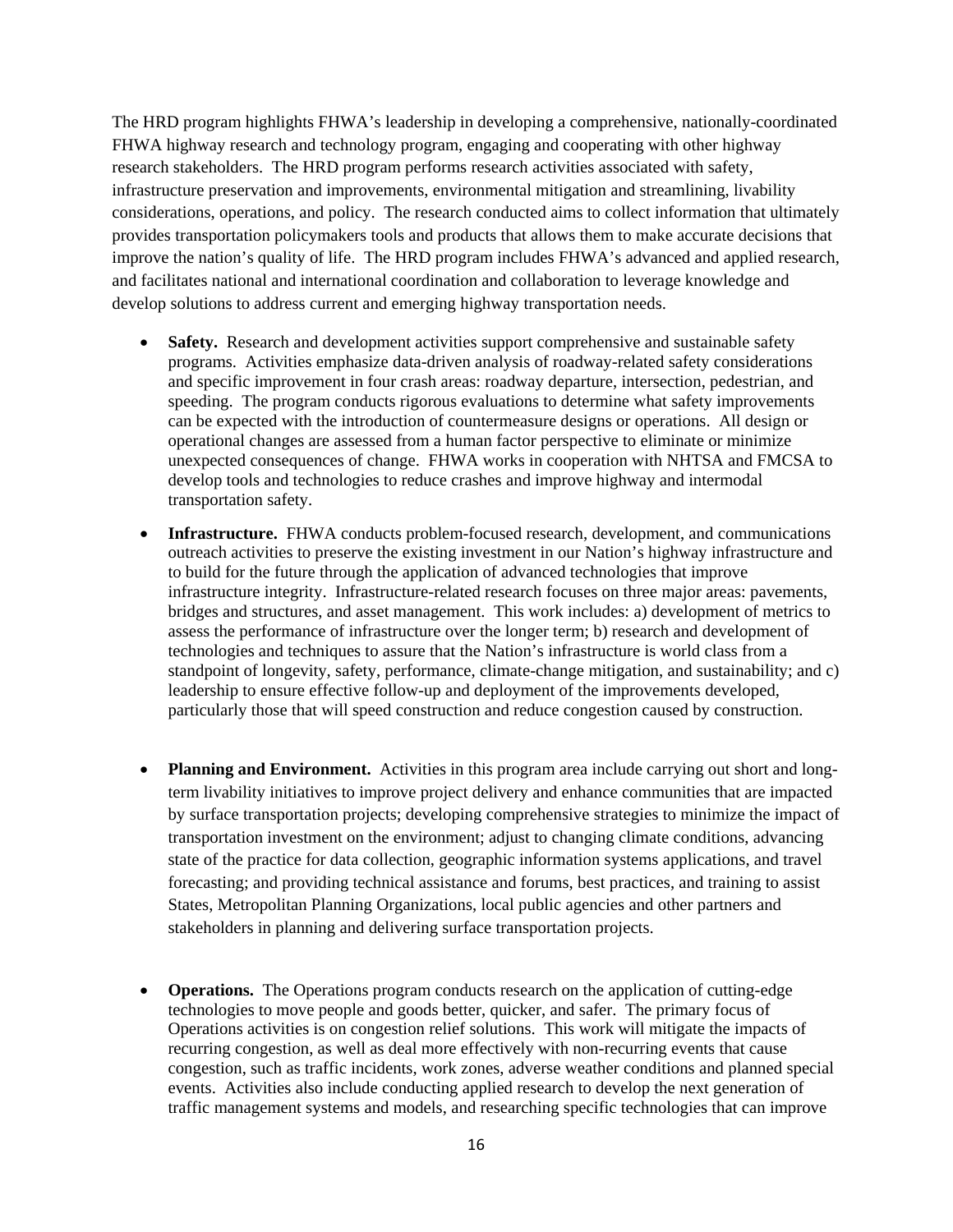the performance of its services and support to the Intelligent Vehicle Initiative and the Cooperative Intersection Collision Avoidance Initiative. HRD Operations also pursues a broad range of activities designed to improve freight movement and reduce freight-related congestion throughout the transportation network.

- **Policy.** The Policy program analyzes emerging issues in the transportation community, including climate change, public-private partnerships, highway revenues, performance management, authorizing legislation, and a host of other issues. The program also supports data collection on motor fuels, motor vehicles, licensed drivers, roadway characteristics, pavement conditions, travel trends, and travel behavior. Policy data collection and forecasting efforts provide the foundation on which program administration, policy analysis and implementation, and legislative support all rely. The Policy area is responsible for the development of the Infrastructure Investment Needs Report, which promotes the ongoing development of engineering and economic analytical tools and related products to assess the current and future conditions and performance of the Nation's highways and bridges. Policy initiatives include the International Highway Transportation Outreach Program, which provides better knowledge of technology and best practices put in place in other countries that can improve the U.S. surface transportation system. The initiatives also support implementation of these innovations, leveraging resources to enable the U.S. to benefit from investments made by foreign counterparts, and creating business opportunities for the U.S. private sector. The Policy program also supports innovative program delivery solutions in areas such as Public-Private Partnerships and alternative funding mechanisms for highways.
- **Next Generation Research & Technology**. The Next Generation Research & Technology (R&T) program is responsible for leading the development and coordination of the FHWA components of a national highway research agenda to provide policy-makers and the research community information needed to address critical knowledge gaps, collaboration opportunities, and accelerate innovation and technology deployment to meet future highway transportation needs. The FHWA provides the unique national leadership and support required to accomplish this goal and meet the collective needs and national priorities recognized by highway research and technology stakeholders. FHWA has been working with these stakeholders to establish an on-going framework or process to identify national research needs that should be the focus of FHWA's program; improve coordination among researchers; and identify potential opportunities for synergy among research entities. Initial work on creating the framework for developing a highway research agenda is underway, and resources are needed to continue this effort to achieve the goal of an enhanced research agenda, based on a sustained, collaborative process, and reflective of our national needs and priorities. Next Generation R&T also encompasses the Exploratory Advanced Research (EAR) Program, which conducts longer-term, higher-risk research with the potential for dramatic breakthroughs in surface transportation. Key elements of the EAR program are to obtain information from the very large number of basic and advanced research and development activities outside of the highway R&D community for possible exploitation, adaptation and eventual application to the highway industry. Next Generation R&T also supports the operation of the Turner-Fairbank Highway Research Center (TFHRC), a Federally-owned and operated research facility in McLean, Virginia that provides State and local governments, FHWA, and the world highway community with advanced and targeted applied research and development related to new highway technologies. Research conducted at and managed by this facility focuses on providing solutions to complex technical problems through the development of more economical, safe, and environmentally sensitive designs; more efficient, quality controlled constructions practices; and more durable materials.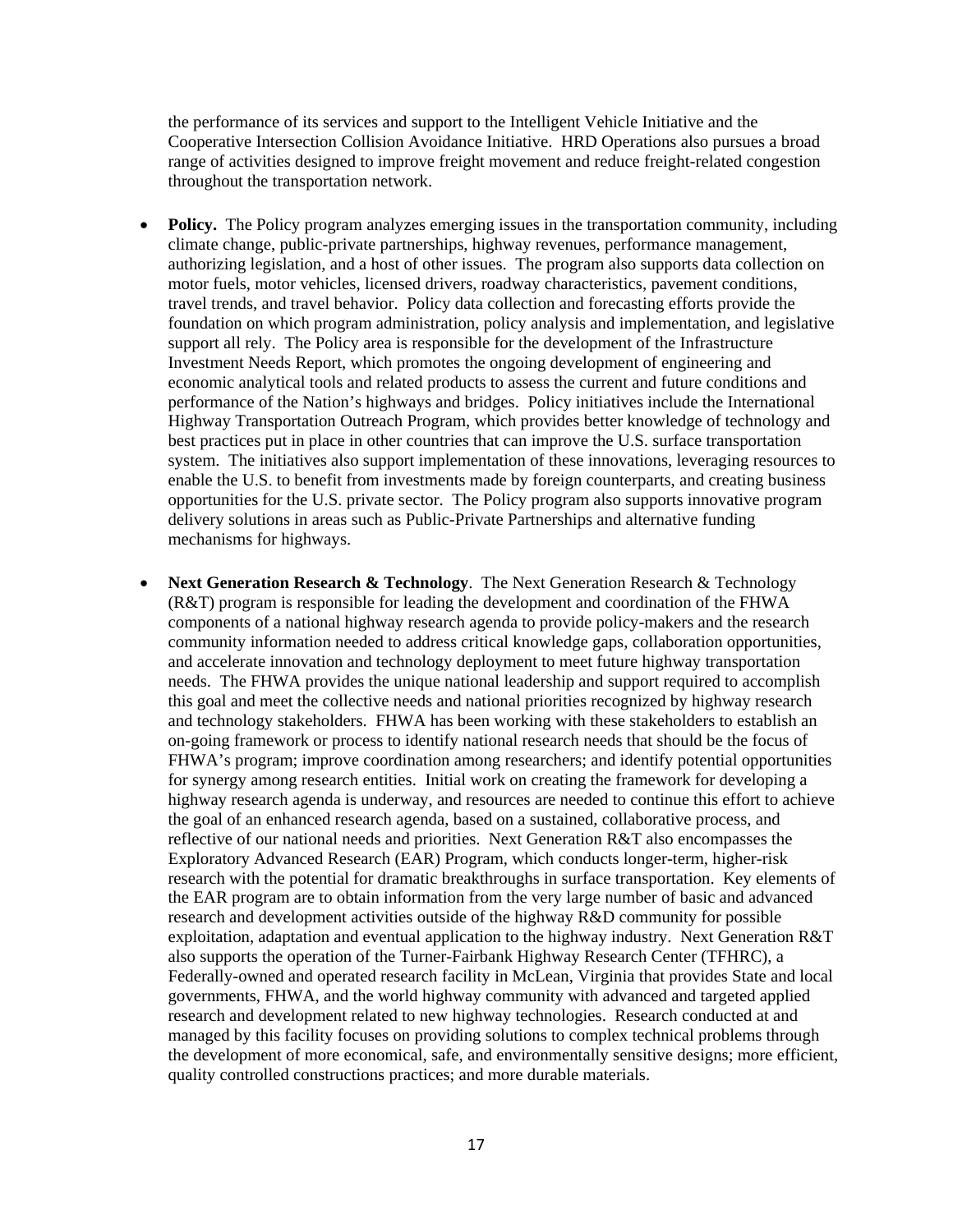# *Technology & Innovation Deployment Program (TIDP)*

After innovations and technologies have gone through an initial testing and evaluation process, and they are ready to be put through a more refined, conclusive testing, or they are ready to be deployed, these technologies are advanced into the TIDP program, where final analysis, marketing, communications, and promotional activities are conducted to accelerate its adoption by state DOTs and other government entities or beneficiaries. This aspect of the innovation lifecycle has in the past been insufficiently funded, which has resulted in a number of market-ready technologies that could be highly beneficial to the industry being under-utilized. Thus, FHWA is establishing a separate program area that will aim at advancing deployment-ready technologies resulting from the HRD program, or take market-ready technologies developed by other entities and support their accelerated implementation by State DOTs or other stakeholders.

The goal of the newly-created TIDP is to accelerate the delivery and deployment of innovation and technology. The program aims to concentrate on the growing need to significantly accelerate the adoption of proven, high-payoff, innovative practices and technologies that will significantly improve safety, efficiency, reliability and performance of the current highway transportation system. The TIDP will shorten project planning and delivery time, advance longer-lasting highway innovations and technologies to accomplish the fast construction of efficient and safe highways and bridges, improve safety during and after construction, reduce recurring and non-recurring congestion, improve freight movement and enhance the quality of the highway infrastructure. The TIDP will speed up the adoption of innovative technologies by the surface transportation community, providing creative programs, technical assistance, and resources to state and local transportation agencies to implement market-ready technologies. The TIDP will embrace stakeholder participation, monitoring, evaluation, documentation, and open dissemination of results. It will allow for the modification or upgrade of existing innovations and technologies to ensure widespread adoption and benefit by the highway community.

FHWA TIDP will also work with AASHTO, the States, the Transportation Research Board and others on the implementation of the Strategic Highway Research Program (SHRP 2) results. The purpose of SHRP 2 is to conduct concentrated, results-oriented applied research focusing on solving the top problems in the area of highway safety, reliability, capacity, and renewal. The research program has been carried out by the Transportation Research Board (TRB) in consultation with AASHTO and FHWA, and is now reaching the results implementation phase.

Finally, TIDP will provide a conduit to accelerate technology and innovation delivery through FHWA's recently launched second Every Day Counts initiative (EDC2). The Every Day Counts Initiative identifies under-utilized market-ready technologies with high pay-offs and accelerates their deployment and acceptance throughout the Nation.

# *Training and Education program (T&E).*

T&E is responsible for training the current and future transportation workforce, transferring knowledge quickly and effectively to and among transportation professionals, and providing education solutions throughout the full innovation lifecycle. The T&E program provides a wide variety of services and products, including: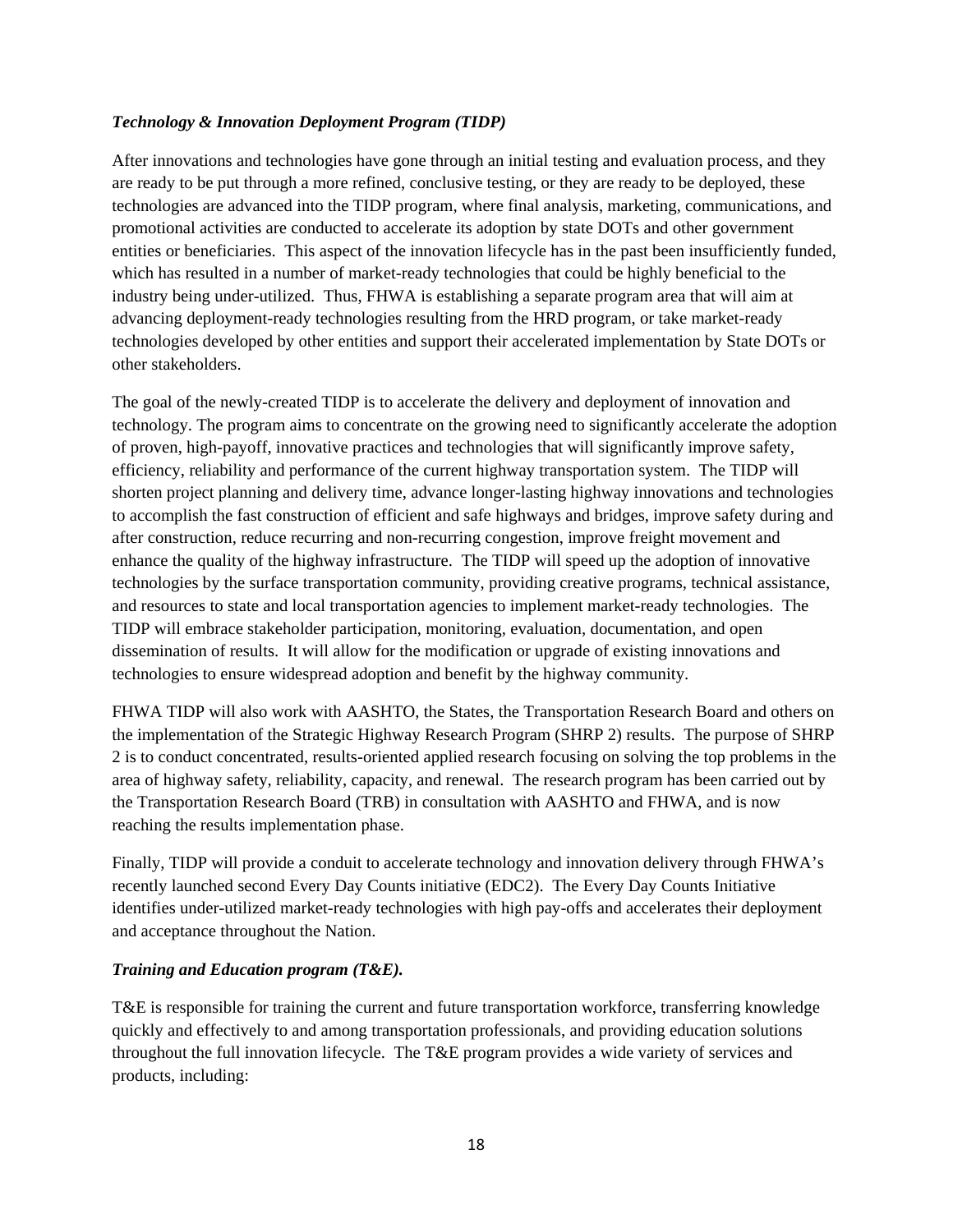- The National Highway Institute provides training courses to present the latest technologies and best practices in highway construction.
- The Local Technical Assistance Program supports technology transfer centers in all 50 states, Puerto Rico, and regional centers serving Native American tribal governments.
- Training and Workforce Development Programs:
	- o The Dwight David Eisenhower Transportation Fellowship Program provides opportunities for high performing students and faculty to research transportation topics.
	- o The Garret A. Morgan Technology and Transportation Education Programs enhance science, technology, engineering, and mathematics at the elementary and secondary school level.
	- o The Transportation Education Development Pilot Program develops new curricula and education programs to train individuals at all levels of the transportation workforce.

#### **How do you know the program works?**

FHWA's continued commitment to highway research and the implementation of ground-breaking technology is changing the way roads, bridges, and other facilities are planned, designed, built, and maintained across the country. This commitment ultimately delivers a safer, more reliable transportation system that is both effective and environmentally sustainable. The success of the RT&E program can be illustrated through the following examples of innovations that support DOT strategic goals:

- **Safety**:
	- o The SafetyAnalyst software tool is widely used by State DOTs to support the implementation of the new Highway Safety Manual.
	- o Through the Every Day Counts (EDC) initiative, the accelerated implementation of the Safety Edge, which shapes the edge of the pavement to 30 degrees, is saving lives by allowing drivers who stray off highways to return to the road safely, reducing highway crashes.
- **State of Good Repair**:
	- o Research conducted at the FHWA's Turner-Fairbank Highway Research Center (TFHRC) Hydraulics Laboratory has advanced the understanding of the effects of flooding, scour, and coastal inundation on bridges, providing useful information to evaluate infrastructure damage after a hazardous event, and to develop improved bridge design standards.
	- o Geosynthetic Reinforced Soil (GRS), another EDC technology targeted for accelerated deployment, provides for extremely durable bridges at reduced costs.
- **Economic Competitiveness**:
	- o The EDC initiative is accelerating implementation of Adaptive Signal Control, a technology that adjusts traffic signal timing to traffic patterns, resulting in reduced traffic congestion and delays, and decreased fuel consumption and vehicle emissions.
	- o Federal, State and local transportation agencies have available a passenger travel analysis framework model developed by FHWA to forecast Vehicle Miles Traveled and perform a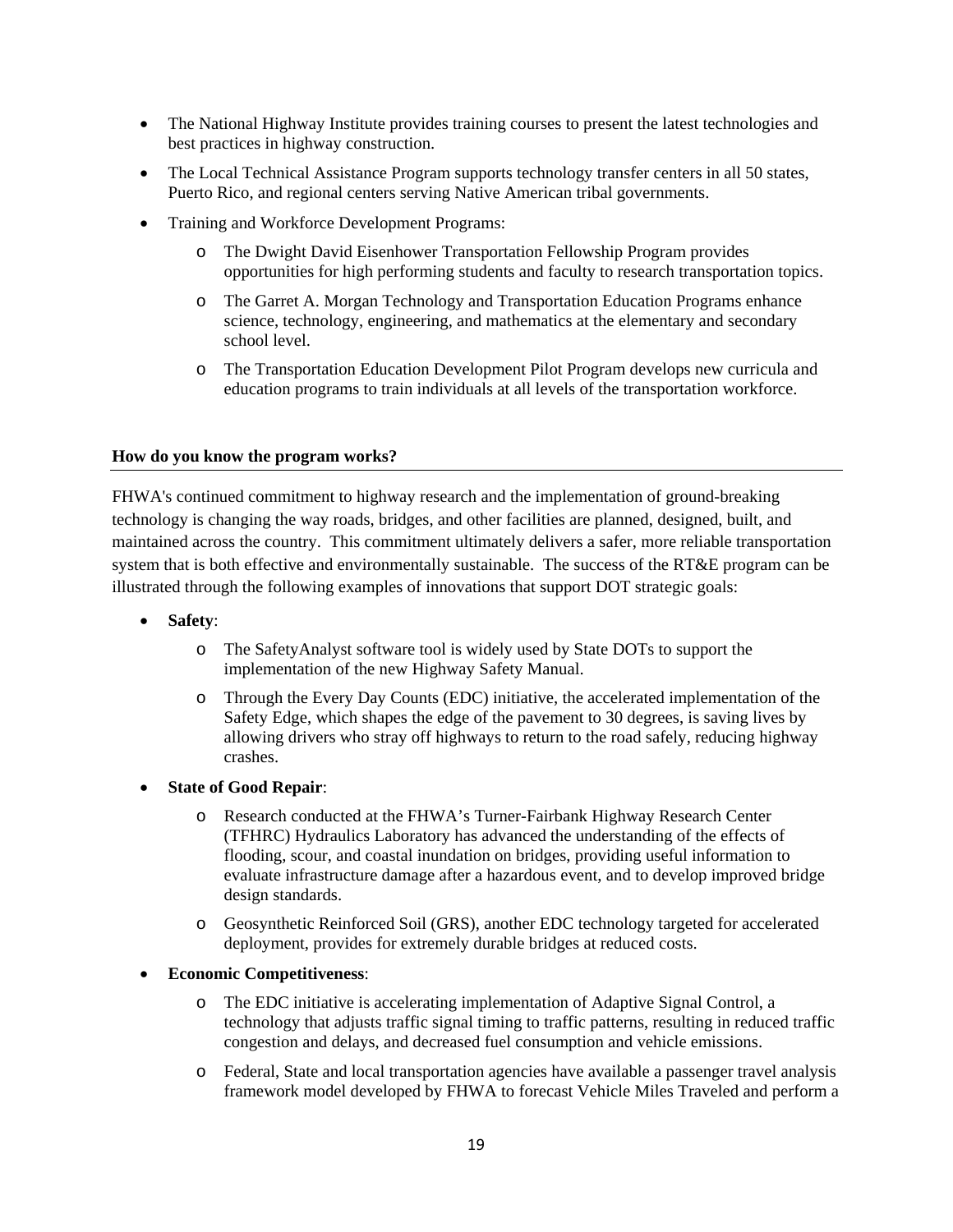variety of scenario analysis, allowing for better transportation planning and assist in crucial transportation decisions.

- **Livability**:
	- o FHWA developed a toolkit to help practitioners incorporate livability considerations into transportation planning. Regional livability workshops are being developed across the country.
	- o New technology developed at FHWA's TFHRC can survey streets, sidewalks, and curb ramps with great precision, allowing for quick evaluation for Americans with Disabilities Act compliance, improving sidewalk access and the livable community experience for everyone.

# **Environmental Sustainability**:

- o FHWA has led research that has produced information on potential impacts of climate change on transportation systems and infrastructure.
- o FHWA has also developed a rating tool to help State DOTs and MPOs evaluate the sustainability of highway systems and projects.

#### **What are the Performance Metrics?**

Although conducting a solid Research and Development program creates technologies and innovations with the potential to improve the state of the practice, the ultimate measure of that success is through the effective implementation of those advances.

EDC is FHWA's flagship initiative to accelerate the implementation of new technologies and innovations. Performance goals and metrics were established for each of the initiatives in the first round of EDC, and similar performance goals and metrics are being developed for the launch of the second round of EDC. These goals include statements such as:

Goal Example A: FHWA will ensure that [x%] of States are trained in [a technology] by [date].

Goal Example B: [x%] of State DOTs will have adopted [certain practice or technology] on Federal-aid projects by [date].

Goal Example C: For States that adopt [certain practice or technology], [x%] of the Federal-aid projects initiated after [data] will utilize [that practice or technology].

Goal Example D: By [date], [x] State DOTs will have a specification and/or contractual language to allow [certain practice or technology] on Federal-aid projects.

Goal Example E: By [date], at least [x] State DOTs will have established and achieved [a target use level for a practice or technology].

Goal Example F: By [date], at least [x practices or technologies] will have been [designed or constructed] nationally.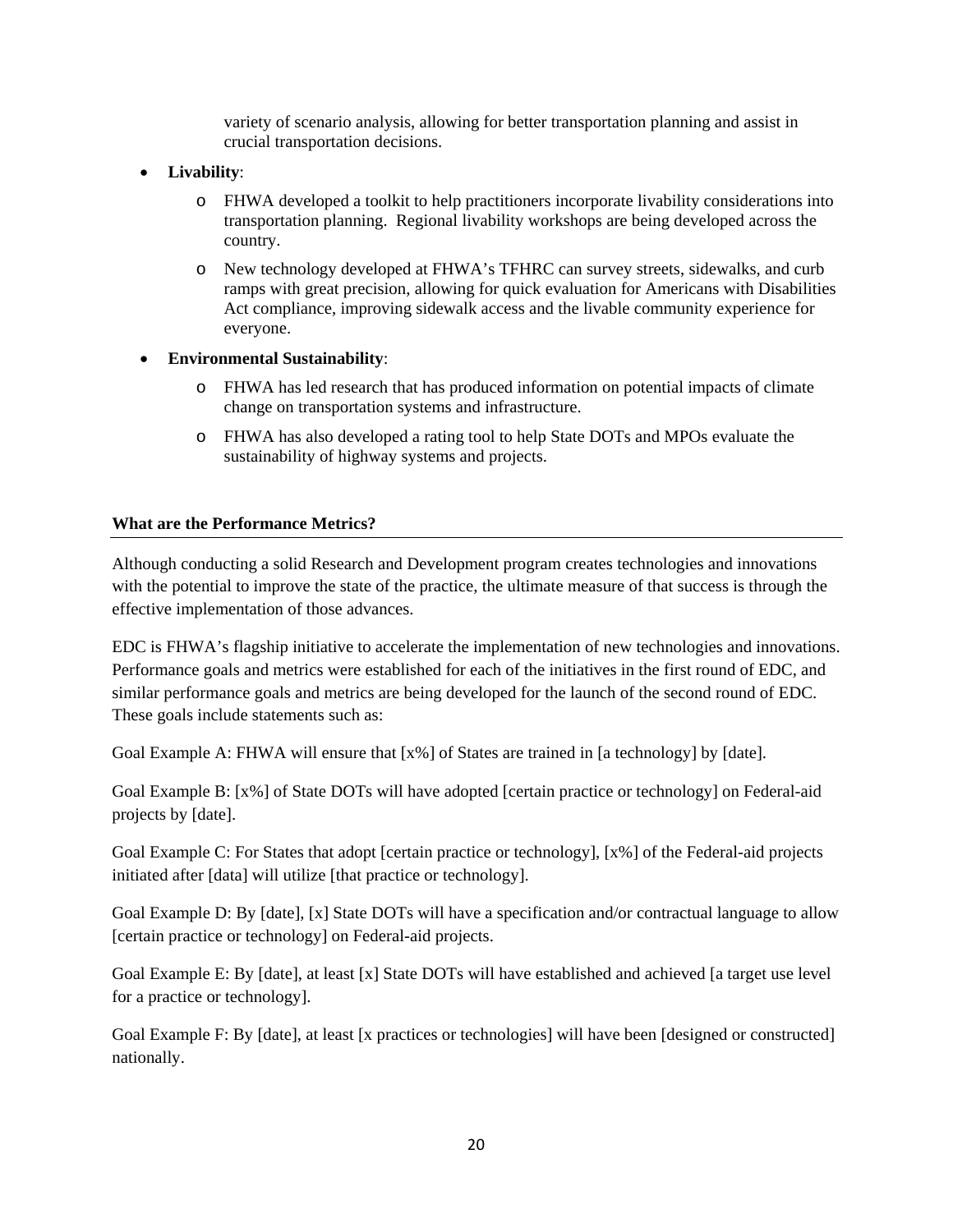Goal Example G: By [date], at least [x] State DOTs will have authorized use of at least [x practice or technology].

# **Examples of Successful Technology Transfer**

Below are a few examples of FHWA's successful research and technology transfer efforts.

# *Designing Safer Intersections*

FHWA continues to be at the forefront of research into the design and application of roundabouts, which are one-way, circular intersections where traffic flows around a center island. With intersection-related crashes accounting for 47 percent of all crashes in the United States and 21 percent of all traffic fatalities, improving intersection safety is an important priority for FHWA. The results from roundabouts in use to date are significant. A National Cooperative Highway Research Program (NCHRP) Report, *Roundabouts in the United States* (NCHRP Report No. 572), found that the installation of roundabouts led to a 35 percent reduction in total crashes and a 76 percent reduction in crashes causing injuries or fatalities. Other studies have also reported impressive safety benefits. To support the implementation of roundabouts across the country, FHWA published *Roundabouts: An Informational Guide* in 2000. When it was issued, fewer than 100 modern roundabouts existed in the United States. With about 2,000 roundabouts located throughout the country today, TRB released *Roundabouts: An Informational Guide,* Second Edition (NCHRP Report No. 672) in 2010. Jointly funded by FHWA, the report officially updates and supersedes the 2000 Guide. A newly launched FHWA Roundabouts Peer-to-Peer Program, meanwhile, is providing technical assistance to State DOTs and others as they implement the technology. California, Connecticut, Illinois, Massachusetts, and Missouri have received assistance to date. NHI also offers training on "Modern Roundabouts: Intersections Designed for Safety" (Course No. FHWA-NHI-380096).

# *Sidewalks That Don't Trip You Up*

Pavement smoothness is not only vital to building better roadways but a key factor in ensuring that sidewalks and curb ramps are accessible to individuals with disabilities and meet the standards of the Americans with Disabilities Act (ADA). However, the traditional ADA survey process for assessing the condition of sidewalks and curb ramps is time-consuming and does not offer jurisdictions precise data. The Ultra-Light Inertial Profiler (ULIP), an instrumented Segway® developed by FHWA for pavement surface evaluation, offers an accurate and cost-effective solution. FHWA provided technical support as Bellevue, Washington, used the ULIP to conduct an ADA evaluation of existing physical barriers for persons with disabilities. Use of the technology: 1) cut Bellevue's costs from more than \$1 million down to \$285,000 and 2) resulted in more precise data on conditions such as pavement roughness and defects, helping the city to better prioritize its remediation efforts. The cities of San Marcos, Clovis, and San Carlos in California are also using the ULIP for ADA assessment in 2011.

# *Two Decades of Advancements in Pavement Design and Management*

More than 20 years after data collection began for the Long-Term Pavement Performance (LTPP) program, the benefits and products generated by the program continue to change pavement design and management worldwide. The LTPP database has played a critical role in the development and evaluation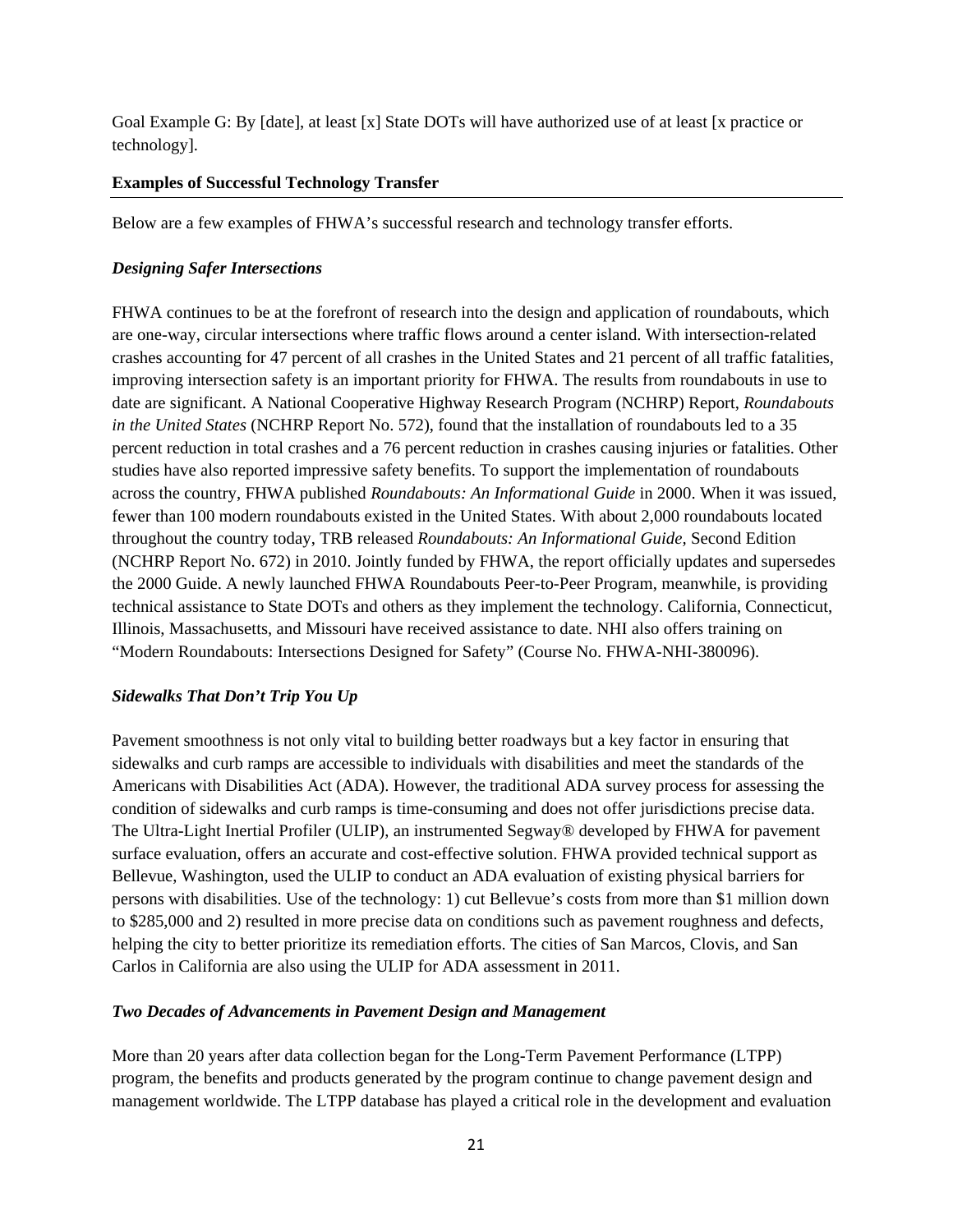of every major pavement design methodology developed over the past 20 years. This includes the 1993 and 1998 AASHTO design procedures, the Superpave<sup>®</sup> mix design system, and the DARWin-ME<sup>TM</sup> pavement design software. This software gives engineers improved tools for specifying the optimum mix, layer configuration, and thickness for new and rehabilitated pavements. DARWin-ME would not have been possible without LTPP data for many inputs. Calibrated nationally with LTPP test sections, DARWin-ME has shown significant reductions in the initial cost for heavily trafficked pavement designs, and its use is expected to generate annual savings of \$1 billion. Beyond overall design procedures, the LTPP data have supported and will continue to support model development and validation for a wide array of pavement performance predictors and indicators.

The program has monitored the performance of nearly 2,500 in-service pavement test sections throughout the United States and Canada, including 758 test sections that are still being monitored today. These test sections represent a range of climatic and soil conditions. The data collected now form the largest and most comprehensive pavement database in the world. LTPP data have been translated into an array of products and tools for pavement engineers, including data collection procedures, a new falling weight deflectometer (FWD) calibration system, an updated FWD calibration protocol, and equipment protocols for traffic data collection. The FWD calibration system provides a method to assure that data collected to assess the structural condition of pavements will be accurate and consistent. A nondestructive testing device, the FWD imparts a dynamic load to the pavement surface that is similar to that of a single heavy moving wheel load. The resulting pavement deflection can then be measured. This deflection data combined with the pavement layer thickness can be used to help analyze the remaining service life of a pavement. These and other advancements resulting from LTPP research are detailed in a new report, *Long-Term Pavement Performance Program: Accomplishments and Benefits 1989–2009* (Pub. No. FHWA-HRT-10-071).

The LTPP program's LTPP Computed Parameter: Dynamic Modulus study developed estimates of the dynamic modulus of hot-mix asphalt (HMA) layers on LTPP test sections following the models used in the *Mechanistic-Empirical Pavement Design Guide*. Adopted by AASHTO in 2008, the new guide enables transportation agencies to better predict pavement performance over time and make more informed decisions when designing pavements. Additionally, LTPP\*, a user-friendly software, was developed to facilitate dynamic modulus computations. This will allow transportation agencies to more accurately characterize the strength and load resistance of their asphalt mixes, resulting in better and longer lasting pavements. Nearly 400 copies of the software have been distributed to State agencies and others. More information on the software and study findings can be found in the new TechBrief, *LTPP Computed Parameter: Dynamic Modulus* (Pub. No. FHWA-HRT-11-018).

LTPP advancements will also benefit future pavement professionals. Several universities have introduced curricula that include LTPP data, for example. To encourage use of the data, FHWA and the American Society of Civil Engineers (ASCE) sponsored an International Contest on LTPP Data Analysis in 2010. The contest included categories for both undergraduate and graduate students, partnerships, and curriculum. Looking to the future, additional products and tools could result from efforts to optimize pavement treatment selection, assess the impact of the environment on pavement performance, and compare the performance of new materials to conventional materials.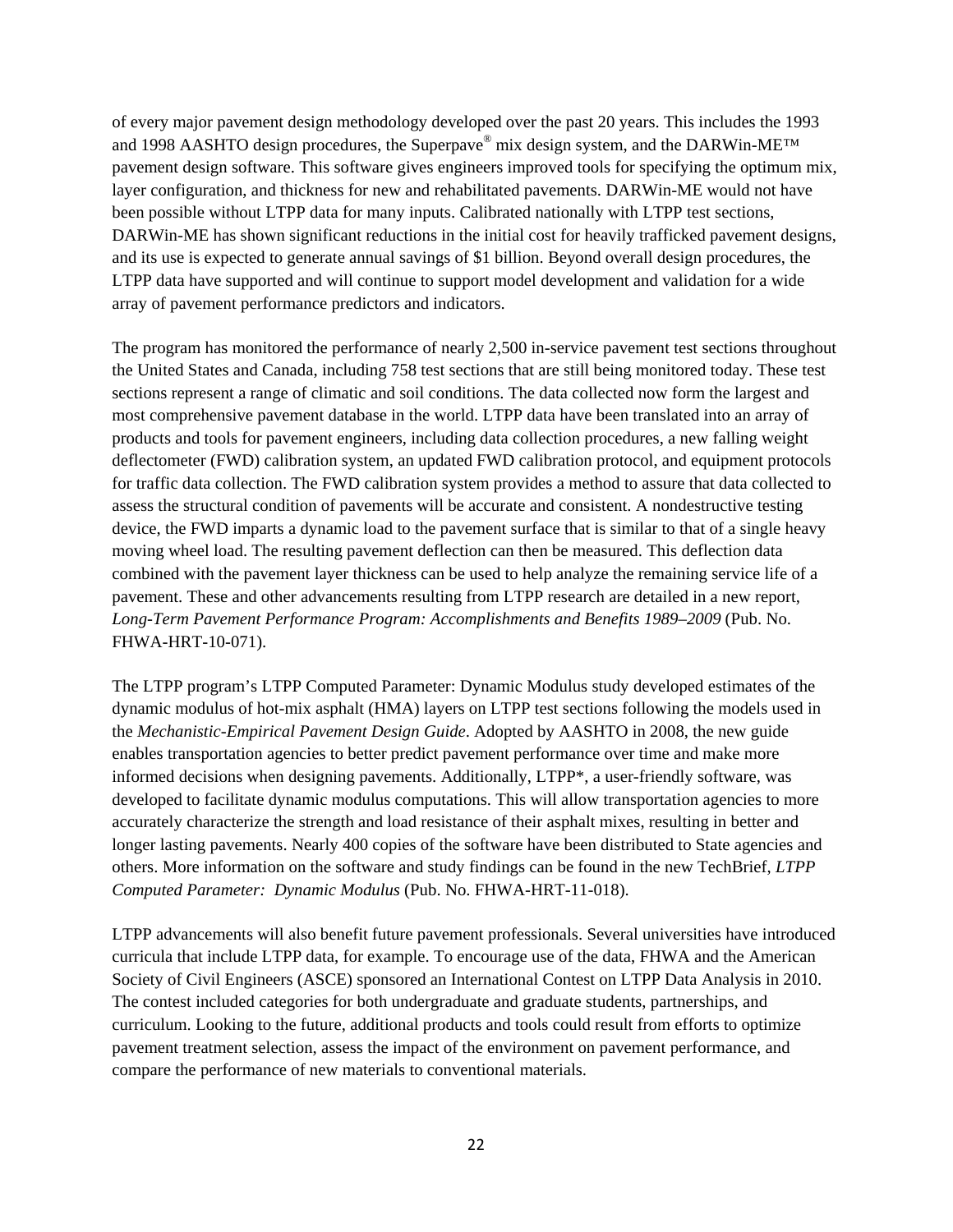#### *Optimizing Concrete Pavements with COMPASS*

Many factors, including project time constraints, demand for longer pavement design lives, and environmental, social, and economic considerations, are leading the concrete paving industry to come up with new ways to proportion and optimize concrete mixtures. Additionally, many concrete material choices are available today that add complexity to the mixture proportioning process. With all of these changes, the industry needed a tool for concrete mixture optimization that could isolate properties of interest and simplify the approach to the mixture proportioning process based on site-specific conditions. In response to this need, FHWA developed the Concrete Mixture Performance Analysis System (COMPASS). With this Windows®-based application system, a user can optimize the performance of a concrete mixture in a particular environment by properly selecting material constituents, such as types of aggregates, cementitious materials, and admixtures, that will benefit properties identified as important to a particular environment or project type. The user can also determine the appropriate gradation and material constituent proportions that will enhance the performance of a mixture. These benefits will result in longer-life pavements.

# *CA4PRS: Get In, Get Out, Stay Out*

As transportation agencies balance the need to rehabilitate and reconstruct existing highways with the goals of reducing congestion and improving safety, accelerated construction is more important than ever. A new software tool, Construction Analysis for Pavement Rehabilitation Strategies (CA4PRS), assists agencies in making accelerated construction a reality. The software was developed under an FHWA pooled fund study by the Institute of Transportation Studies at the University of California at Berkeley. California, Minnesota, Texas, and Washington participated in the study. All States can now obtain the software and training at no charge.

CA4PRS can be used to identify optimal highway rehabilitation strategies that balance the construction schedule with inconvenience to drivers and transportation agency costs. The program's scheduling module estimates project duration, while its traffic module quantifies the impact of work zone lane closures on the traveling public. The cost module estimates total project cost (including construction, traffic handling, and supporting costs). A growing number of States are using CA4PRS, including California, Utah, and Washington. Approximately 20 States have obtained the software. The California Department of Transportation (Caltrans), for example, used it in the design stage of a recently completed project on I-15 in Ontario to select the most efficient rehabilitation strategy for the roadway. Caltrans' use of the software on a previous project on I-15 in Devore cut construction and traffic control costs by 25 percent, saving \$6 million, and an additional \$2 million in road user costs. "A key benefit of using CA4PRS is that it allows us to get in and get out faster, reducing both the length of construction projects and traffic congestion," said Michael Samadian of Caltrans.

#### *Enhanced Bridge Inspections Through Nondestructive Evaluation*

Following the collapse of the I-35W Bridge in Minneapolis, Minnesota, in 2007, FHWA developed a Bridge Inspection Nondestructive Evaluation Showcase to give bridge owners, managers, and inspectors training in the latest nondestructive evaluation (NDE) tools and systems. NDE methods can be used to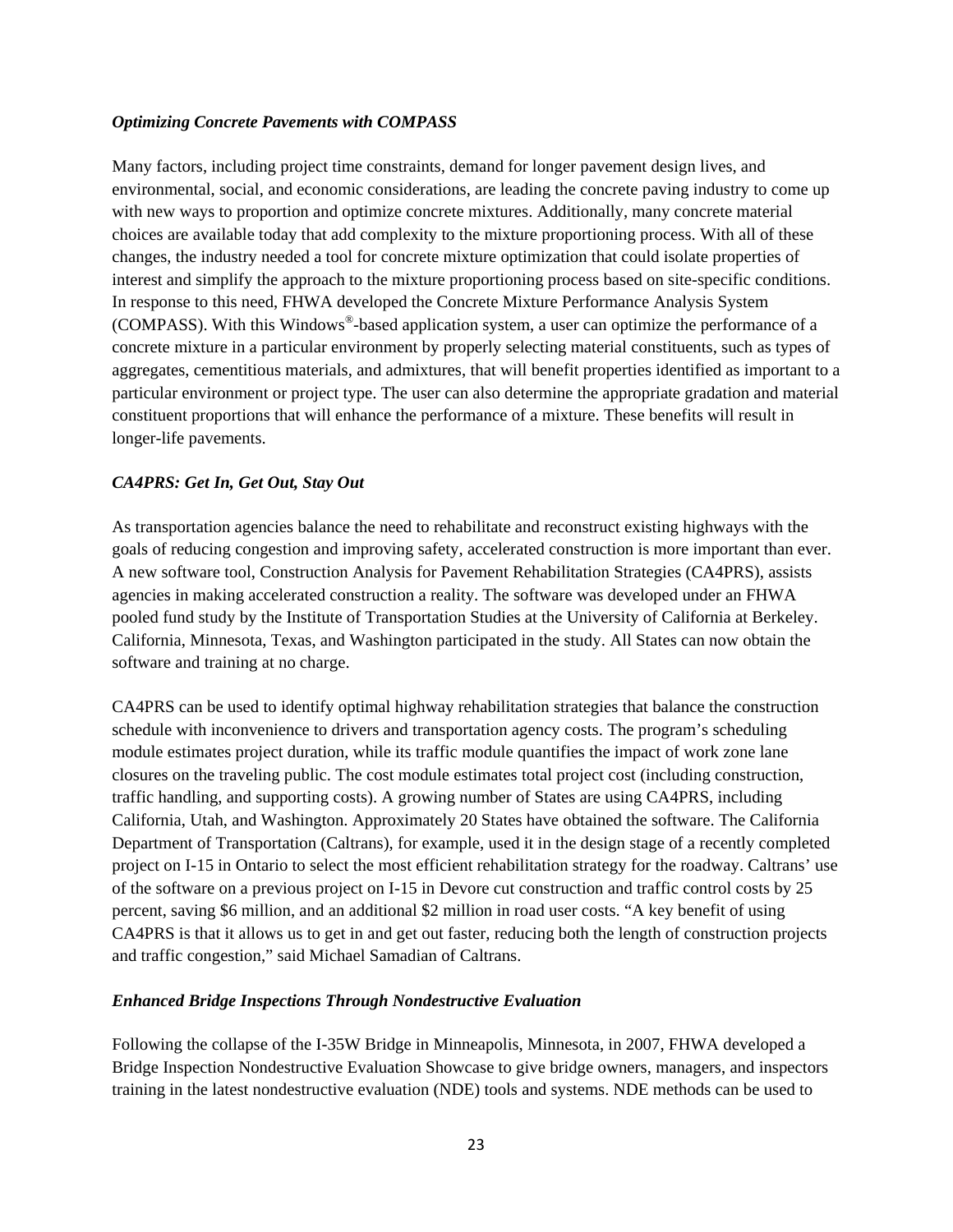assess existing conditions in highway bridges during routine inspections, supplementing visual inspections and improving the overall reliability of bridge evaluations. The showcase is now offered through NHI (Course No. FHWA-NHI-130099). FHWA is also conducting numerous other studies intended to advance NDE practice and help develop and deploy new tools and technologies that aid in assessing the condition of the Nation's physical infrastructure. Work underway includes researching NDE methods as well as developing resources for bridge owners and inspectors. A current research project is focusing on developing an advanced method of measuring corrosion and section loss in gusset plates, with an emphasis on multiple plates and areas that are not visible for inspection. An ongoing project is investigating using response-based analysis of in-service bridges to increase the accuracy of load ratings. One benefit of this increased accuracy is to minimize load restrictions for bridges. These research projects and other NDE methods that range from simple to highly advanced will be documented in FHWA's forthcoming *NDE Web Manual*. The manual, which will be hosted on the FHWA Web site, will feature information on NDE methods and link the methods with the inspection situations where they should be used.

# *RealCost Produces Real Savings*

FHWA's RealCost software is a tool for performing life cycle cost analysis (LCCA) for pavement selection. The software can also be used for bridges and structures. LCCA provides a cost comparison between two or more competing design alternatives that produce equivalent benefits for the project being analyzed, evaluating agency and user costs over the life of the various alternatives. Because LCCA focuses on costs required over the life of an asset to maintain it above some minimum performance level, the lowest cost alternative is not necessarily the one with the lowest cost of initial construction. Using RealCost, agencies can analyze up to six design alternatives simultaneously. Up to four different traffic distributions, such as for a weekday or weekend, can also be defined and selected. Currently available in Version 2.5, which was released in 2010, the software calculates life cycle values for both agency and user costs associated with construction and rehabilitation. Numerous States have adopted RealCost for pavement LCCA and several, including California, Colorado, Florida, and Washington, have formally incorporated it into their pavement type selection policy or process. FHWA continues to enhance the RealCost software, incorporating user feedback and research findings. A new version of the software is expected to be released in 2012.

#### *Making Highway Projects More Sustainable*

As transportation agencies seek to build sustainable highways that meet development and economic growth needs, while reducing impacts on the environment and consumption of natural resources, tools are needed to help agencies quantify sustainability and support their decisions. Released in 2010, FHWA's Sustainable Highways Self-Evaluation Tool will provide valuable assistance to State DOTs and Metropolitan Planning Organizations (MPOs) as they work to make their highway projects more sustainable. With support from FHWA's flexible, cross-functional research funding, the tool was developed in cooperation with State and local transportation agencies and organizations such as AASHTO and ASCE. States and MPOs can use it to evaluate their projects and practices and rate them using a consistent set of evaluation criteria and scores.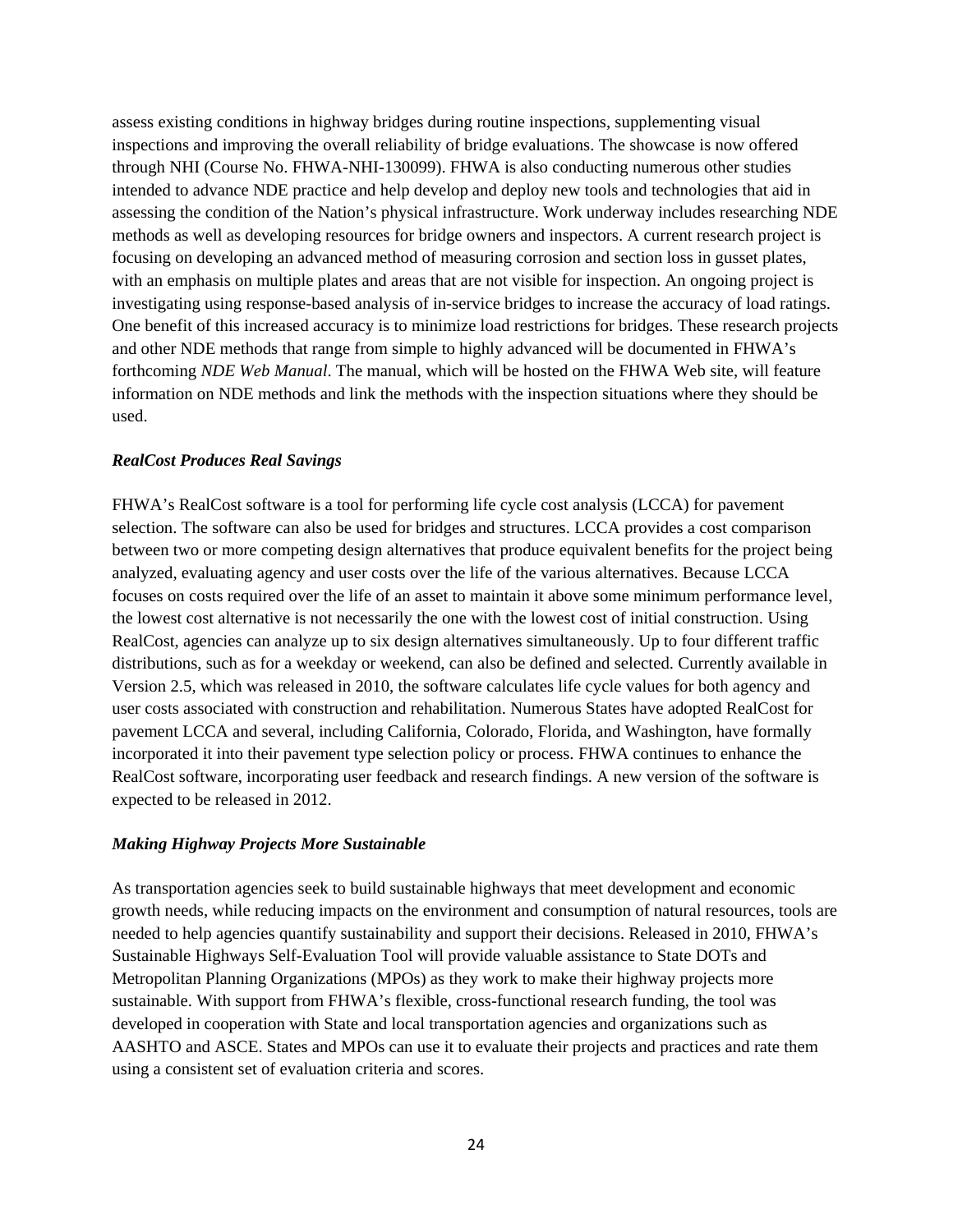This unique tool addresses the full life cycle of a highway project, from planning through construction to operations and maintenance. Sustainability is measured through goals and credits for sustainable highway practices, projects, and programs. Each credit describes a particular practice, provides methods for implementing it, and includes examples where it has been successfully applied. The self-evaluation tool includes 68 credits, organized into system planning, project development, and operations and maintenance. Some agencies may use the sustainability tool to learn about how others are addressing sustainability or to find out more about certain sustainability practices that can be applied to a project, while other agencies may use it to track the performance of projects over time. Available in a beta version online at www.sustainablehighways.org, the tool offers users maximum, hands-on flexibility. Through a pilot testing initiative, FHWA will continue to refine and improve it.

# *Recycling Solutions*

Recycling asphalt pavement creates a cycle of reusing materials that optimizes the use of natural resources. Reclaimed asphalt pavement (RAP) reduces the need to use virgin aggregate, which is a scarce commodity in some areas of the United States, and cuts the energy and transportation costs needed to obtain the aggregate. It also reduces the amount of costly new asphalt binder required in the production of asphalt paving mixtures. The state of the practice for RAP use in the United States, as well as best practices for increasing the use of RAP in asphalt pavement mixtures while maintaining high-quality pavement infrastructure, is detailed in a new FHWA report, *Reclaimed Asphalt Pavement in Asphalt Mixtures: State of the Practice* (Pub. No. FHWA-HRT-11-021). The report provides useful information on RAP percentages and asphalt binder grade selection, mix design considerations, and performance of RAP asphalt mixtures.

From 2007 to 2009, about half of States reported increased use of RAP, with the average percentage of RAP used in HMA around 15 percent. Analyses by FHWA have shown that the performance and life of pavements containing up to 30 percent RAP is similar to virgin pavements containing no RAP. The ability to use 30 percent RAP in asphalt mixtures, compared to no RAP, can result in cost savings of more than \$5 per ton of asphalt. Research led by FHWA has also shown that up to 20 percent RAP can be used in an HMA mixture without having to make changes to the asphalt binder. Using 20 percent RAP compared to 15 percent RAP results in cost savings of at least \$1.25 per ton of asphalt. Based on the amount of HMA and warm mix asphalt (WMA) produced in 2010 and the amount of RAP used in HMA and WMA, this could result in savings of \$125 million annually.

#### *A Foundation for Future Mobility*

TFHRC's new multimodal Transportation Operations Laboratory contains test beds for developing data resources, transportation concepts and analysis, and cooperative vehicle-highway interfaces. Offering a foundation for the future, the lab's research will explore how innovative technologies can dramatically change and improve the performance of the Nation's transportation system. The lab's concepts and analysis test bed, for example, will be used to conduct "what-if" simulations to assess the impact of different technologies and policies. Research into vehicle-highway interfaces, meanwhile, will explore how traffic signals can "talk" to cars and mobile devices and cars can then "talk" to other cars and traffic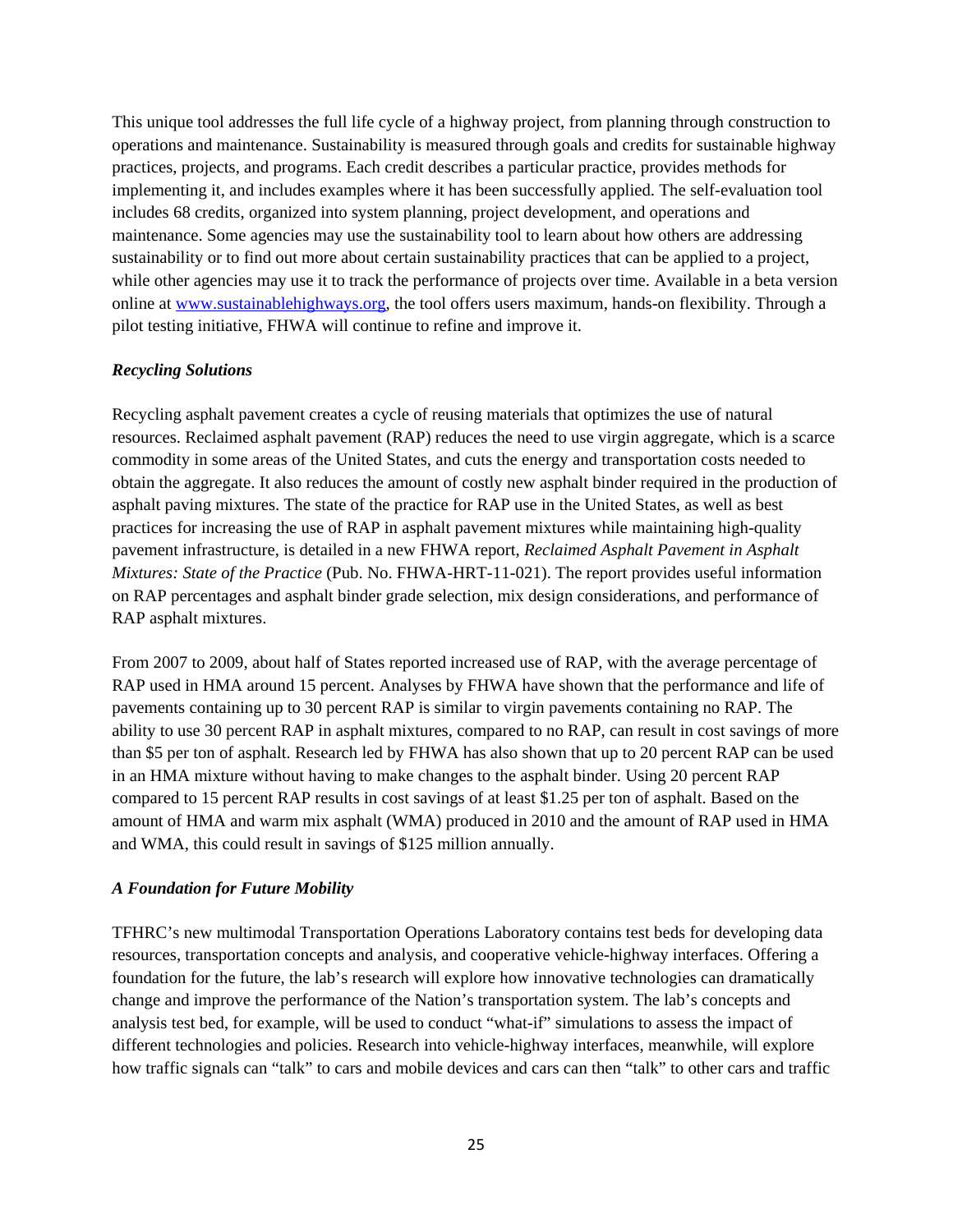signals about where they are and how fast they are going. This research could lead to significant decreases in delays and a reduction in the number of crashes that occur during stop-and-go traffic.

# *Targeted Safety Messages Talk to Your Vehicle*

Operations research that will use the Cooperative Vehicle-Highway Testbed (CVHT) in FHWA's new Transportation Operations Laboratory includes the Signal Phase and Timing (SPaT) Interface Definition and Prototype, which will define a common two-way interface between vehicle systems, mobile devices, and traffic signal controllers. This would enable applications such as warning drivers they are about to violate a red light and optimizing traffic flows through intersections, which can reduce emissions and fuel usage. The first two prototype controllers to use this new interface will be tested in the CVHT in late 2011 and early 2012.

FHWA is also supporting the procurement of roadside equipment that will enable wireless communications between vehicles and infrastructure for the Connected Vehicle Safety Pilot, which is being led by the Intelligent Transportation Systems (ITS) Joint Program Office of the U.S. Department of Transportation's (U.S. DOT) Research and Innovative Technology Administration. Beginning in 2011 and running through the first half of 2013, this major research initiative will test how drivers in real-world conditions will respond to wireless safety messages targeted to them based on their specific position, situation, or vehicle type. These messages could include warnings such as "Use Caution, Icy Roads Ahead" or "Stop! Red Light Ahead" and address crashes associated with driving too fast for the conditions or driver distraction.

# *Traffic Signal Triggers*

FHWA researchers are using step-frequency ground-penetrating radar (SF-GPR) to develop a nondestructive method for detecting and assessing inductive loop sensors that are embedded in roadway surfaces. The SF-GPR technology offers advanced subsurface three-dimensional imaging capabilities. The sensors being assessed indicate the presence or movement of vehicles and provide information that supports such traffic management applications as signal control and freeway mainline roadway and ramp control. Malfunctioning sensors can prevent traffic signals from sensing the presence of vehicles, which can be both frustrating for drivers and delay or prevent the display of green signal indicators to motorcyclists and bicyclists. Since research began in 2006 under a Small Business Innovation Research project, FHWA has improved the GPR detection and resolution capability and made significant steps in advancing the technology to the point where it can be commercialized.

# **Exploring Next Generation Solutions**

FHWA highway research is creating a better, safer driving experience for today, but it is also looking at the infrastructure that will define tomorrow. From cutting-edge technologies inconceivable a generation ago to "smart" pavements and bridges that are just around the corner, the next generation of transportation has already begun.

# *Developing the Next Generation of Bridges and Asset Management Tools*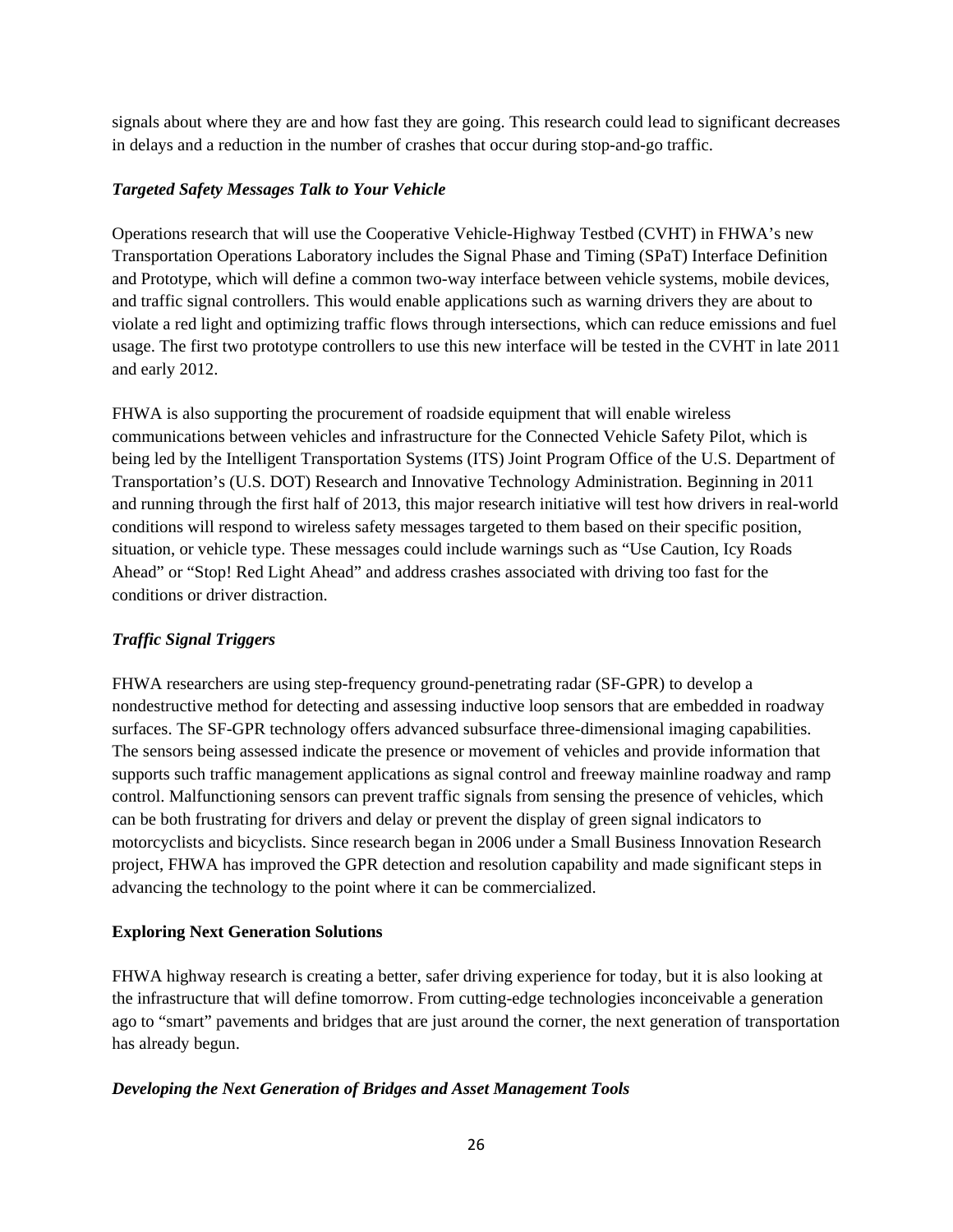The Long-Term Bridge Performance (LTBP) program is leading the way toward a better future for bridge performance. The program will collect, maintain, and study high-quality, quantitative performance data for a representative sample of bridges nationwide. These bridges will feature many structural types and materials, as well as variations in geometry, age, traffic volume, truck loads, and climatic conditions. Data collected by the program will support a better understanding of how and why bridges deteriorate, how to best prevent or mitigate deterioration, and how to most effectively focus the development of the next generation of bridge management tools. Pilot studies to assess program protocols and data management systems are now being conducted at seven bridges across the country. Located in California, Florida, Minnesota, New Jersey, New York, Utah, and Virginia, the pilot bridges represent both a broad geographic distribution and a cross section of the bridges on which the LTBP program will focus. The program will concentrate on the types of bridges heavily represented in the U.S. bridge population, including highway and interchange overpasses and bridges over minor waterways. The pilot phase is currently underway and will be completed in 2011, with the longer-term data collection phase to follow. While the data collection will occur over an extended period of time, an immediate payoff from the program will be the ability to integrate data from nondestructive testing and monitor bridge deterioration.

# *A New World of Ultra-High Performance Concrete*

As the Nation looks to build longer lasting bridges and more rapidly renew its highway infrastructure, the use of high-strength and high-performing materials is more important than ever. For more than 10 years, FHWA's structural concrete R&D program has worked to take concrete to new levels with the implementation of ultra-high performance concrete (UHPC). Exhibiting superior properties such as exceptional durability, high compressive strength, and long-term stability, UHPC components can facilitate accelerated construction and allow for the use of longer spans. States such as Iowa, New York, and Virginia are now beginning to use the new technology. In Buchanan County, Iowa, for example, the construction of the Jakway Park Bridge received a boost with the successful use of a new type of UHPC bridge girder developed through the FHWA R&T program. This was the first bridge in the country to be built using the UHPC technology, demonstrating the viability of the concept from design, through construction, and into everyday use.

UHPC research focal areas are advancing, including through a Transportation Pooled Fund project being conducted in partnership with the New York State Department of Transportation (NYSDOT) and the Iowa Department of Transportation. The project is evaluating the performance of novel field-cast UHPC connections linking prefabricated bridge girders to precast concrete bridge decks. While the use of modular bridge deck components can produce higher quality, more durable bridge decks, the required connections have often been lacking, diminishing the overall system performance. The new UHPC connection eliminates the conflict points between the deck reinforcing bars and the girder shear connectors, allowing for easy field assembly. NYSDOT hopes to use the concept in a highway interchange reconstruction project in 2011.

The story of UHPC and the unique solutions it offers is told in a new FHWA TechNote, *Ultra-High Performance Concrete* (Pub. No. FHWA-HRT-11-038).

# **Every Day Counts**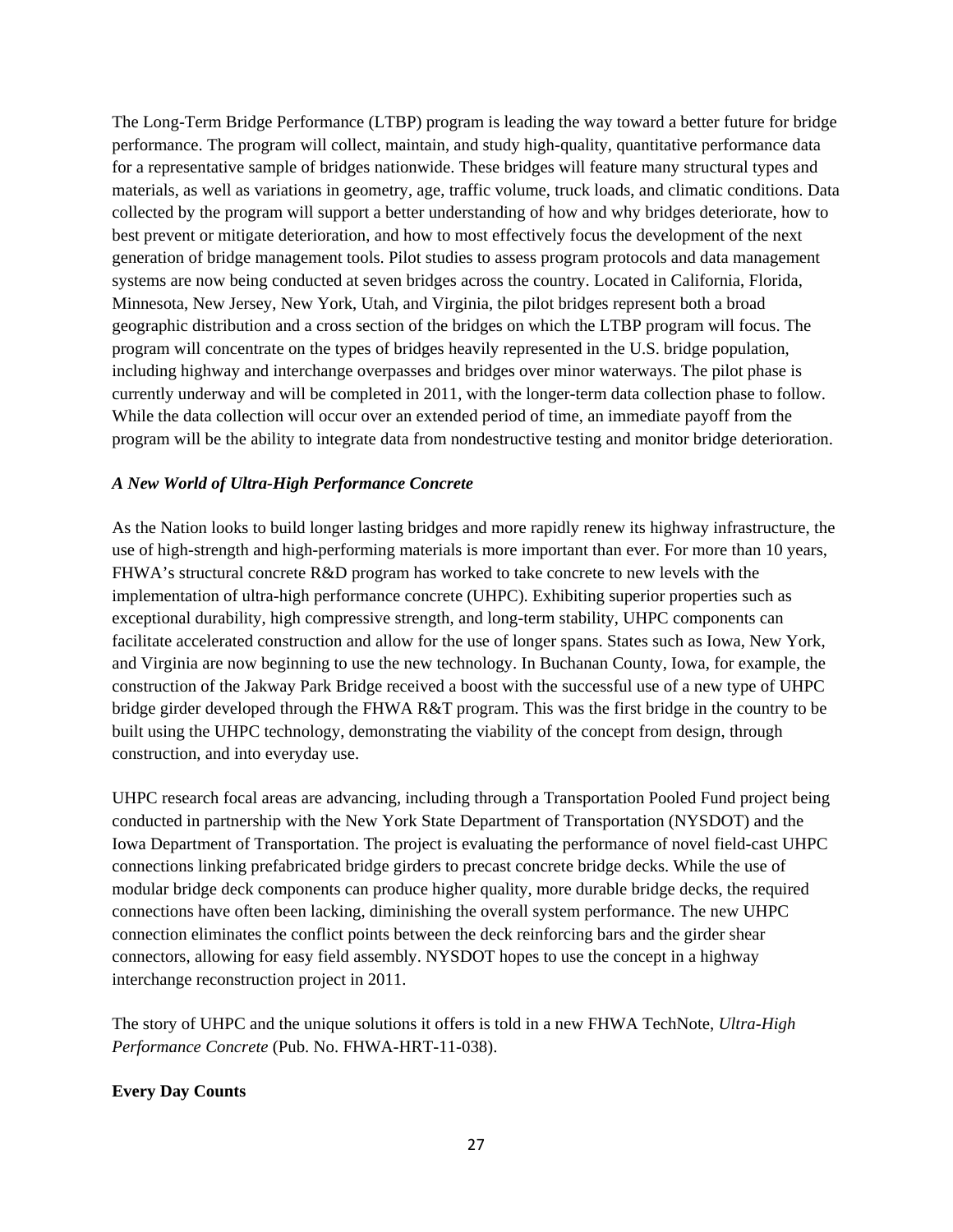Rapid deployment of proven technology and solutions to speed up project delivery are at the heart of FHWA's new Every Day Counts (EDC) initiative. The EDC initiative is designed to identify and deploy proven, ready-to-go innovation aimed at shortening project delivery, enhancing roadway safety, and protecting the environment. Teams from FHWA are working with State, local, and industry partners to implement the EDC technologies and to achieve better, faster, and smarter ways of doing business. Priority technologies include many developed or advanced through FHWA research, such as warm mix asphalt (WMA), prefabricated bridge elements and systems (PBES), Adaptive Signal Control Technology (ASCT), and the Geosynthetic Reinforced Soil Integrated Bridge System (GRS-IBS).

ASCT adjusts signal timing to account for the variability in traffic demand that conventional traffic signals cannot accommodate, thereby improving traffic congestion and safety. Locations that have used this technology include Anne Arundel County, Maryland; San Ramon, California; San Marcos, California; Los Angeles, California; Bellevue, Washington; and Ann Arbor, Michigan.

The Safety Edge<sup>SM</sup> technology provides a simple but effective solution to reduce pavement edge-related crashes and help save lives. By shaping the edge of a pavement to 30 degrees, the Safety Edge helps mitigate the problem of vertical drop-off, enabling vehicles to return to the paved road smoothly and easily.

WMA encompasses a variety of technologies that allow asphalt to be produced and then placed on the road at lower temperatures than the conventional HMA method. The lower temperatures may result in cost savings and reduced greenhouse gas emissions because less fuel is required. WMA is a proven technology that improves compaction, which then improves pavement performance, reduces fuel and energy usage, and increases worker comfort by reducing exposure to high temperatures and odors. WMA also has the potential to extend the construction season, allowing projects to be delivered in a timelier manner. TFHRC staff conducted early experiments when WMA technologies emerged and have been active participants in subsequent research and the deployment of WMA across the Nation.

FHWA has also supported research on PBES, as well as deployment of the new technology. The prefabricated systems can be manufactured offsite at a prefabrication plant or adjacent to the project site by the contractor, under controlled conditions, and brought to the bridge location ready to install. The use of PBES, ranging from superstructures or substructures to totally prefabricated bridges, offers both faster and safer bridge construction and better quality. PBES can also reduce costs and the environmental impact of projects. FHWA's *Connection Details for Prefabricated Bridge Elements and Systems* manual (Pub. No. FHWA-IF-09-010) provides transportation agencies, contractors, and consultants with information on the state of the practice for accelerated bridge construction across the country.

In States such as Ohio and New York, GRS-IBS technology is revolutionizing bridge building by alternating layers of compacted local soil and sheets of geotextile fabric reinforcement to build abutments and provide support for the structure. Researchers at the U.S. Forest Service and the Colorado Department of Transportation (CDOT) pioneered the early development of the GRS technology. FHWA then worked with CDOT to further refine it. Today, FHWA is continuing to refine and broaden the applicability of the technology. The result is bridges that are both extremely durable and cost effective, with costs potentially reduced by 25 to 60 percent. The GRS-IBS method also blends the roadway into the superstructure to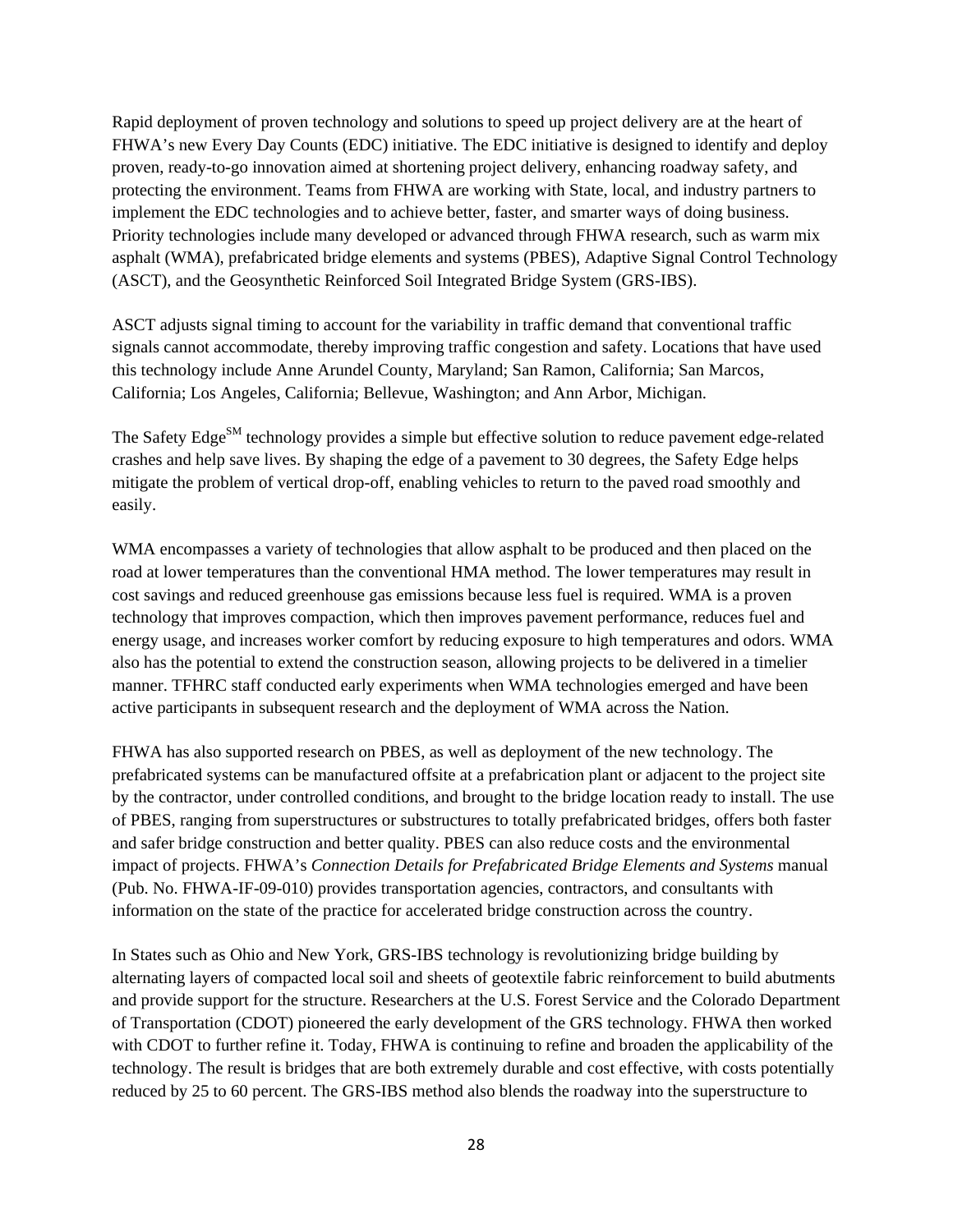create a jointless interface between the bridge and the approach roadways, alleviating the common "bump" caused by differential settlement between bridge abutments and approach roadways. GRS-IBS can be built with readily available materials, using common construction equipment, and without the need for highly skilled labor.

New FHWA publications continue to advance the deployment of the GRS-IBS technology, including the *Geosynthetic Reinforced Soil Integrated Bridge System Interim Implementation Guide* (Pub. No. FHWA-HRT-11-026) and the *Geosynthetic Reinforced Soil Integrated Bridge System Synthesis Report* (Pub. No. FHWA-HRT-11-027). The guide takes engineers through the site selection, design, and construction process for GRS-IBS, while the companion report substantiates the design method and presents case histories for GRS-IBS bridges built to date.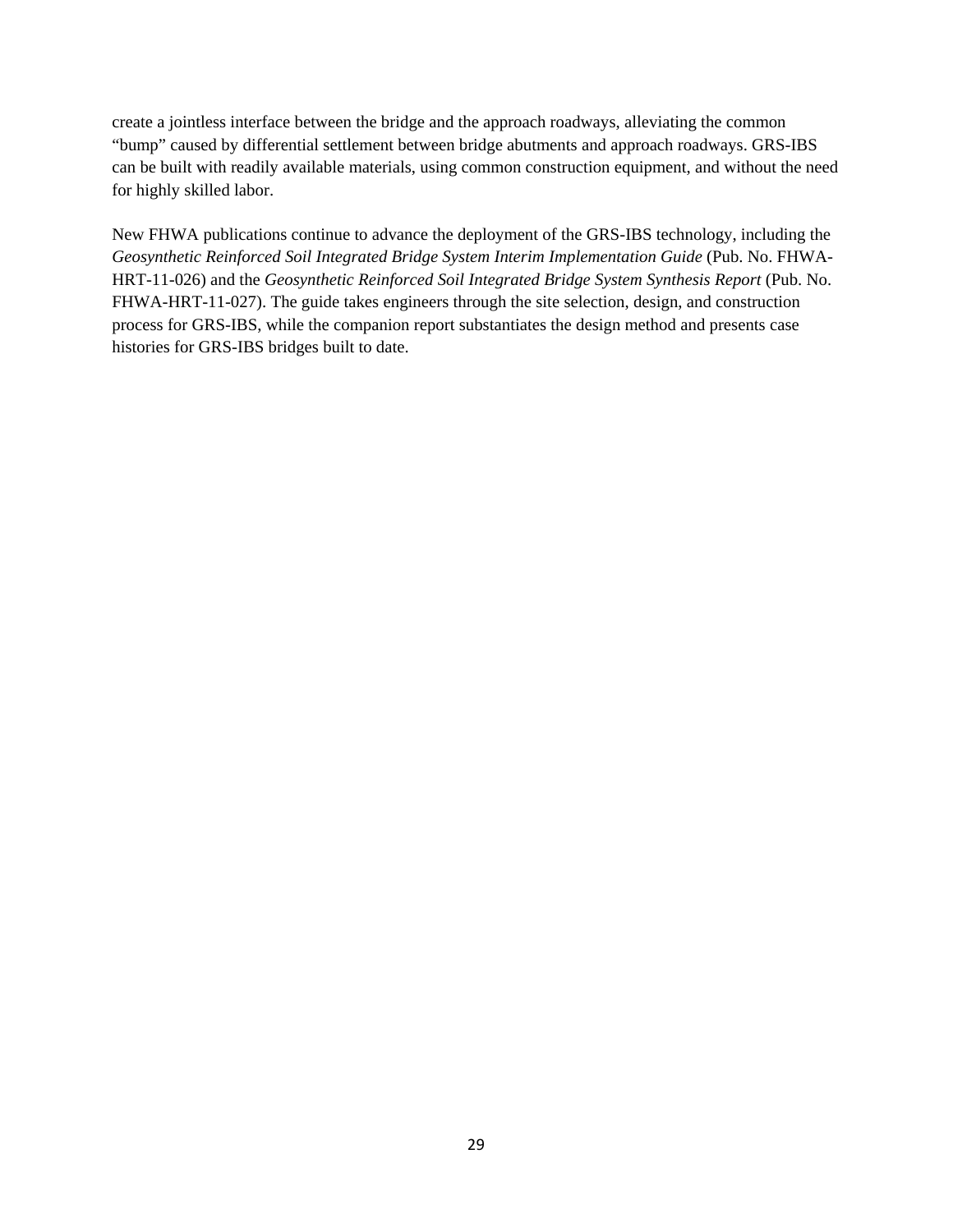# **Appendix 3: Federal Motor Carrier Safety Administration (FMCSA)**

# **FMCSA Input to the DOT response to White House's 10/28/2011 Memorandum: Accelerating Technology Transfer and Commercialization of Federal Research in Support of High Growth Businesses**

# *Introduction*

The mission of the Federal Motor Carrier Safety Administration (FMCSA) is to reduce highway crashes involving large trucks and intercity buses. Through the Agency's research, development, and technology program, it facilitates the accelerated transfer of innovative technologies and solutions to improve the safety of commercial motor vehicle (CMV) operations. FMCSA's technology transfer activities produce data, analyses, technical performance specifications, final reports and briefings made available to industry stakeholders, truck and bus manufacturers, safety technology suppliers and developers, research institutions, and the general public to foster and encourage improving CMV safety.

# *Research to Support Rulemaking*

FMCSA performs transformative research focusing on risk factors and safety technologies that inform FMCSA's programs and priorities, and ultimately supports deployment of those technologies. The Agency accomplishes this by expanding research on CMV driver risk factors to support rulemaking and to promote a safety and wellness culture in the CMV industry. Research areas include CMV distracted driving, driver fatigue, inattention, and other driver conditions and impairments that support rulemaking and promote health, wellness, and safety culture in motor carriers**.** 

| No. | <b>Milestone</b>                                                                                                                               | <b>Evaluation Method</b>                                                                               | <b>Timeline</b>                                             |
|-----|------------------------------------------------------------------------------------------------------------------------------------------------|--------------------------------------------------------------------------------------------------------|-------------------------------------------------------------|
|     | Initiate research activities to support<br>rulemaking that addresses the<br>application of technology to improve<br>driver and vehicle safety. | Establish baseline for the<br>number of studies initiated<br>annually and measure trends<br>over time. | Annual assessment<br>of the number of<br>published studies. |

# *Improved Commercial Motor Vehicle Enforcement Capabilities*

The development and adaptation of wireless communication technologies has the potential to increase the efficiency of roadside truck inspection processes and to reduce administrative burdens. Research in this area will facilitate the adoption of technologies that facilitate inspections and increase the effectiveness of enforcement efforts.

| No. | <b>Milestone</b>                    | <b>Evaluation Method</b>    | <b>Timeline</b>    |
|-----|-------------------------------------|-----------------------------|--------------------|
| 2   | Initiate research activities that   | Establish baseline for the  | Annual assessment  |
|     | facilitate the adoption of advanced | number of studies initiated | of the number of   |
|     | CMV enforcement technology to       | annually and measure trends | published studies. |
|     | improve driver and vehicle safety.  | over time.                  |                    |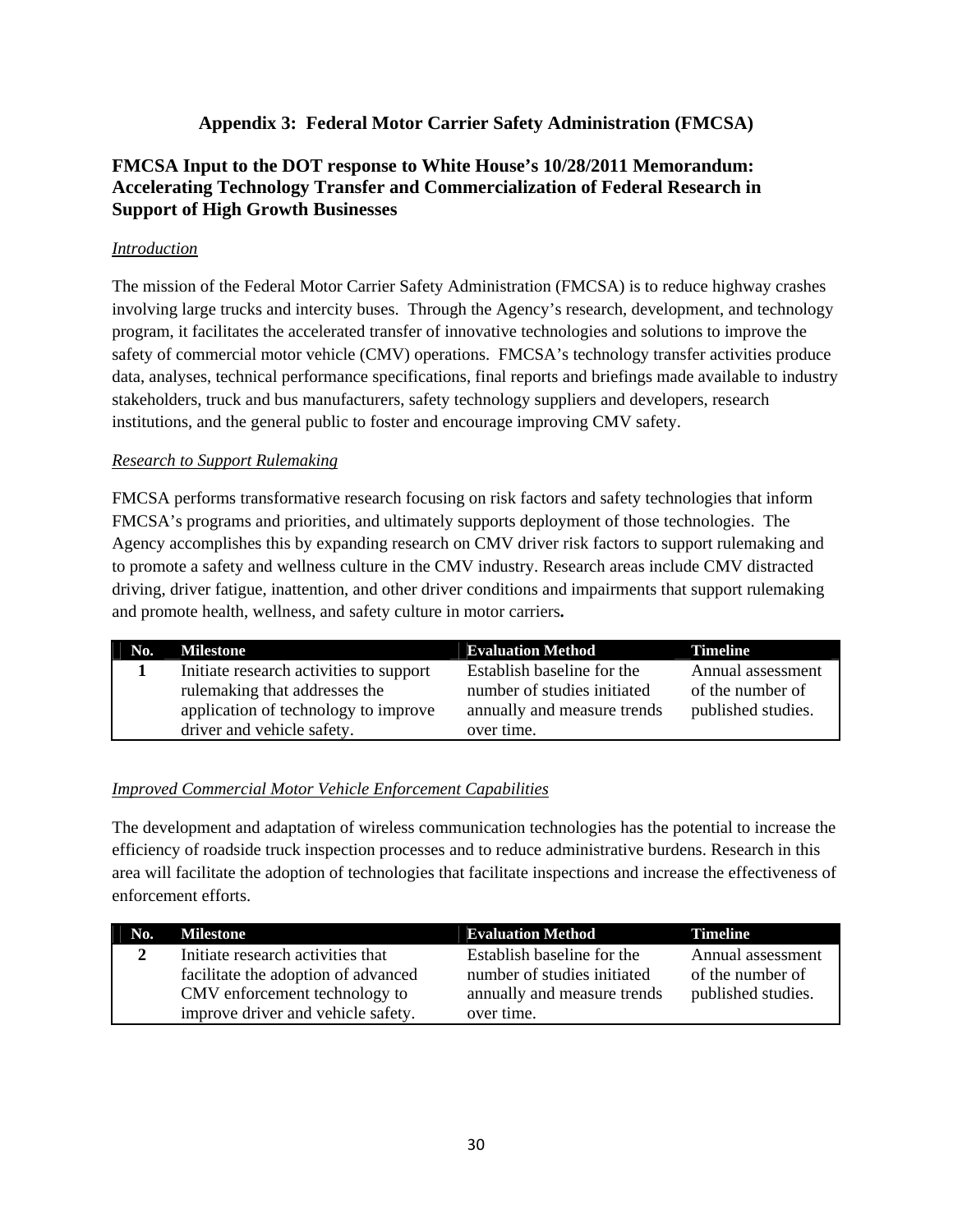# *Deployment of Safety Technologies by Fleets*

FMCSA will accelerate the deployment of onboard safety technologies by promoting the benefits to fleets and insurance carriers through the testing and evaluation of next generation safety systems in partnership with technology providers and other USDOT agencies. Further, FMCSA will identify, test, and deploy smart roadside technologies in partnership with State CMV safety agencies and other Federal agencies.

| No. | <b>Milestone</b>                     | <b>Evaluation Method</b>     | <b>Timeline</b>   |
|-----|--------------------------------------|------------------------------|-------------------|
| 3   | Deployment and adoption of advanced  | Establish market penetration | Annual assessment |
|     | safety systems by commercial vehicle | baseline and measure trends  | and monitoring of |
|     | operators                            | over time.                   | safety technology |
|     |                                      |                              | adoption.         |

# *Commercial Vehicle Information Systems and Networks (CVISN) as a Technology Transfer Tool*

As authorized by MAP-21, the FMCSA provides CVISN deployment grant funds to advance technological capability and promote the deployment of intelligent transportation systems applications for commercial vehicle operations, including commercial vehicle, commercial driver, and carrier-specific information systems and networks. The CVISN grants to states support deployment and evaluation of advanced technologies in the following areas:

**Safety Information Exchange** - technologies to facilitate the collection, distribution, and retrieval of historical and real-time commercial vehicle information at the roadside.

**Electronic Credential Administration** - systems for electronic submission, processing, approval, invoicing, payment, and issuance of commercial vehicle credentials and special permits.

**Electronic Screening** – systems which allow transponder-equipped commercial vehicles that maintain good safety and legal status to bypass some roadside inspection and weigh stations.

| No.              | <b>Milestone</b>                                                                                                                                 | <b>Evaluation Method</b>                                                                     | <b>Timeline</b>                                    |
|------------------|--------------------------------------------------------------------------------------------------------------------------------------------------|----------------------------------------------------------------------------------------------|----------------------------------------------------|
| $\boldsymbol{4}$ | <b>Electronic Screening</b><br>Deployment of electronic screening<br>equipment.                                                                  | Measure trends over time.<br>using approved metrics and<br>compare to baseline:<br>39 states | Annually assess<br>status for remaining<br>states. |
| 5.               | <b>Electronic Credential</b><br><b>Administration</b><br>Automated processing of license<br>information and data exchange with<br>clearinghouse. | Measure trends over time<br>using approved metrics and<br>compare to baseline:<br>35 states  | Annually assess<br>status for remaining<br>states. |
| 6                | <b>Safety Information Exchange</b><br>Connectivity with Agency systems to<br>share vehicle inspection data.                                      | Measure trends over time<br>using approved metrics and<br>compare to baseline:<br>33 states  | Annually assess<br>status for remaining<br>states. |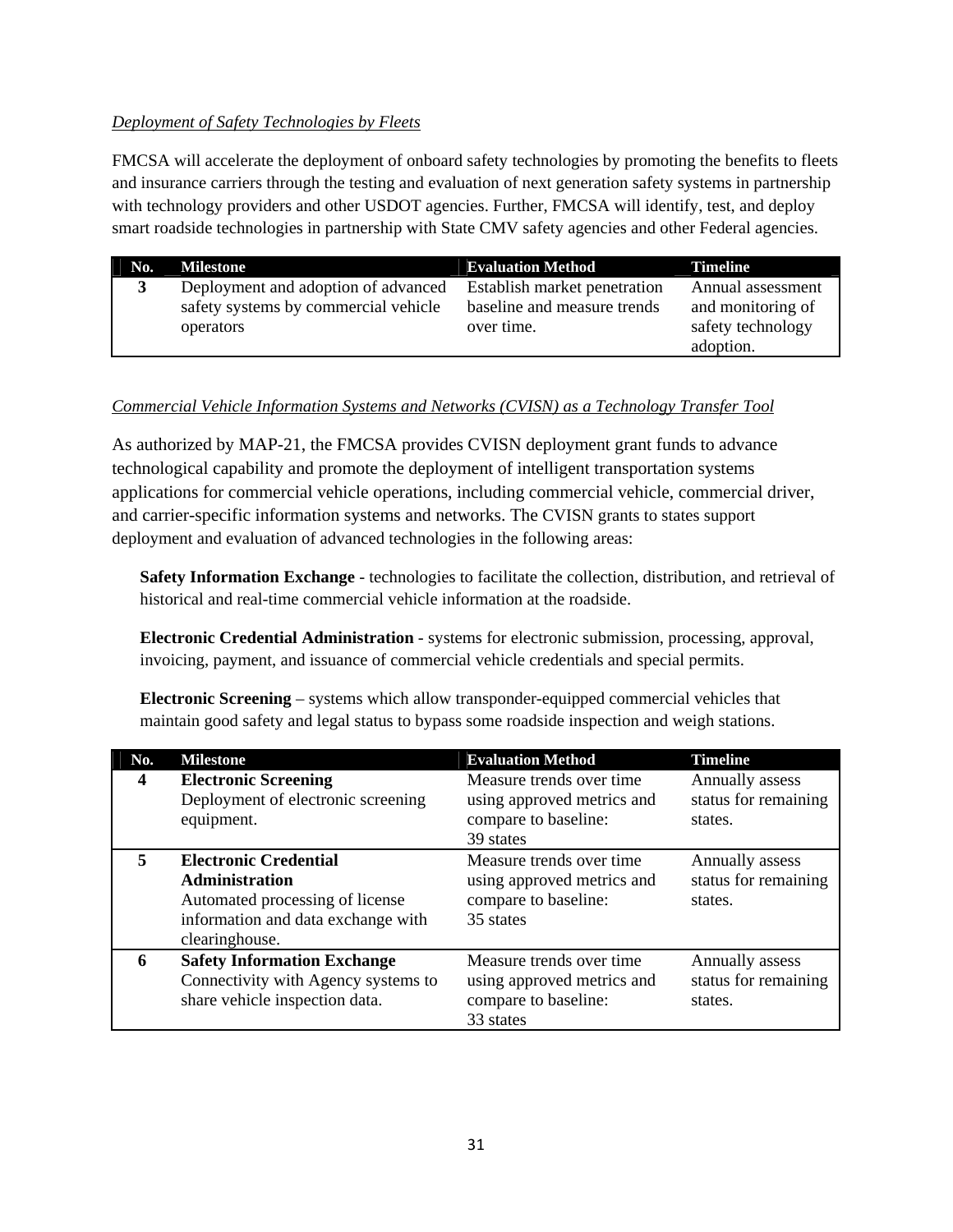# **Appendix 4: Federal Railroad Administration (FRA)**

This document is in response to the Presidential Memorandum on October 28th, 2011, "Accelerating Technology Transfer and Commercialization of Federal Research in Support of High-Growth Businesses". In support of this memorandum, the Federal Railroad Administration will highlight its activities addressing technology transfer conducted through the Office of Research and Development. The FRA does not maintain or operate a Federal Laboratory as defined in the memorandum. The research from this Office is conducted through universities, support contractors, and small businesses being directed by FRA program managers that specialize in a specific area of research. This approach also involves early and appropriate partnerships with the railroads, railroad suppliers, technology providers, state and regional rail authorities and railroad researchers at selected Universities to enable maximum real-world impact at the earliest possible time. These partnerships bring in both the suppliers and the end users into the initial development of the technologies which promote research transition and implementation (i.e. technology transfer).

FRA research is transferred to the industry and suppliers through the following processes:

- Actively participate in Association of American Railroads, American Railway Engineering and Mintenance-of-Way Association, Transportation Research Board, American Public Transportation Association, and other railroad committees
- Coordinate joint research programs with industry partners
- Publish interim research results and formal reports
- Attend technical conferences to present research findings, scan for new technologies, and coordinate research activities
- Demonstrate technologies to railroads and suppliers
- Develop and make available to industry unique custom hardware and software for specific railroad applications
- Work with industry to apply for regulation waivers to encourage implementation of leading edge technology while maintaining safety

The FRA holds no patents and does not own any of the technologies developed under the research program. However, multiple patents have resulted from the sponsored research. These patents are held by private firms that were contracted to conduct the research. In addition, some of these companies are actively utilizing the patents for commercial purposes. The government has usage rights to these patents if needed.

Previous experience has demonstrated that from concept to product commercialization typically take seven to ten years to completion. This duration is controlled by changes in requirements and funding levels during the development. FRA Office of Research and Development focuses significant effort to assure that the ideas and technologies developed become useful tools for the industry.

The FRA utilizes a stakeholder subsidiary to hold a care, custody, and control contract on the Transportation Technology Center which is a DOT facility. This contract requires minimum yearly reinvestment by the contractor to maintain and upgrade the facility at no cost to the government. In return, the facility can be used for commercial activities related to the agencies missions. The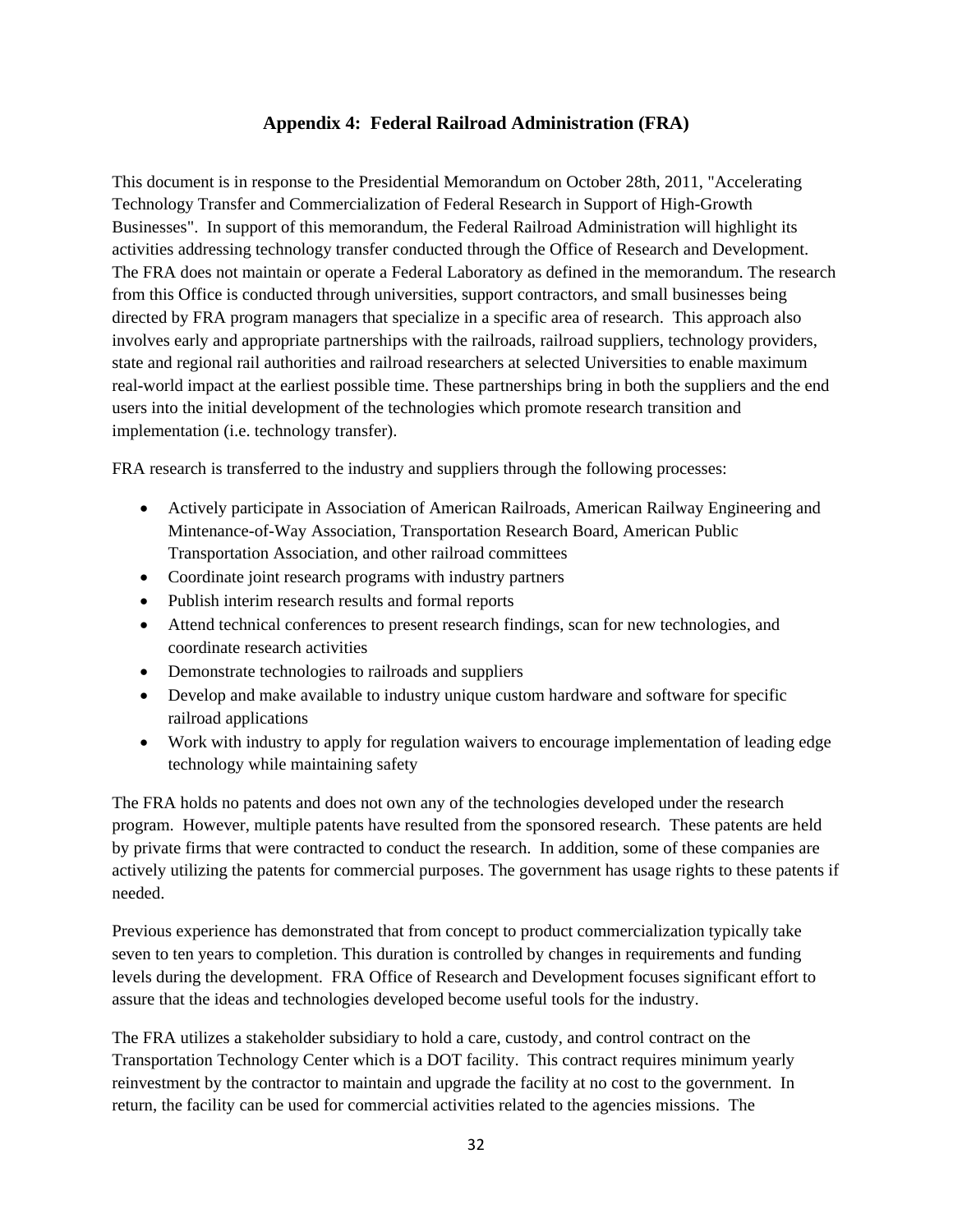government has first priority on the use of the facility and controls the site modifications and upgrades. The research scientists and engineers housed at the facility are supported by the stakeholder subsidiary and not the FRA. The FRA does conduct research at the facility utilizing an IDIQ Task order contract to meet specific research objectives.

# RESEARCH AND DEVELOPMENT METRICS

Selecting the appropriate evaluation metrics is the key to aligning the researcher's goals with those of the department. The wrong metrics are counterproductive and can lead to decisions and actions that are not beneficial to technology transfer activities. Success is measured by actual implementation of the ideas or technology by the industry. The industry providing funding and support to a program or project is a strong indication that the activity has significant merit and potential for complete technology transfer. This metric is a function of the stage of the program. The industry providing funding or in-kind services typically occurs during late stage programs.

Early stage projects no matter what the potential payout would not be funded by the railroads until there is a demonstrated potential for success. Early stage projects or programs are defined as basic research which attempts to understand the fundamentals of railroad science or technology. Mid or late stage projects are applying the technologies developed in the early stages toward prototypes that can be tested and evaluated. The FRA does not fund projects beyond the prototype and demonstration stage. Commercialization activities that turn the prototype into a product are done solely by the contractor or supplier usually supported by a railroad partner.

Below are the recommended metrics for early and late stage programs. The early stage programs utilize effort based metrics while the late stages are outcome based.

Metrics to be considered for early stage programs;

- Match to USDOT/FRA strategic objectives
- Number of reviewed technical papers and/or conference presentations
- Patents filed or issued through FRA funded R&D

Metrics to be considered for late stage programs;

- Values of normalized statistical derailment trends
- Funding levels or in-kind support provided by the Industry
- Number of purchased, rented/leased systems provided by supplier
- Number of new suppliers entering the market with similar technologies
- Number of companies that utilize government furnished equipment
- Number of track miles or employees covered by technology or approach

The effort based metrics data are internally generated and therefore can be easily collected. The outcome based metrics can be much more difficult to gather. It will require information provided by the railroads and suppliers which may not be readily available. Tight coordination with industry and possible rulemaking activities may be required. Further efforts will be directed towards the evaluation process which will better define measures for the level of success.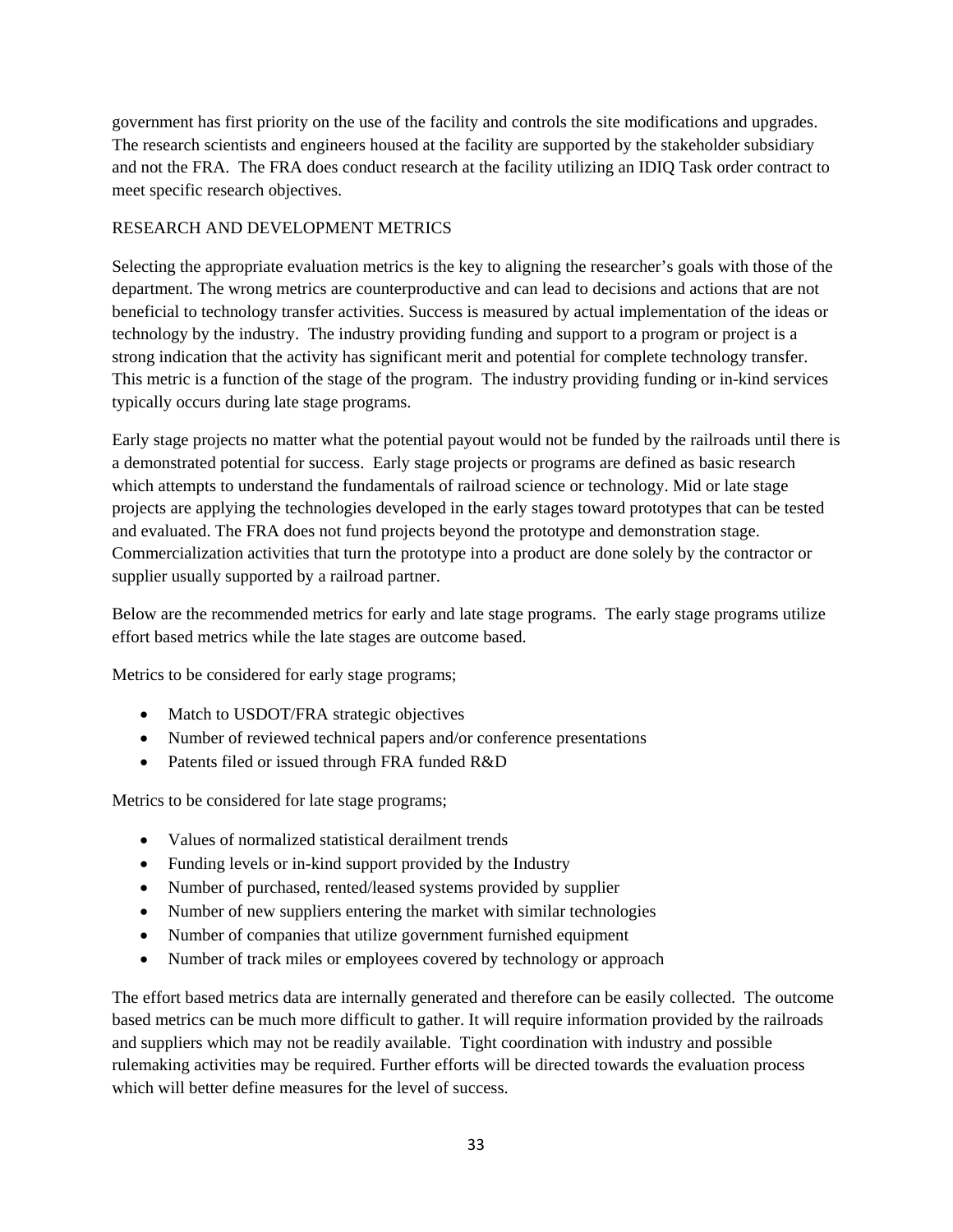As mentioned earlier, FRA Office of Research and Development focuses significant effort to assure that the ideas and technologies developed become useful tools for the industry. Technology transfer and business development has previously been accomplished through the FRA research program and will continue to be part of our mission.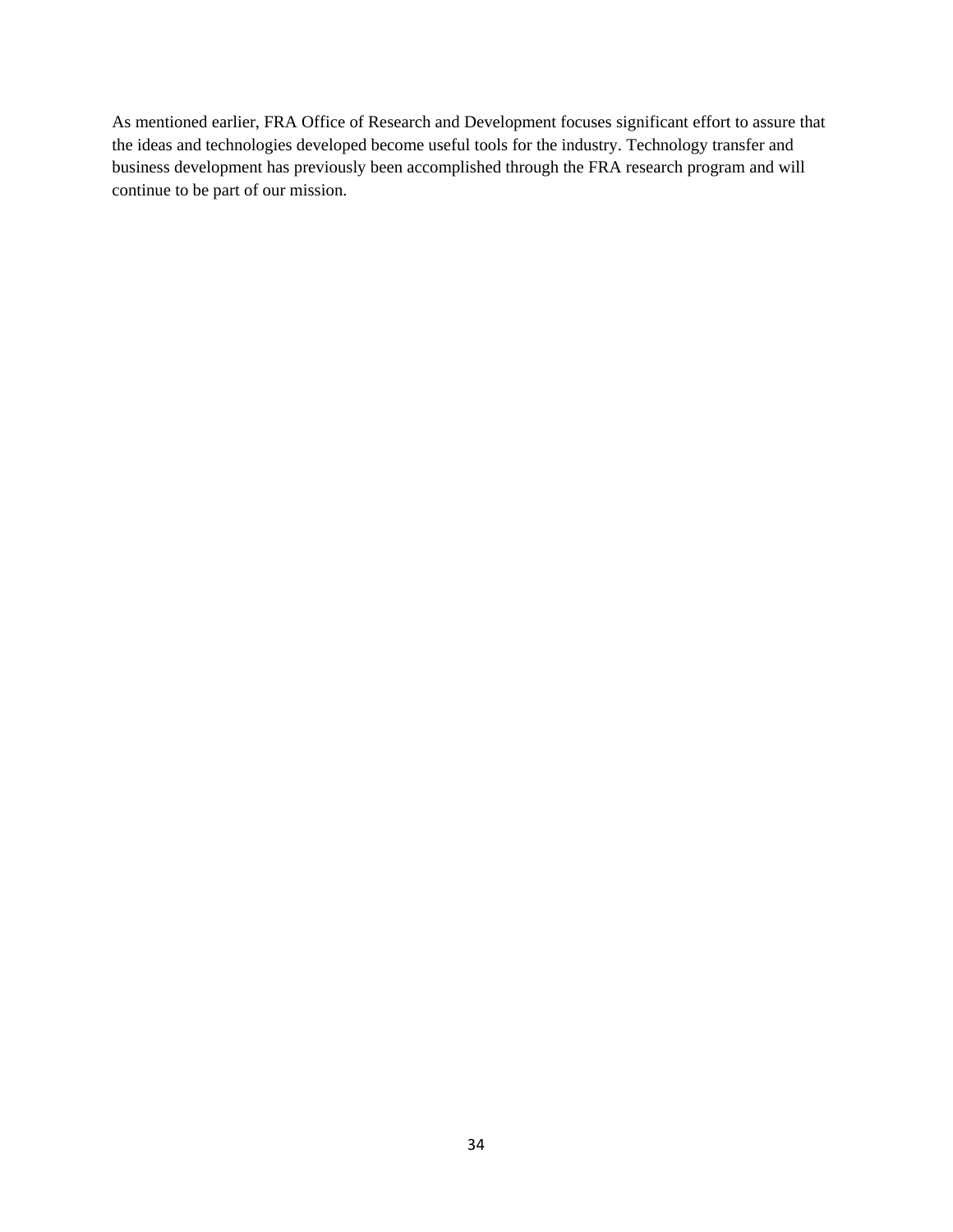# **Appendix 5: Federal Transit Administration (FTA)**

# **FTA TECHNOLOGY TRANSFER**

As a key agency in the U.S. Department of Transportation (DOT), the Federal Transit Administration (FTA) undertakes and funds nationally-significant research, development, demonstration, deployment, and evaluation projects to improve public transportation services throughout the United States. See Figure 1 for illustration. These activities are conducted in partnership with private industry, academia, public transportation systems, state and local governments, and non-profit and for-profit entities, among others.

A significant outcome of all FTA-funded research and demonstration projects is sharing the knowledge to ensure that research and scientific discoveries are distributed throughout the marketplace to benefit the economy and the nation. The dissemination of this knowledge—technology transfer—is central to FTA's activities, with emphasis on getting the latest ideas and technologies into the hands of the transit industry as quickly as possible.



**Figure 1 Illustration of technology transfer activities conducted at FTA.**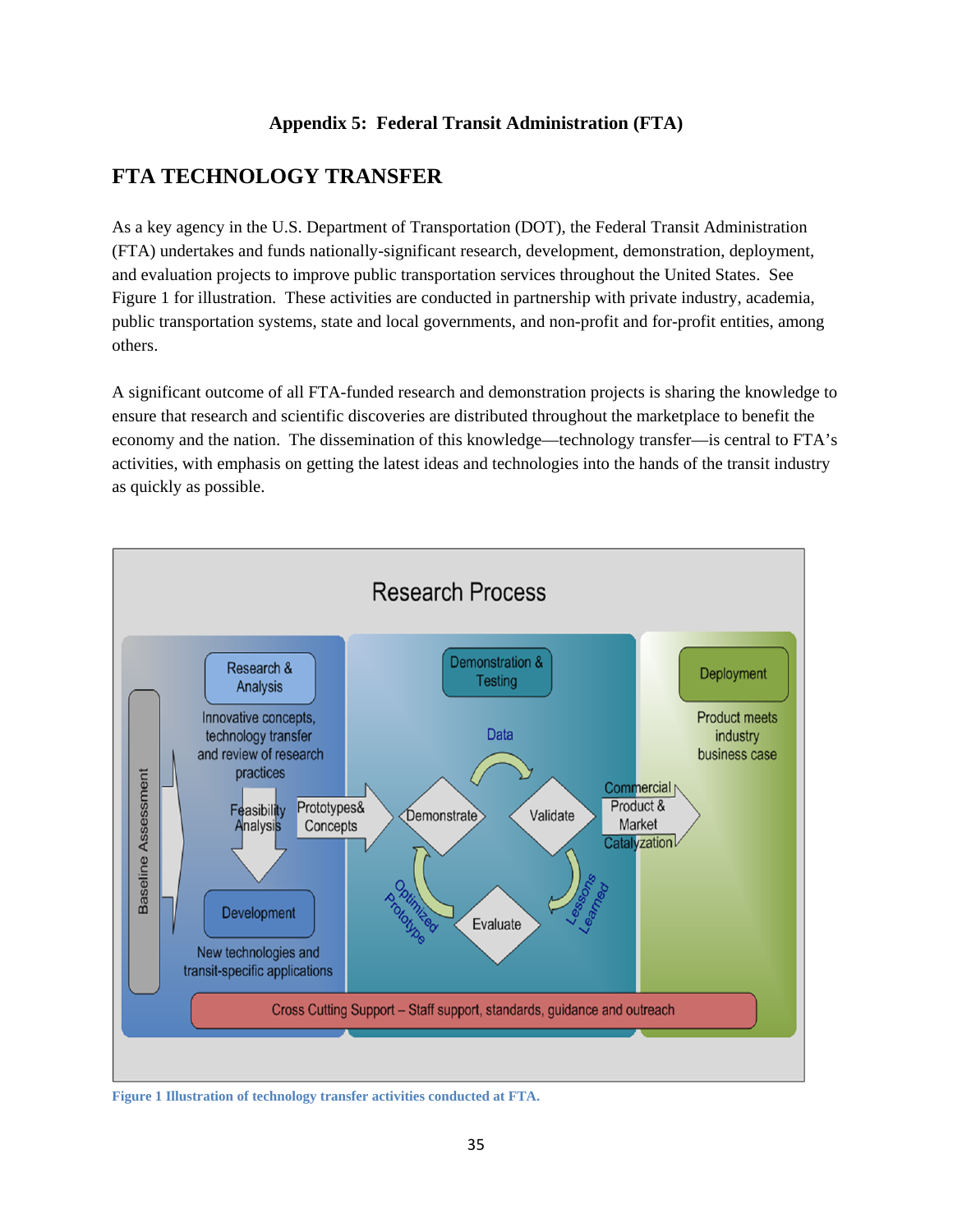Technology transfer plans and activities of selected FTA research and demonstration programs are presented below. These plans emphasize how the dissemination of results is critical to their success.

# **Low or No Emissions Vehicle Deployment Program (LONO)**

U.S. DOT's new authorizing legislation, MAP-21, establishes a new Low or No Emissions Vehicle Deployment program that provides funding for acquiring low or no emissions transit vehicles and the infrastructure to support those vehicles. The program encourages projects that build on successful research, innovation, and development efforts, thus providing a pathway for promising advanced vehicle technologies from FTA research efforts to enter the market and get the volumes required for cost reductions.

Although primarily a capital program, the LONO program provides opportunities for technology transfer activities. As part of the new program, FTA will conduct comprehensive evaluations that can be used to better understand the pathways and obstacles to deploying zero and low emissions vehicle technologies. This information will be documented and used to inform the transit industry of the available technologies and their potential benefits and can also be used to structure future research efforts to maximize their deployment potential.

# **Intelligent Transportation Systems for Transit**

Intelligent Transportation Systems (ITS) are techniques and methods for relieving congestion, improving road and transit safety, and increasing economic productivity. During the last few decades, there have been rapid advances in information and communications technology. Many transit agencies have employed a number of these different technologies to supplement or enhance the transportation services they offer to the public.

FTA's transit ITS research includes real-world operational testing of prototypes and technologies nearing commercialization. Working with transit agencies and manufacturers, FTA has conducted evaluations of ITS demonstration projects to assess the impacts and determine the costs and benefits of new technologies. FTA uses the engineering and applied research necessary to encourage the transit industry to adapt and integrate these new technologies into transit applications. Research is also conducted to identify risk factors and establish solutions.

FTA, under its efforts to promote ITS, identifies the state-of-the-practice from the technological, institutional, economic, industrial, and deployment perspective and, in close coordination with the transit industry, encourages standards and best practices to provide a consistent environment for eliminating incompatibility, streamlining procurement, ensuring safety, and reducing costs. Through FTA funding, transit ITS innovations are observed and evaluated by FTA researchers in large-scale field operational tests to identify best practices and lessons learned, which enables the transfer of knowledge to implementing agencies and forms the basis for new training. A vital outcome is the validation of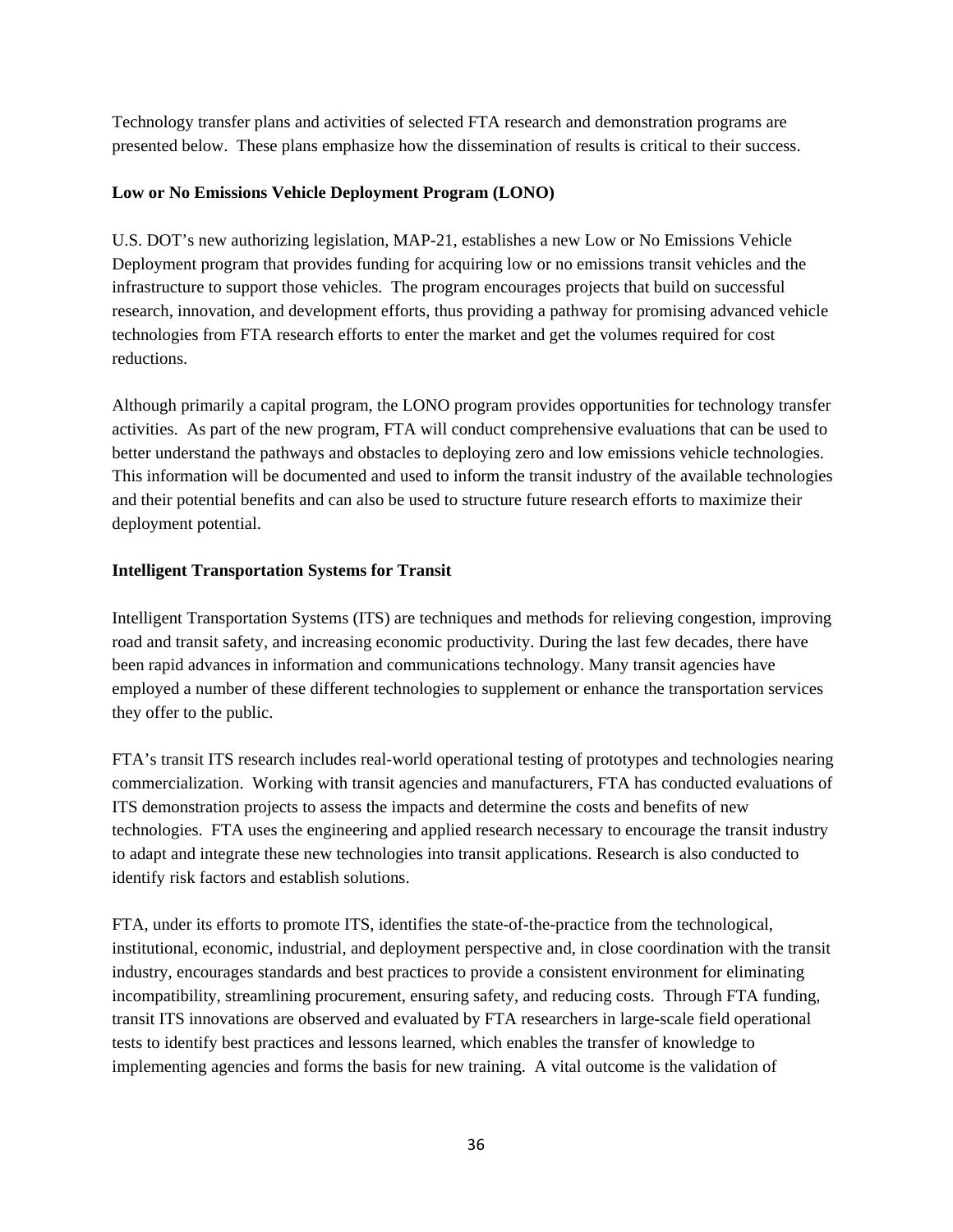technologies through testing and the delivery of proposed specifications that allow vendors to produce consistent, high-quality products.

Technology transfer activities in transit ITS include technical assistance, peer-to-peer exchanges, professional development and training, information sharing, and industry dialogue, conducted to best relate lessons learned to achieve desired outcome goals. Standards development organizations (SDOs), which are generally familiar with similar ITS technologies in multiple industries, help in the process of adapting new technologies to take advantage of existing manufacturing capabilities and vendors. Industry groups also take a large role in information sharing and supporting further deployments.

#### **Table 1 CURRENT ITS RESEARCH ACTIVITIES CONSIDERED FOR TECHNOLOGY TRANSFER**

|              | <i>Milestone</i>                                                                                              | <b>Evaluation Methods</b>                                                                                           | <b>Timeline/Results</b>                                                                                                                                                          |
|--------------|---------------------------------------------------------------------------------------------------------------|---------------------------------------------------------------------------------------------------------------------|----------------------------------------------------------------------------------------------------------------------------------------------------------------------------------|
| $\mathbf{1}$ | Test and Evaluate Vehicle Assist and<br>Automation (VAA) technology for<br>system operations and improvements | Establish baseline and measure trends<br>over time using approved metrics.                                          | Establish baseline in 2012 using<br>current operations data and measure<br>progress during field test. Develop<br>Commercialization Plan in 2013.                                |
| 2            | Test and Evaluate Integrated Corridor<br>Management (ICM)                                                     | Establish baseline and measure trends<br>over time using approved metrics.                                          | Using the modeling results as a<br>baseline, monitor field testing data in<br>2013 for use in the evaluation. Results<br>will establish new Criteria for Corridor<br>Management. |
| 3            | Test and Evaluate Connected Vehicle<br>technologies for transit                                               | Direct transit field test in coordination<br>with RITA's Joint Program Office for<br>data collection and evaluation | Field test through 2013 in preparation<br>of possible Rulemaking by NHTSA.                                                                                                       |

# **Transit Investments for Greenhouse Gas and Energy Reduction (TIGGER)**

FTA's TIGGER Program involves working directly with public transportation agencies to implement new strategies for reducing greenhouse gas (GHG) emissions and/or energy use within transit operations. These strategies can be implemented through operational or technological enhancements or innovations. To align the TIGGER Program with other strategic initiatives, FTA encourages project implementation through Regional Office oversight that will enhance operational efficiencies, demonstrate innovative vehicle propulsion strategies, and create an environment prioritizing public transportation through other technology approaches to achieve efficiency and sustainability goals.

The TIGGER Program was initiated within the American Recovery & Reinvestment Act (ARRA) of 2009 and continued with SAFETEA-LU funding in 2010 and 2011, Over the next several years, FTA will collect information and data on each TIGGER project to assess the success of the program and to validate GHG and energy savings claims made in project proposals. To aid in this task, FTA has entered into an intra-agency agreement with the National Renewable Energy Laboratory (NREL) to conduct independent evaluations of the program.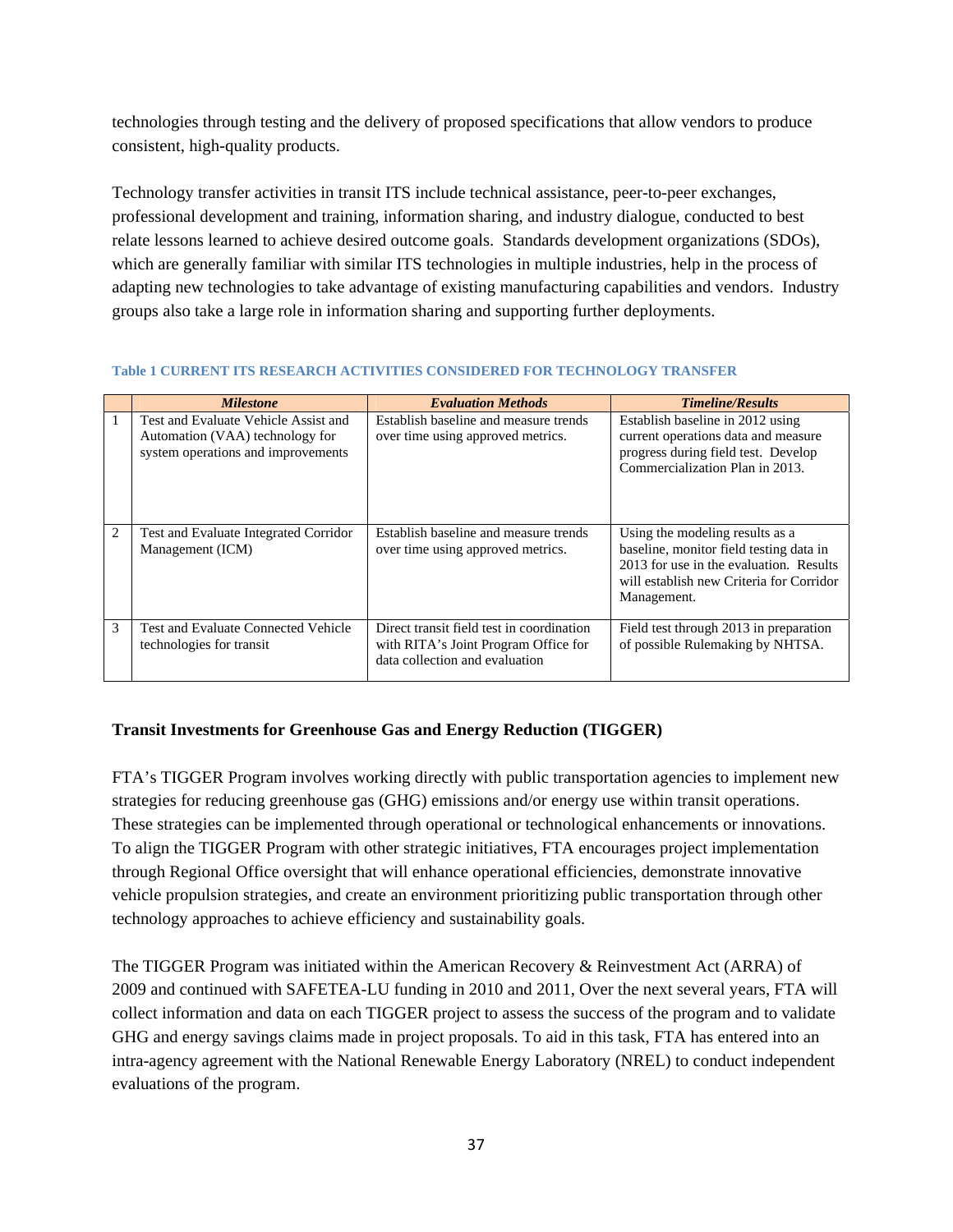Proposed technology transfer activities include developing research briefs, case study analyses, and a report to Congress to increase awareness and use of innovative technologies and operational strategies within the transit industry for reducing energy use and GHG emissions. Proposed activities also include cooperation with non-federal partners within the program through trade meetings and webinars and developing effective outreach materials and methods.

# **National Fuel Cell Bus Program (NFCBP)**

The National Fuel Cell Bus Program is a cooperative research development and demonstration effort established under the Safe, Accountable, Flexible, Efficient Transportation Equity Act: A Legacy for Users (SAFETEA-LU) legislation to advance the commercialization of fuel cell buses. Fuel cells provide a zero-emissions alternative to diesel-powered buses without the issues associated with greenhouse gas and particulate emissions, high maintenance costs, and fuel price fluctuations of diesel buses. Fuel cell bus research can also directly benefit other vehicles, such as hybrid and battery-powered buses. The program is conducted in close partnership with industry, including manufacturers, suppliers, and transit agencies—the end users of the technology. Funded under 50-50 cost share agreements through non-profit regional research consortia, the program encourages successful public-private partnering by pulling together industry teams to conduct projects that target program goals and directly address barriers to commercialization of fuel cell buses.

Low and zero emissions technologies for transportation is an emerging market, with significant potential for U.S. leadership. Funding under the NFCBP provides resources to U.S. manufacturers and suppliers to aid them in developing technology to compete in the emerging market segment of fuel cell propulsion and supports a variety of technologies such as hybrid electric drive systems, hydrogen fuel storage and dispensing systems, and lightweight vehicle designs. The program also funds industry evaluations and market studies to better understand the pathway and barriers to commercialization of fuel cells for transit buses. Projects funded through the program will continue over the next several years.

All NFCBP development and demonstration projects are evaluated independently, and the results are shared broadly with the transit industry through publications and outreach efforts, providing valuable information to transit agencies that are considering the technology for their fleets. These results also provide data to manufacturers to help make their products more durable, reliable, and cost-competitive, a necessity for technology commercialization and effective deployment.

Technology transfer activities include engaging industry to help define technical targets for commercialization and developing and maintaining government-industry partnerships. Important outreach efforts are conducted that include the publishing of reports, maintaining a dedicated website to share information across projects, and the operation of national and international fuel cell bus working groups to share information on the technology progress and commercialization strategies. A yearly status report on the state of fuel cell bus technology is also produced.

# **New Model Bus Testing Program ("Altoona Testing")**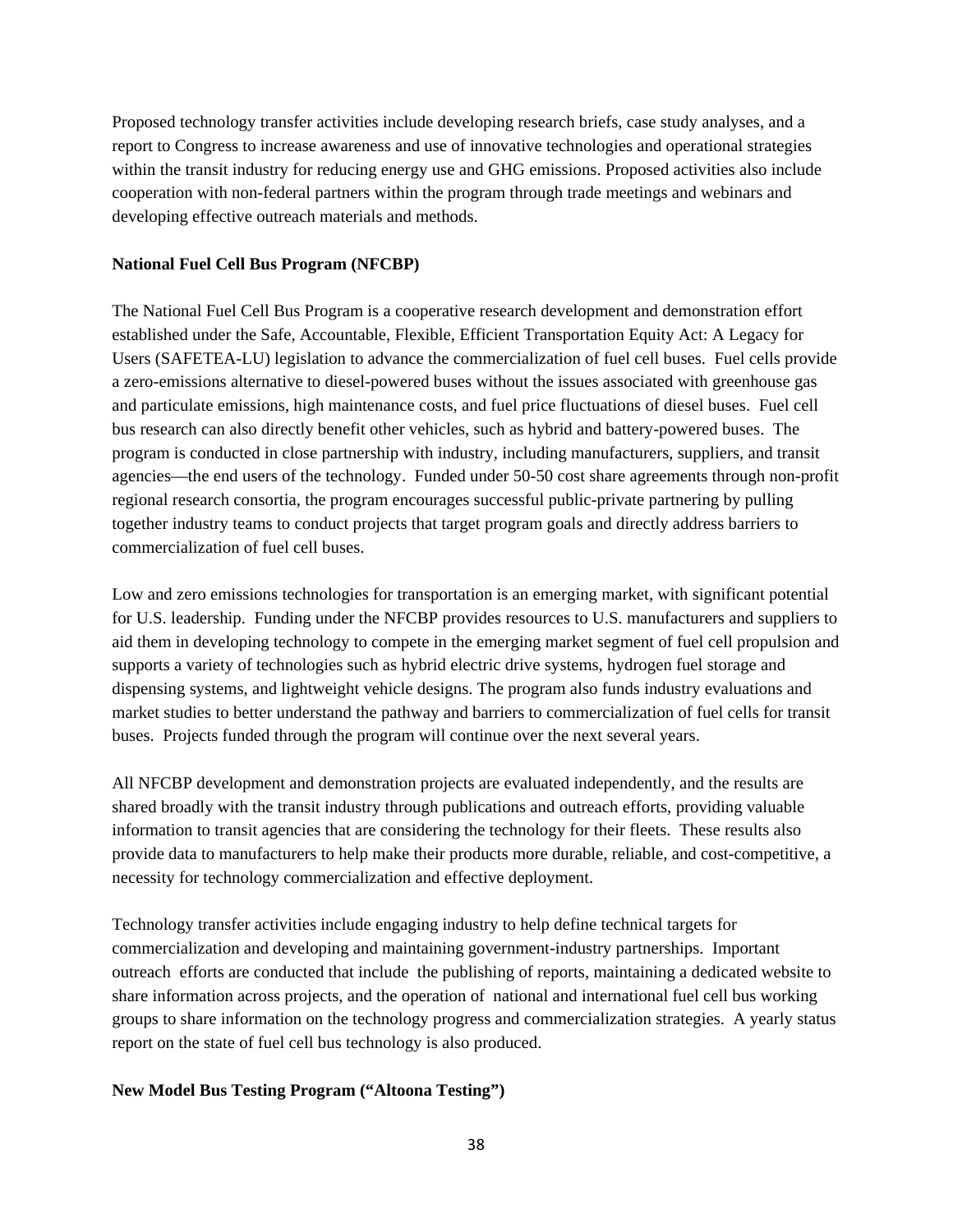FTA's New Model Bus Testing Program (often referred to as "Altoona Testing" due to the location of the primary test facility) tests new transit bus models or existing bus models being produced with major changes for safety, structural integrity and durability, reliability, performance, braking, maintainability, fuel economy, noise, and emissions. Test results for bus models are compiled in reports, and FTA grantees must certify that they have received a copy of the test report prior to final acceptance of the first vehicle. The program provides a critical link between the transit bus manufacturing industry and transit researchers, functioning as a conduit for knowledge and technology transfer to the private sector.

By testing new bus models before they are purchased, grantees and manufacturers can often address problems before the fleet is built, potentially saving considerable money and time. The Bus Testing Program also serves to avoid inconveniencing passengers, enhances safety, and also protects the Federal taxpayers investment. Several manufacturers of numerous bus models have been able to enhance deficiencies in their products before committing to large-scale production and being exposed to largescale liability. New legislation under MAP-21 introduces a pass-fail standard and accompanying test of new bus models.

Technology transfer activities include disseminating reports resulting from the New Model Bus Testing Program, which are available online through the Bus Testing Database. Online information can then be easily searched and filtered to facilitate comparisons between different bus models.

# **FTA Outreach**

FTA conducts an information dissemination program in which reports and publications that present the results of its research are produced and published on FTA's public website at http://www.fta.dot.gov/research. The website creates awareness and understanding of the value of FTA's transit research, communicates the benefits of FTA research in ways that resonate with key stakeholders, affirms FTA's leadership role in transit research, and demonstrates the return on investment of FTA research programs. A transit research and industry news update, the quarterly *FTA Research Digest,* also is produced, which includes summaries of new publications, information on federal research in progress, and research news and resources. Subscribers to FTA's email updates receive notifications as soon as the *Digest* and new reports are published online.

Through these information dissemination efforts, FTA provides key audiences with easy access to transit research information results and findings to those who can benefit. These efforts also improve implementer ability to transform FTA research into system improvements, build awareness to support effective decision making around the deployment of new technology, and ensure that research peers have the most current information on trends, previous findings, and in-progress results.

Even excellent research is of limited value if the results are not made available to as many parties as possible that might benefit from the findings. FTA's extensive technology transfer activities are a key indicator of its value to taxpayers and industry as it seeks to conduct nationally-significant research,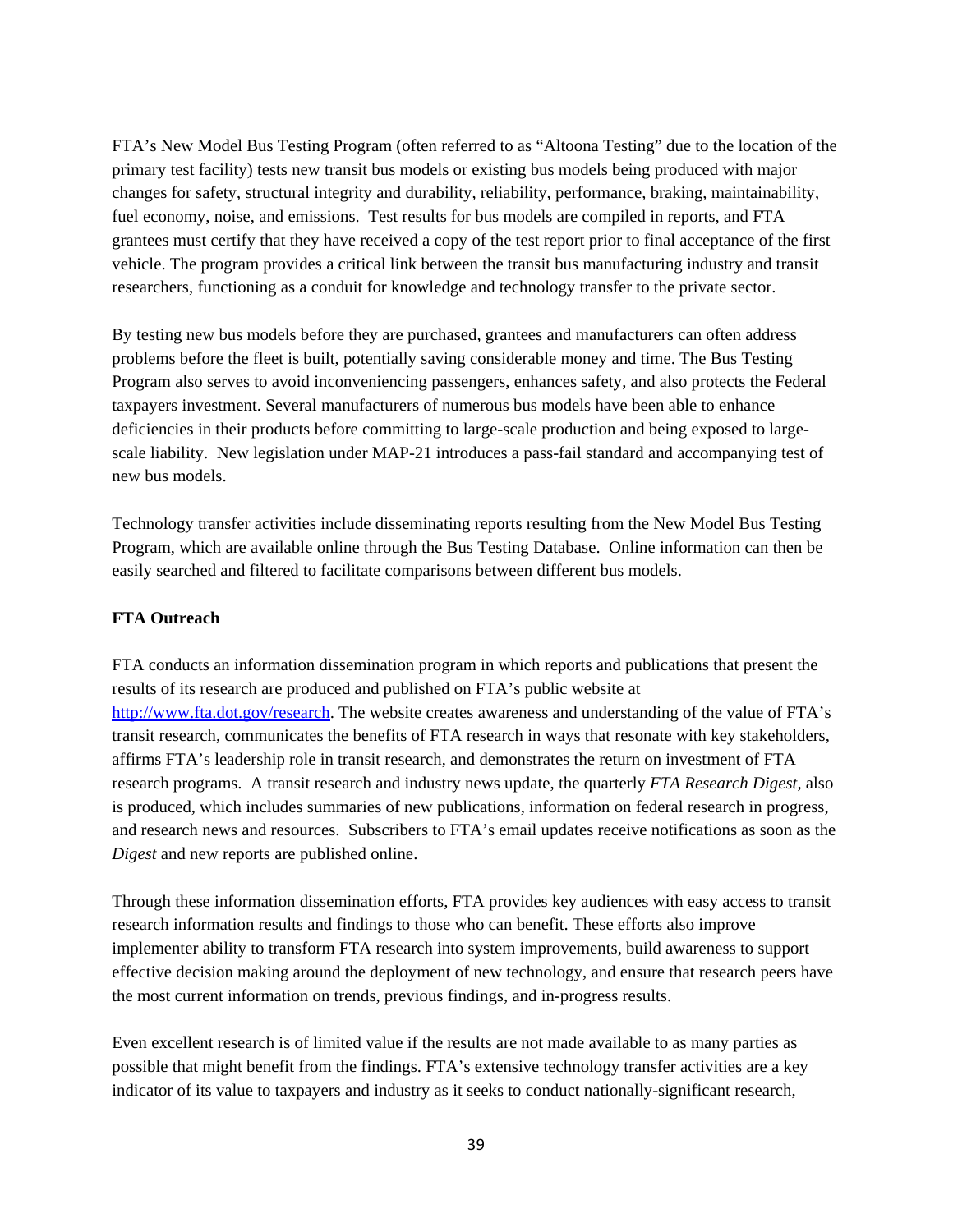development, demonstrations, deployment, and evaluation projects to improve public transportation services throughout the United States.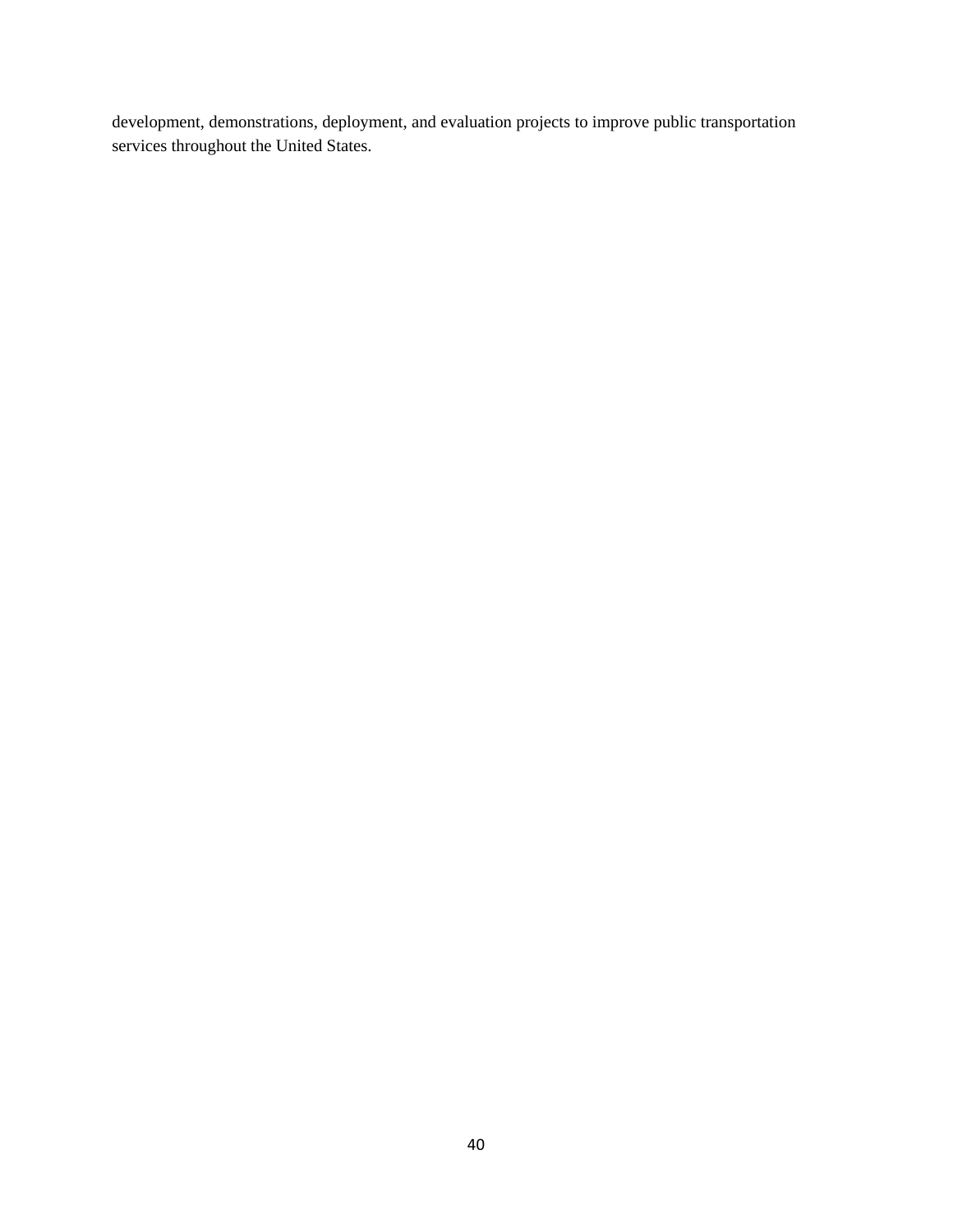# **Appendix 6: National Highway Traffic Safety Administration (NHTSA) Research & Development**

# **Technology Transfer Plan**

# FY 2013

#### **Background**

The National Highway Traffic Safety Administration's (NHTSA) mission is to save lives, prevent injuries, and reduce traffic related health care and other economic costs. The agency develops, promotes, and implements effective educational, engineering, and enforcement programs directed toward ending preventable tragedies and reducing safety related economic costs associated with vehicle use and highway travel.

Through the combined efforts of NHTSA, Congress, states, local law enforcement, public safety groups and industry, the nation has made major strides in reducing fatalities and injuries in motor vehicle crashes. Safety belt use has reached a record high national average of 80 percent. The fatality rate, per 100 million vehicle miles of travel, is declining. Motor vehicle manufacturers and their suppliers are developing advanced safety technologies and deploying them into the vehicle fleet. NHTSA's consumer information program provides valuable safety *information* that shoppers can use when deciding which vehicles to buy.

In addition to these programs, NHTSA issues and enforces Federal Motor Vehicle Safety Standards (FMVSS). These standards establish performance criteria that every new motor vehicle sold in the United States must meet. They range from those focused on crash avoidance features (such as brakes and lighting) to ensuring vehicle crashworthiness through testing occupant restraint systems (safety belts and airbags) and to protecting against fires (fuel integrity). These standards set forward test procedures and specific performance requirements. Vehicle manufacturers are required to certify that each new vehicle sold meets all of the standards applicable to it. NHTSA purchases vehicles on the open market and tests them. Should a vehicle fail any aspect of the standard, the manufacturer is required to recall the vehicle and fix the problem.

**Priority Programs and Projects:** As stated in the NHTSA's *Vehicle Safety and Fuel Economy Rulemaking and Research Priority Plan 2011-2013***,** vehicle safety programs and projects that are in the following three categories: (1) large safety benefits; (2) vulnerable populations; and (3) high-occupancy vehicles are categories that the agency is putting a significant emphasis on. Programs and projects that are in Category 1, large benefits, have the potential for large safety benefits based upon factors such as: the size of the target population, the effectiveness of countermeasures and their potential to save lives and prevent injuries, the availability and practicability of these countermeasures, and the potential that countermeasures could be developed in the future that could be reasonably effective against a large target population.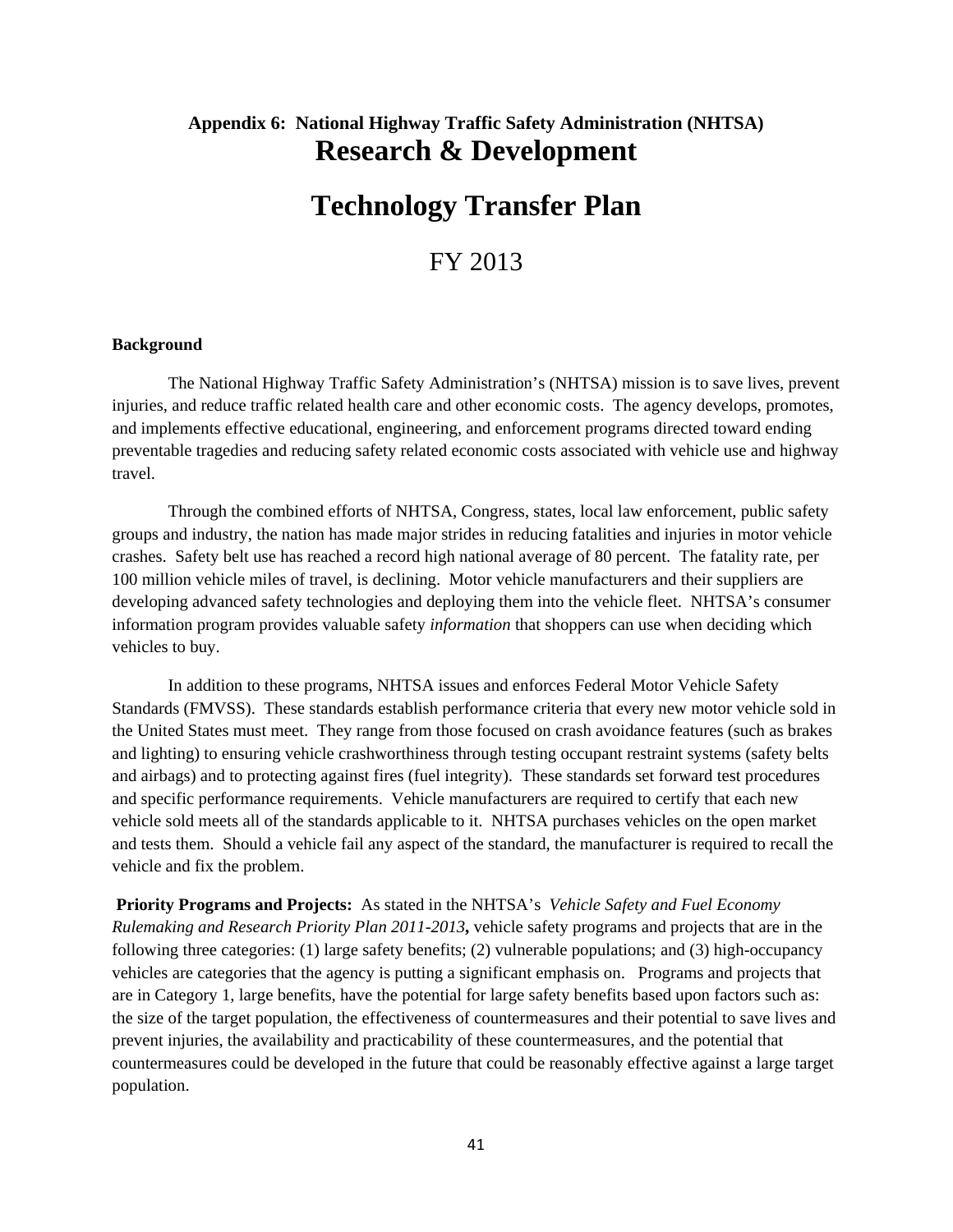Programs and projects in Category 2, vulnerable populations, affect children, older people, the visionimpaired or other populations that are considered vulnerable. Category 3, high-occupancy vehicles, involves buses or motor coaches and other high-occupancy vehicles.

Thus, research results in these three categories and that also have a significant technology aspect to them, will likely be where the most opportunities lie for technology transfer.

#### **Summary of NHTSA Technology Transfer goals**

In brief, NHTSA's goals for technology transfer are to:

- 1. IMPROVE HIGHWAY SAFETY Reduce fatalities and motor vehicle crashes.
- 2. UNDERSTAND TECHNOLOGY Improve understanding of emerging motor vehicle safety technologies in order to improve the effectiveness of research activities.
- 3. PROMOTE KNOWLEDGE OF VEHICLE SAFETY TECHNOLOGY– Generate and promote knowledge of vehicle safety technologies for use by high-growth businesses.

#### **Technology Transfer**

The Presidential memorandum of October 28, 2011 directed federal agencies to improve the results of their technology transfer and commercialization activities. NHTSA has not engaged in the 'Commercialization of Federal Research in Support of High-Growth Business' due to the inherent ethical conflicts of its regulatory role with such potential high-growth businesses. Consequently, NHTSA does not staff a Technology Transfer Office as do other federal agencies and their laboratories concerned with technology development, and it does not typically engage in patent license agreements, royalties, inventions, material transfer agreement (MTA's), proprietary license agreement (PLA's), etc.

 In this consideration, the agency also believes that there are reasonable opportunities to facilitate technology transfer, and that there are reasonable first steps in response to the Presidential memorandum involving the 1) exploration of transfer goals, 2) metrics, 3) evaluation public access streamlining, 4) tracking, 5) grant review, 6) SBIR, and 7) partnerships engagement. The goal of these activities is to:

'Increase the number of effective technology transfer and commercialization

activities in partnership with non-federal entities, including private firms,

research organizations, and non-profit entities.'

#### **Program Milestones**

Milestone - Develop an improved web-based approach to disseminate transportation research findings to stakeholders.

Method - Evaluate current agency research content on agency's website and identify ways to improve content in 2013.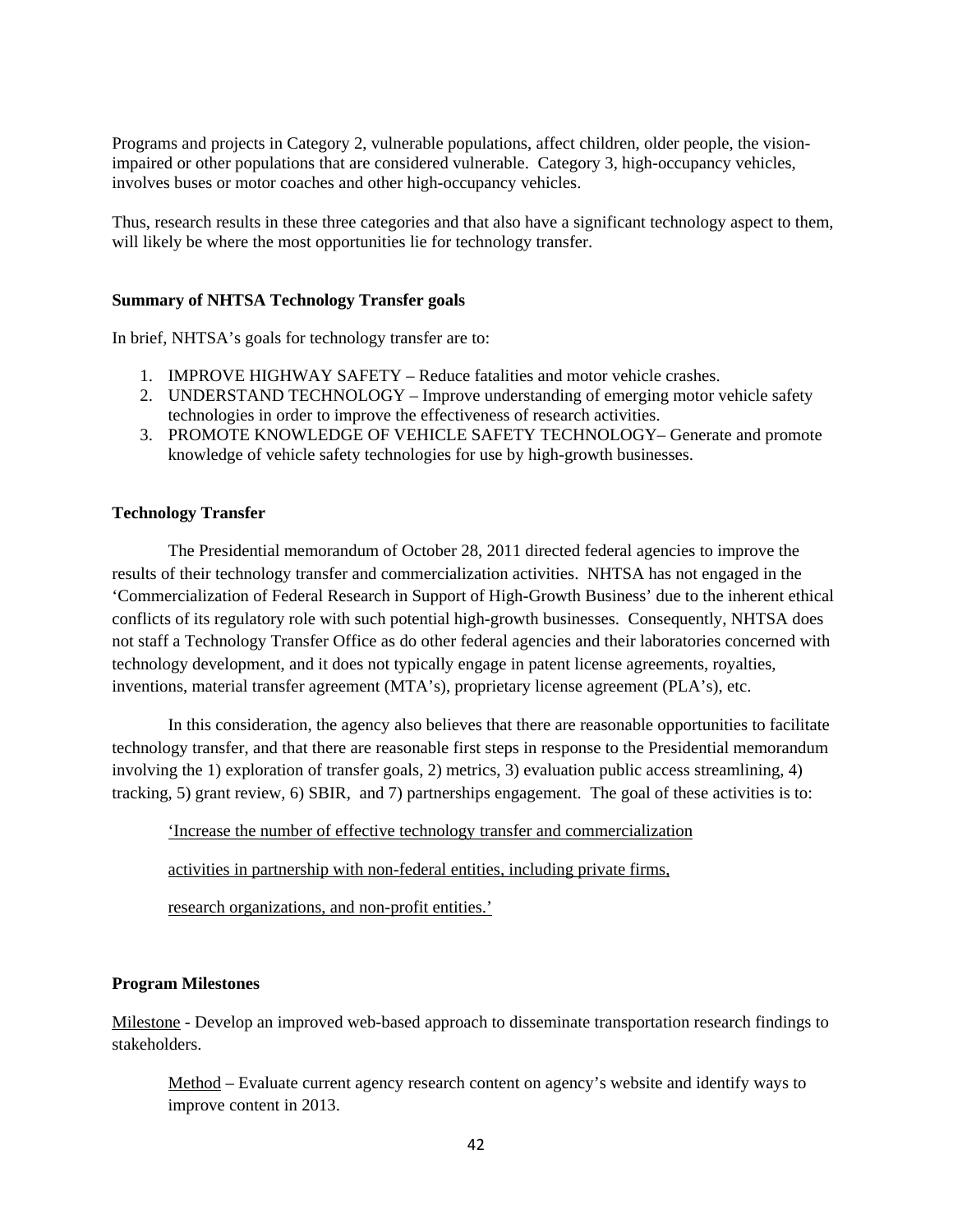Timeline – Each year, evaluate the approach to web-based content in terms of how often the public accesses the site and consider methods to improve public access and usage rates to further enhance dissemination of research findings.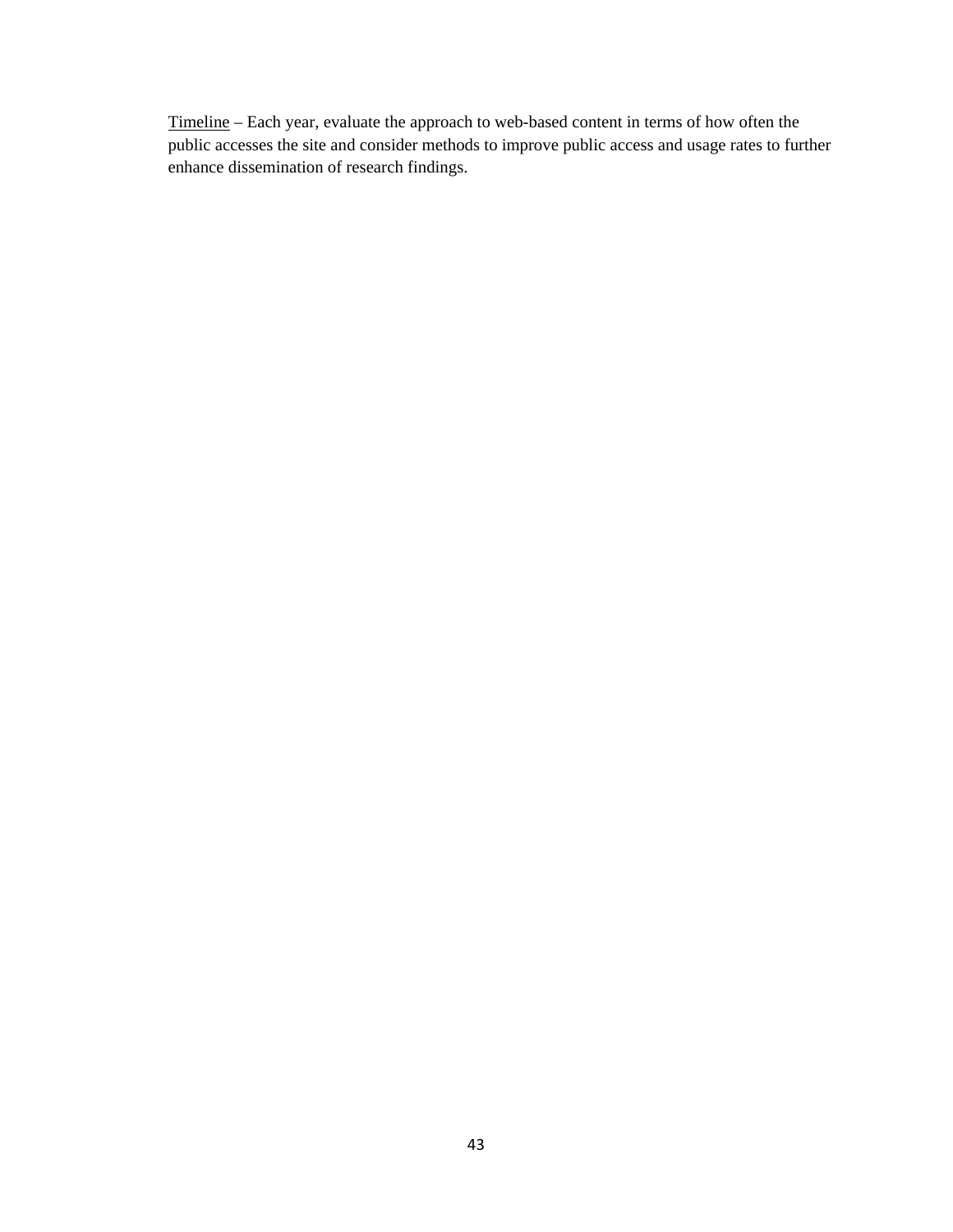# **Appendix 7: Pipelines and Hazards Materials Federal Highway Safety (PHMSA) Pipeline Safety Research & Development**

# **Technology Transfer Plan**

# **Introduction**

With Congressional support, the Pipeline and Hazardous Materials Safety Administration (PHMSA) has developed and deployed a consensus-based, collaborative research, development and technology (RD&T) program that is bringing technology to market and is helping to strengthen pipeline integrity. This is in direct support of PHMSA's safety, environmental and reliability mission with America's pipeline infrastructure of more than 2.6M miles.

PHMSA's Pipeline Safety RD&T Program was directed "to carry out a program of research, development, demonstration and standardization to ensure the integrity of pipeline facilities" by Congress in the Pipeline Safety Improvement Act of 2002 and in subsequent Acts.

Please visit https://primis.phmsa.dot.gov/rd/index.htm for more general information about the PHMSA program.

# **Technology Transfer Goals**

The goals for transferring research results to the market are shown in Table 1 and based on the short-term deployment program focus directed by the Congress. These areas are formulated after conducting program and project level logic modeling that considered research inputs, outputs, impacts and stakeholders reached. The three areas in Table 1 were determined by the logic modeling as the most appropriate and attainable for the sustainable data gathering used to report the performance metrics described in this plan.

| <b>Developing Technology</b>                                                                                                                                                    | <b>Strengthening Consensus</b><br><b>Standards</b>                                                            | <b>Promoting Knowledge</b>                                                 |
|---------------------------------------------------------------------------------------------------------------------------------------------------------------------------------|---------------------------------------------------------------------------------------------------------------|----------------------------------------------------------------------------|
| Fostering the development of<br>technologies so that<br>new<br>pipeline operators can improve<br>safety performance and more<br>effectively address regulatory<br>requirements. | Targeting and feeding new<br>knowledge into the process of<br>keeping standards relevant to<br>their purpose. | Generating<br>promoting<br>and<br>general knowledge to decision<br>makers. |

**Table 1**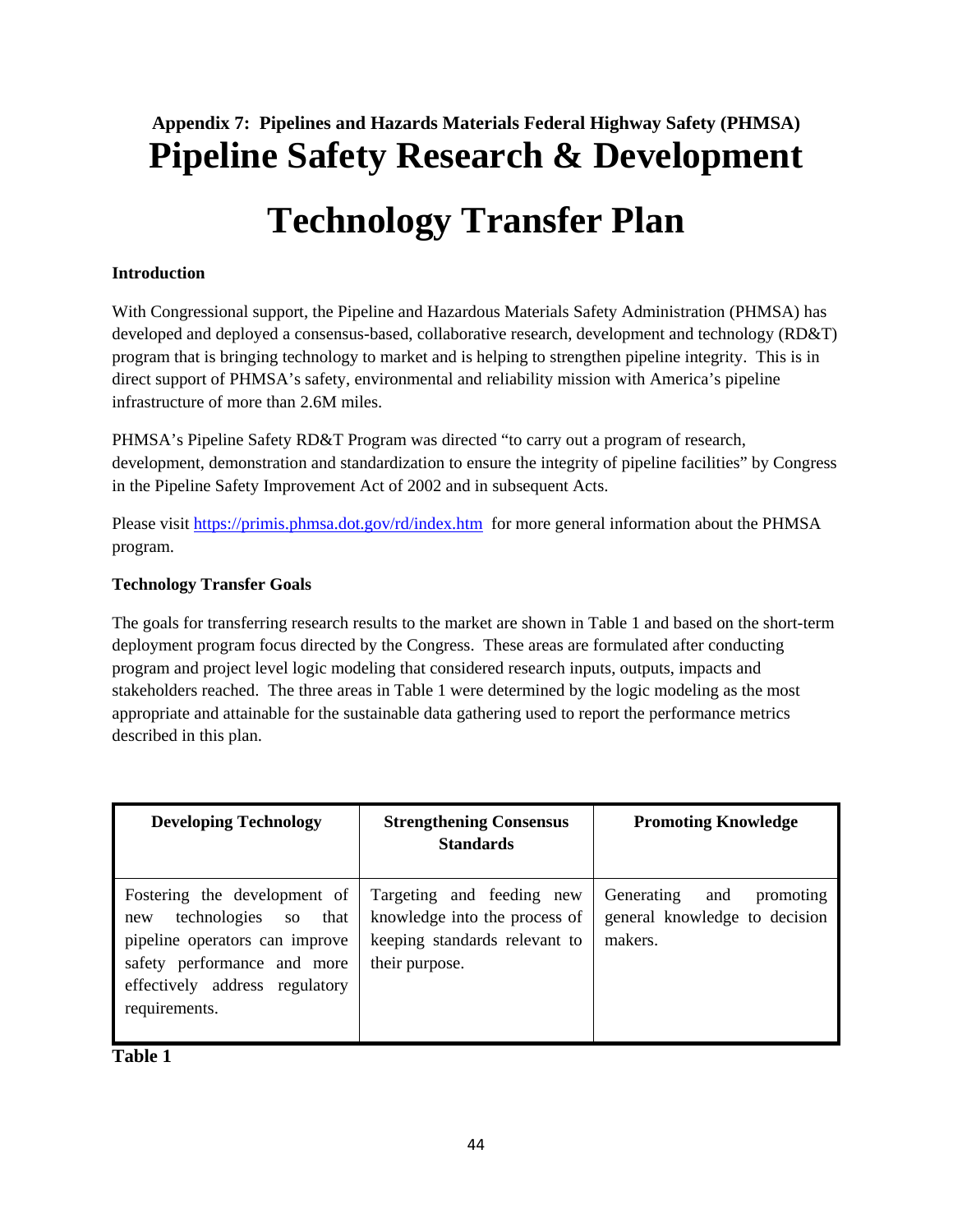#### **Program Process and Technology Transfer**

A five step process depicted in Figure 1 was developed after conducting the program logic modeling that systematically considers the transfer of research results to identified end users (who are regulators, pipeline operators, service providers, standards developing organizations and the general public). This process governs the program execution and factors tech transfer considerations (described later) in each step. PHMSA believes that systematic consideration of tech transfer raises the likelihood that each research project will transfer its results to the market or to identified end users.

**Identifying**<br>the Right Finding Best<br>Research **Systematic** Evaluation Applying<br>Program<br>Outputs **Process** Assuring **Assuring High<br>Quality Outputs** 



More information on the overall process can be found on the program website (https://primis.phmsa.dot.gov/rd/evaluation.htm ).

# **Research Performance Metrics**

PHMSA's Pipeline Safety RD&T Program utilizes 17 different research performance metrics to illustrate program effectiveness and impact in support of the PHMSA pipeline mission. The process described in Figure 1 provided the bases for the following three technology transfer areas. Results of each area are listed below.

# **Fostering Development of New Technologies**

- Number of projects developing new technology: 70
- Number of projects demonstrating new technologies: 33
- Number of U.S. Patent applications resulting from projects: 16
- Number of commercialized technology improvements: 14

# **Strengthening Regulatory Requirements and Consensus Standards**

- Number of projects targeting Consensus Standards: 63
- Number of projects results used to revise Consensus Standards: 4
- Number of Consensus Standards affected by projects: 41
- Number of Consensus Standards revised by project results: 3
- Number of project results sent to committee for use in possible revision: 11
- Number of projects addressing PHMSA Regulations: 79
- Number of projects addressing NTSB Recommendations: 8

# **Promoting Knowledge for Decision Makers**

- Number of projects promoting knowledge to decision makers: 128
- Number of final reports publicly available: 132
- Number of conference/journal papers presented: 79
- Number of stakeholders reached at public meetings: 3,300
- Number of program website visits since 2002: 16,696,270
- Number of program website downloads since 2008: 949,552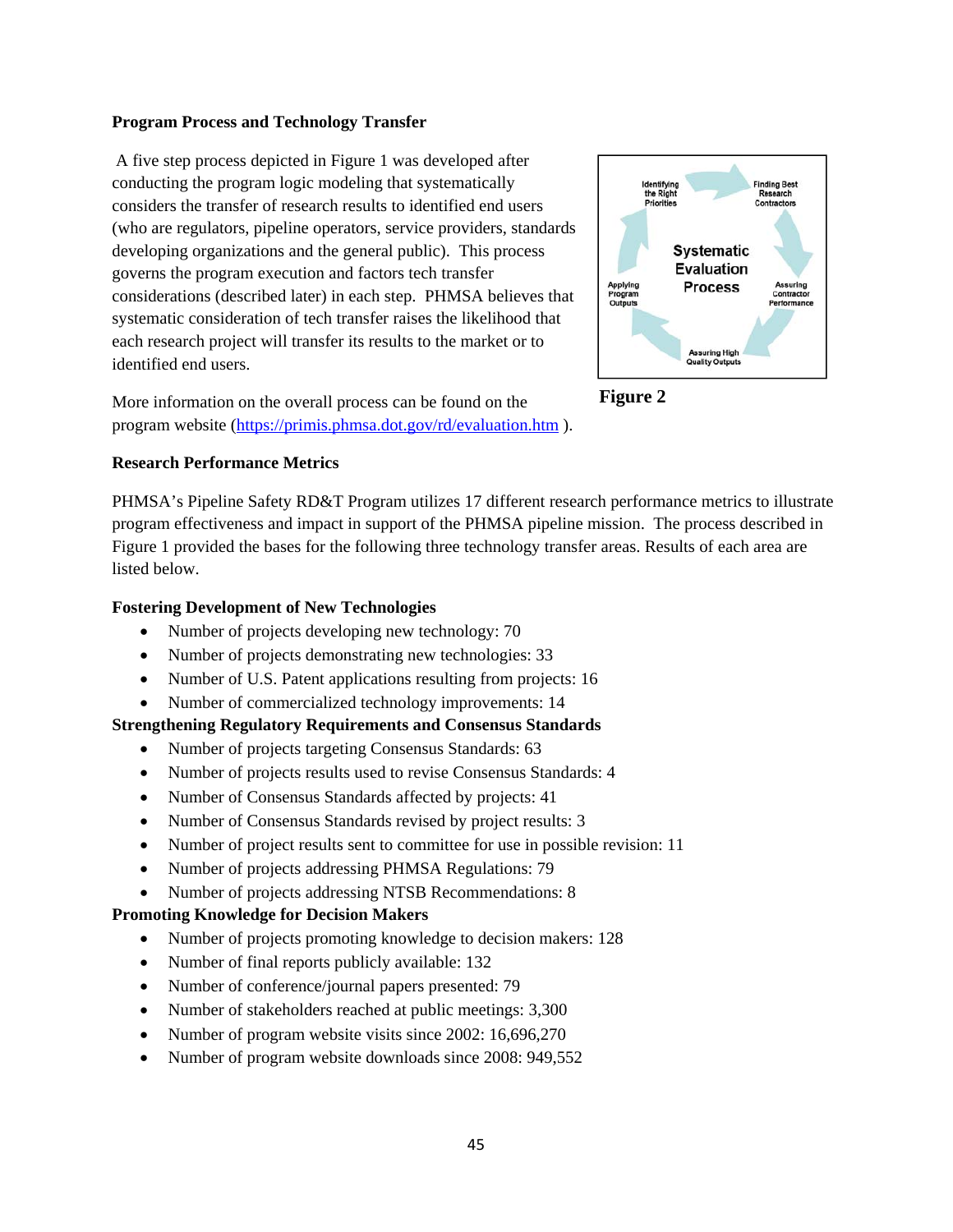The program conducts real-time, annual and periodic data calls, as needed, to improve the level and quality of these performance metrics. The above information is reported as of August 2012 and since the program's modern inception in 2002. The data can be broken out into CY or FY reporting by request.

PHMSA reports retrospectively since there is no true way to predict technology transfer in the future. For example, PHMSA can report that a project developing a new technology is scheduled to conclude on a future date but cannot predict or guarantee that the technology under development will be commercialized on that date. Some projects require future phases of research work or in-field demonstrations to facilitate the technology transfer. In other cases additional time is necessary to resolve Intellectual Property requirements to facilitate the technology transfer. Reporting annual future targets may provide erroneous information because actual results may never match with targeted dates. To overcome this challenge, PHMSA annually re-visits research project team members to inquire whether the status has changed and that the solution is now in the market. This process supports the various metrics used.

Please visit https://primis.phmsa.dot.gov/rd/performance.htm for much more information within PHMSA's pipeline technology transfer goals and related investments.

# **Considerations for Technology Transfer Goals**

PHMSA has many considerations for each goal area and utilizes its contractual authorities as much as possible within the process depicted in Figure 1 to maximize the likelihood that research results will transfer to the market. In addition and in general PHMSA believes following these three rules of thumb can improve the chances of success with transferring research results into the market.

Rule No. 1—Plan for technology transfer while identifying the right research priorities.

Rule No. 2—Involve end users (Examples are regulators, pipeline operators & service providers) into the research gap analysis and road mapping activities.

Rule No. 3—Utilize technology demonstrations in front of potential service providers and other end users to qualify/quantify technology readiness.

These three rules are applied where applicable within the tech transfer goals and throughout the program process execution.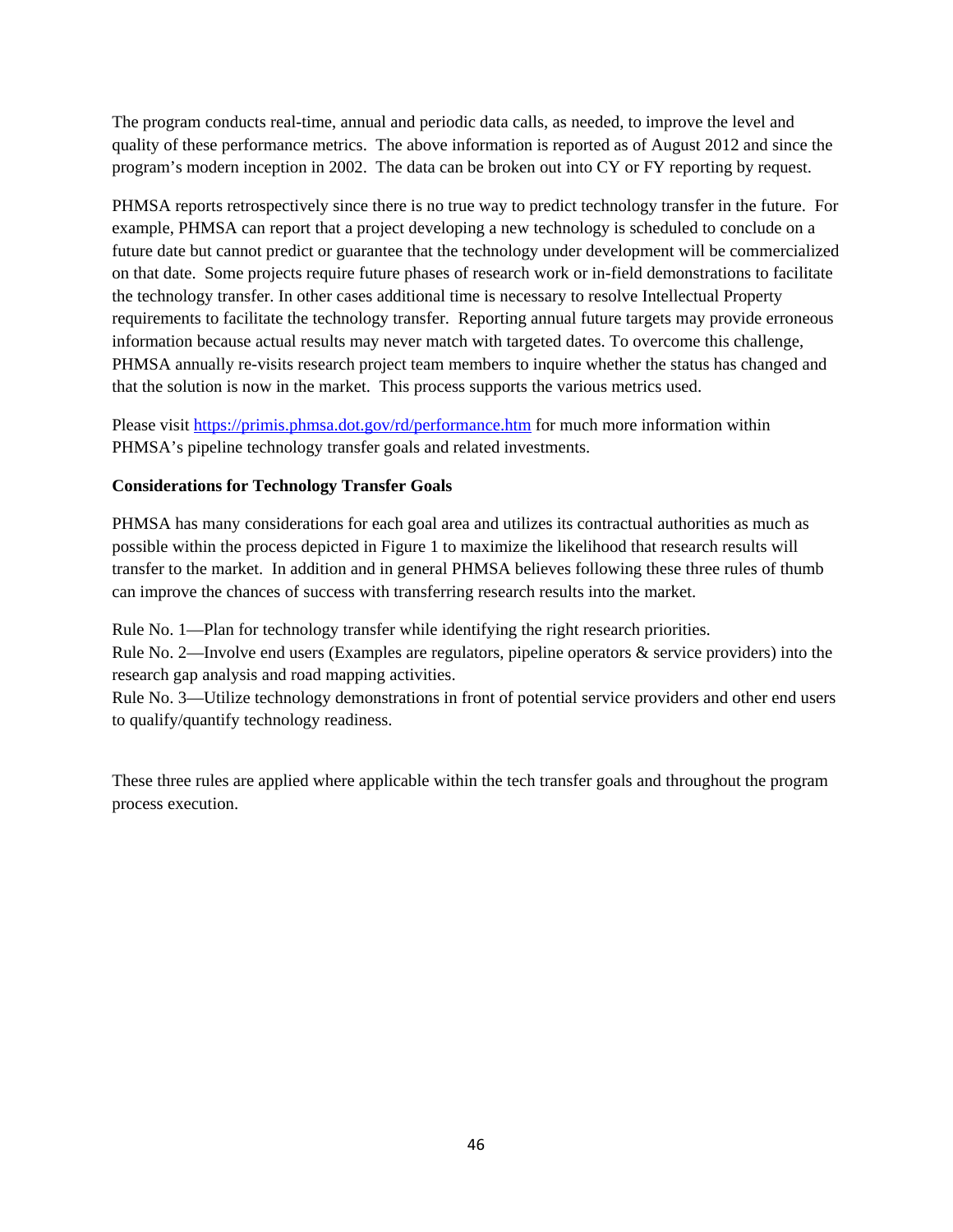# *Developing Technology*

While fostering the development of new or improved technologies PHMSA utilizes technology demonstrations as a means of evaluating the merit of technologies that are reaching the prototype stage. Demonstrations expose the technologies to the environment where the technology must be operated successfully. Demonstrations also promote the deployment and utilization of new technologies through observations and participation by pipeline operators, equipment vendors, standards organizations, and pipeline safety officials. Demonstrations are just one stage in a technology transfer process but can be considered a major milestone for achieving an ultimate research goal.

Technology development for PHMSA occurs within a deployment mentality as directed by the Congress.

PHMSA investment continues beyond proof of concept and concludes when the precommercial technology is effectively demonstrated in the intended operating environment. At that point, the Federal Government's funding is stopped and industry funding continues developing and deploying the technology towards a commercialized technology Figure 2 depicts the readiness level for most technology development projects and factors several issues for consideration.

| PHMSA<br><b>Begins</b><br>Investment |                             | <b>Technology Readiness</b><br>Level (TRL) |                   | PHMSA<br>Condudes<br>Investment |  |
|--------------------------------------|-----------------------------|--------------------------------------------|-------------------|---------------------------------|--|
|                                      |                             |                                            | <b>Field Test</b> |                                 |  |
| Proof of Concept                     |                             | <b>Test Bed</b><br><b>Test Rig</b>         |                   | commercialization               |  |
|                                      |                             |                                            |                   |                                 |  |
|                                      |                             |                                            | Launchers         |                                 |  |
|                                      |                             | <b>Communications &amp; Software</b>       |                   |                                 |  |
|                                      | <b>Packaging or Housing</b> |                                            |                   |                                 |  |
|                                      |                             |                                            | <b>Sensor</b>     |                                 |  |



# *Strengthening Consensus Standards*

Many regulators, including PHMSA, incorporate consensus standards into the Code of Federal Regulations (CFR). The goals of incorporation are to strengthen and streamline the code, be less prescriptive, be consistent with federal guidance and promote performance to drive how regulations are met. National consensus standards carry the weight of law when incorporated by reference into the CFR. Consensus Standards constantly need new scientific information and knowledge to be effective and relevant. They are continually reviewed and upgraded by committees of engineers and other technical experts. The intent is to ensure standards support the safe design, construction, operation, maintenance and repair of pipelines.

Research targeting consensus standards provides new knowledge needed to keep standards current and relevant to their intended purposes. The PHMSA program is funding research to strengthen consensus standards and expand their applicability. Significant time and resources are spent reaching agreement on a research strategy at R&D Forums and other public events. It's imperative that knowledge from the research is transferred to Standards Developing Organizations. PHMSA is working to transfer the research benefit of projects addressing standards while providing knowledge transfer to the standardsdevelopment process.

To ensure success with this research program objective, PHMSA and the Pipeline Standards-Developing Organizations Coordinating Council executed a Memorandum of Agreement (MOA). The MOA is improving cooperation and coordination between the Parties to simplify a more effective and efficient integration of pipeline safety research and development results into the development and revision of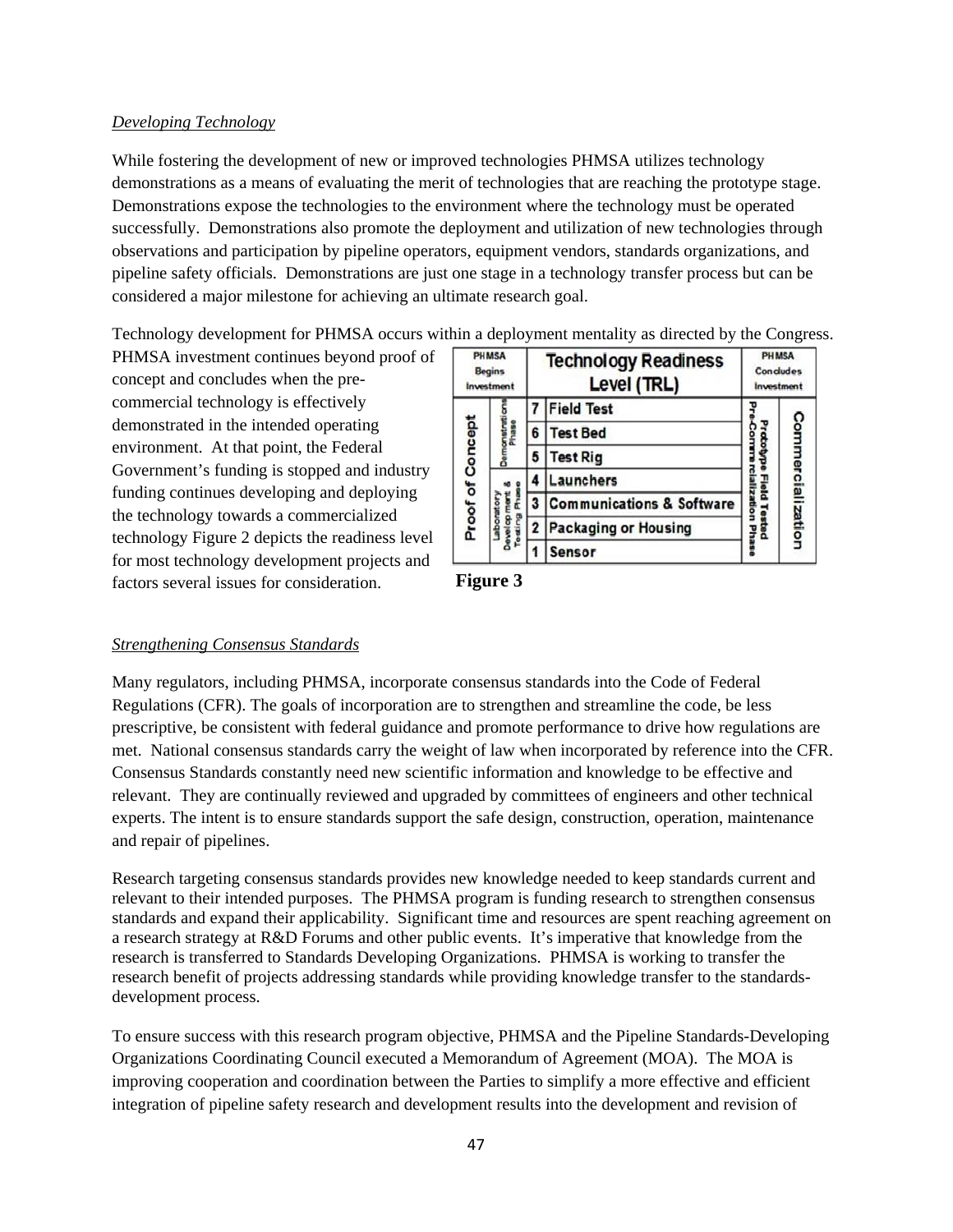voluntary consensus technical standards. The systematic process described in the MOA is critical to ensure knowledge from pipeline safety research is transferred to end users.

# *Generating and Promoting New Knowledge*

Research can generate an enormous amount of knowledge. The challenge is putting this knowledge into the hands of decision makers who can use it. Knowledge not transferred is wasteful, and can set back progress toward overcoming challenges.

PHMSA provides general knowledge to decision makers. PHMSA categorizes general knowledge as research focused on the feasibility of an emerging issue, parametric studies to pull known knowledge into a single comprehensive report and work addressing issues tied to no known industry consensus standards.

Agreement is reached at collaborative events such as R&D Forums about what general knowledge research is required. Diverse merit review panels review proposed research and recommend projects for award.

Through funding agreements, PHMSA mandates several actions that the researcher must take to promote project results. This is our approach for all PHMSA R&D awards (technology / standards / general knowledge). The following are examples of how all awarded research is promoted to decision makers.

- Requirement to submit results to a public conference / forum / symposium / workshop or trade journal;
- Requirement to report any application for a U.S. Patent;
- Requirement for an output or final meeting via a webinar or in person with invited decision makers and stakeholders;
- Collaborative public events such as R&D Forums and Workshops where ongoing work or results are presented; and
- Annual R&D Peer Reviews where knowledge of the research is reviewed and promoted
- PHMSA's Pipeline Safety R&D Website where project progress and results are posted.

It should be noted that PHMSA participates in the Department's Small Business and Innovative Research (SBIR) Program (http://osdbuweb.dot.gov/Procurement/sbir.cfm). All SBIR Phase I efforts are classified as general knowledge by the PHMSA program even though these efforts address technology development. It is only within a Phase II or III effort that PHMSA would categorize the investment as developing technology. PHMSA's participation in the SBIR program has identified several Small Business research teams who later compete in PHMSA's Broad Agency Announcements. This action resulted in the Small Business research team successfully commercializing new technologies.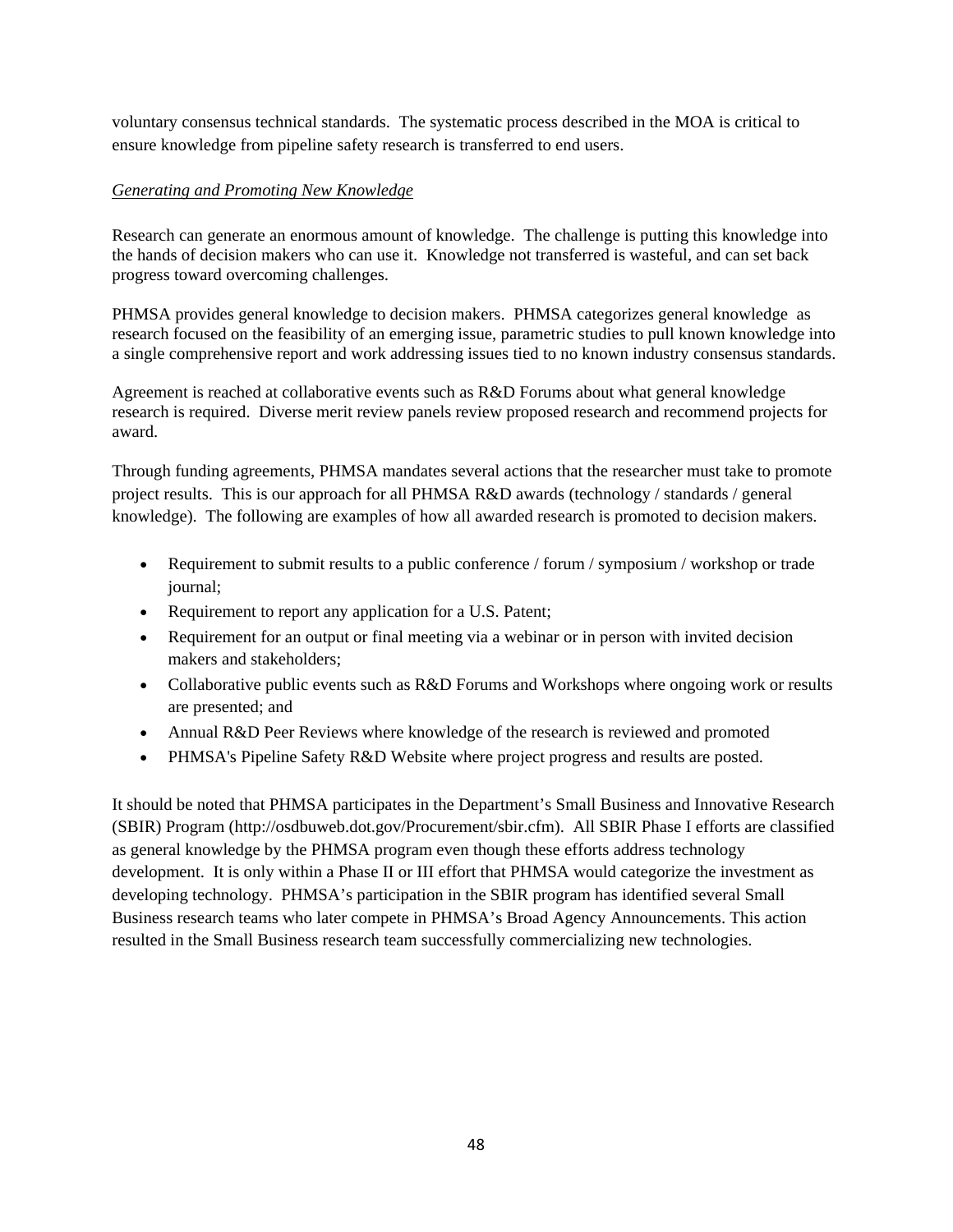# **Appendix 8: Research and Innovative Technology Administration (RITA)**

# **Technology Transfer**

The Norman Y. Mineta Research and Special Programs Improvement Act (P.L. 108-426, 118 Stat. 243, November 30, 2004) specifically grants powers and duties to the Research and Innovative Technology Administration (RITA), powers and duties as prescribed by the Secretary for "coordination, facilitation and review of the Department's research and development programs and activities;" [The Mineta Act, § 4(a) (2), Powers and Duties of the Administrator]. Part of RITA's mission is to coordinate and foster research activities across all DOT modes, thus the modes are inherently RITA's internal stakeholders. These stakeholders play major roles in the diverse areas of the Department's research.

RITA coordinates technology transfer efforts with DOT Operating Administrations in response to the Technology Transfer Commercialization Act of 2000<sup>4</sup>, and the Stevenson-Wydler Technology Innovation Act of 1980<sup>5</sup>. RITA's mission is to help identify and facilitate solutions to the challenges and opportunities facing America's transportation system through coordinating, facilitating, and reviewing USDOT's research and development programs.

RITA is involved with other departmental technology transfer activities, some examples include: DOT representation in the Federal Laboratory Consortium for Technology Transfer and active participation in the Inter-agency Working Group on Technology Transfer chaired by the Department of Commerce. Also, RITA is finding ways to leverage technology transfer practices from other Federal agencies to the Department.

# **University Transportation Centers**

The University Transportation Centers (UTC) Program is managed by RITA in a new competitive environment for the purpose of conducting multi-modal and multi-disciplinary research, education and technology transfer activities in support of Departmental priorities. Universities publish their research projects on various public websites (Transportation Research Board, UTC websites, and others) and submit electronic copies to various stakeholders. Universities are also required to report on technology transfer and intellectual property activities, such as invention disclosures and patent application filings. They must also report on the impacts technologies of their technologies, whether it be an invention, best practice, or other conceivable benefit. Any transfer of results to the government or industry and instances where the research led to the initiation of a start-up company will now be reported. RITA is looking to hire a patented bar attorney to support DOT's role in intellectual property related activities.

# **Research HUB**

RITA's new Research Hub is a web-based, searchable database of the Department's latest research, development, and technology projects, showcasing its research portfolio at the project level for the first time. The database pulls information from over 20 different data sources into a central repository of active and recently completed projects from ten Operating Administrations. The database has been developed in response to OMB and GAO's request for a *"DOT-wide database of all of DOT's RD&T projects that will support RITA's coordination, facilitation, and review efforts"6* . Before the Research Hub was available, any requests for project-level information on DOT's research portfolio from external stakeholders or

<sup>&</sup>lt;sup>4</sup> 42 U.S.C. 7261c<br><sup>5</sup> 15 U.S.C. 3701 et seq.<br><sup>6</sup> United States Government Accountability Office. (2006). TRANSPORTATION RESEARCH. *Opportunities for Improving the Oversight of DOT's Research Programs and User Satisfaction with Transportation Statistics.* GAO‐06‐ 917.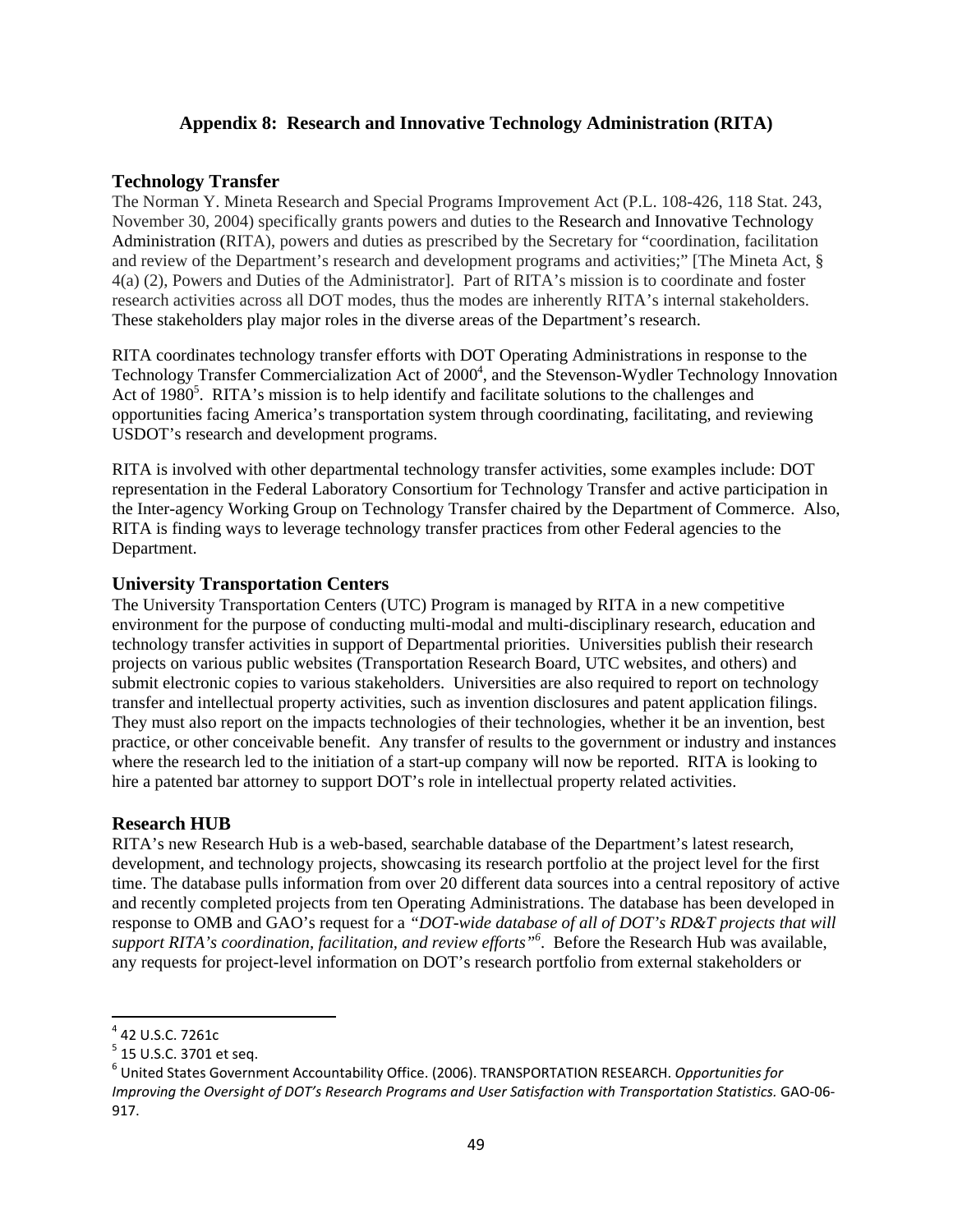members of the public would have to be addressed through time-consuming "data call" exercises that pulled DOT staff from around the Department away from their normal responsibilities.

Work on the current initiative began in 2010, a proof-of-concept project verified the feasibility of the multi-data source approach and this initial project's success led to an early 2011 decision to establish the database as a permanent DOT resource and expand its content to DOT's Operating Administrations. It was also decided to include research products and outputs in the database and to document "real-world" project impacts to demonstrate the value of DOT's research investment. The Research Hub was released as a beta version to the public in January 2012, receiving positive feedback from DOT staff, external stakeholders, and the transportation research community. Plans are underway to release an upgraded 1.0 version in 2013.

Discussions have been held with staff from the White House Office of Science and Technology Policy to use the Research Hub to represent DOT in the STAR Metrics Initiative, which seeks to establish a Federal-wide database of RD&T projects, products, and outcomes. It is expected that the Research Hub will join this initiative in late 2012.

DOT programs in various Operating Administration RD&T offices, along with the UTC grants program, and tools such as the Research Hub, are examples of how DOT engages in enhancing its technology transfer program and create avenues for commercialization opportunities.

#### **Annual Performance Report on Technology Transfer**

Every year, the Department of Commerce (DOC) submits a Federal Laboratory T2 Fiscal Year Summary Report to the President and the Congress in accordance with 15 USC Sec  $3710(g)(2)$  summarizing the implementation of technology transfer authorities established by the Technology Transfer Commercialization Act of 2000 (P.L. 106-404) and similar legislation. RITA prepares and submits the report for DOT agencies.

#### **Transportation Safety Institute**

The Transportation Safety Institute (TSI) provides knowledge transfer, a form of technology transfer, through training, products, and services to the transportation community through innovative methods and industry standards. TSI incorporates the latest research and science into its curriculum to transfer timely and relevant information to each student. TSI staff members are national experts in their fields of study and have proven skills in the science of accident and crash investigation. Each year, approximately 25,000 transportation professionals receive the most up-to-date DOT safety training available, and TSI creates learning environment geared to speed the application of training back to the job.

For more than 40 years, TSI has been improving the safety of our transportation system by teaching cutting-edge technologies and techniques to transportation safety practitioners around the world. Read more about how TSI transfers knowledge and technology every day in the 2011 Significant Accomplishments report.

#### **John Volpe Transportation Research Center**

The Volpe Center, located in Cambridge, Massachusetts, has been helping the transportation community navigate the most challenging problems for more than 40 years. As the National Transportation Systems Center, our mission is to improve transportation by anticipating and addressing emerging issues and advancing technical, operational, and institutional innovations across all modes.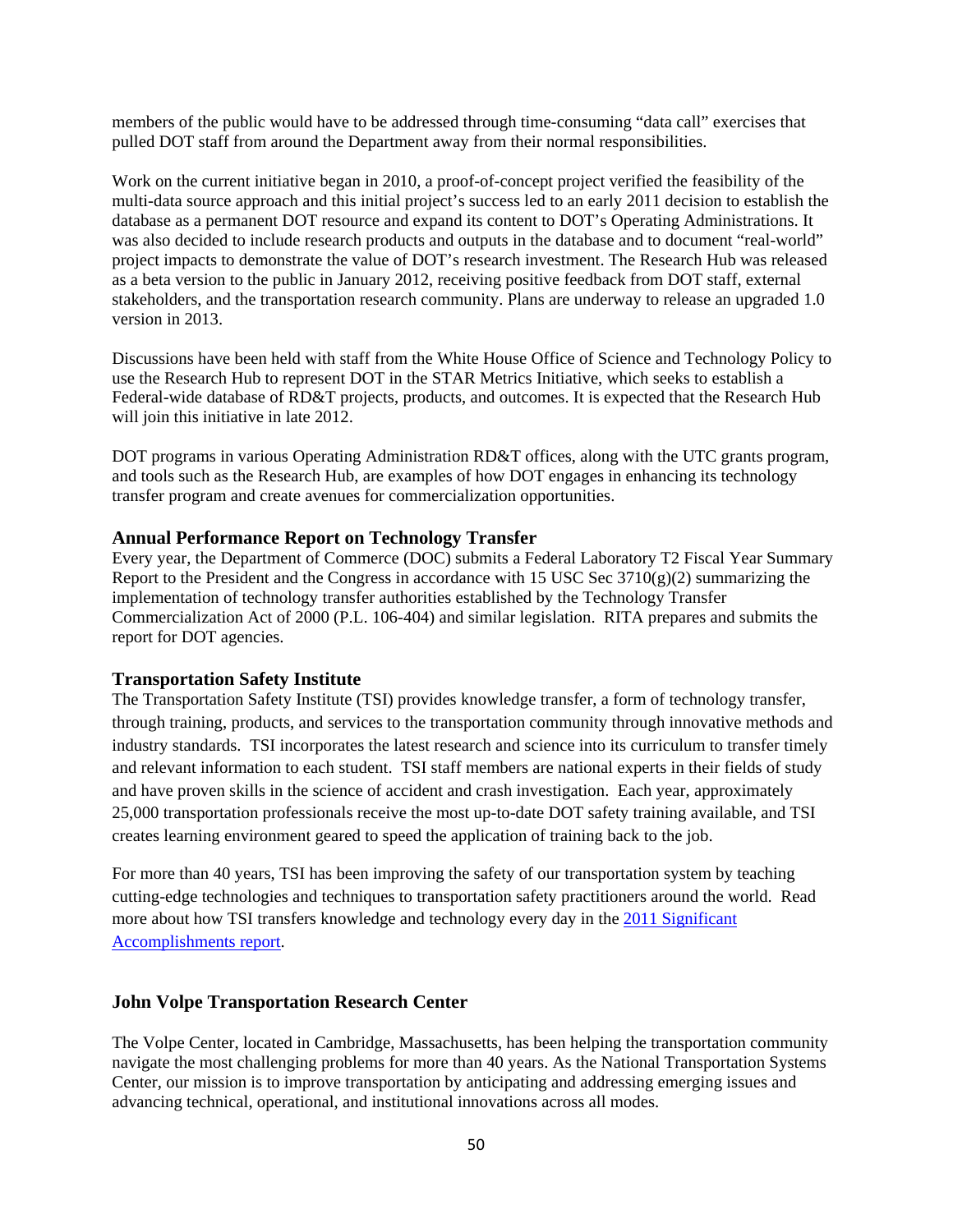Part of the U.S. Department of Transportation's Research and Innovative Technology Administration, Volpe is a unique Federal agency that is 100 percent funded by sponsor projects. As a result, technology transfer activities are influenced by research sponsors, who have a controlling interest in managing the intellectual property that results from sponsored activities. We partner with public and private organizations to assess the needs of the transportation community, evaluate research and development endeavors, assist in the deployment of state-of-the-art transportation technologies, and inform decisionand policy-making through our comprehensive analyses.

Home to renowned multidisciplinary expertise in all modes of transportation, Volpe serves its sponsor agencies with advanced technologies, research, and programs to ensure a fast, safe, efficient, accessible, and convenient transportation system that meets vital national and international interests and enhances the quality of life for the traveling public, today and into the future.

As a federal laboratory, the Volpe Center actively seeks technology transfer opportunities through a variety of means, including Cooperative Research and Development Agreements, research reports, technical presentations at conferences and workshops, and webinars on topics of national interest among transportation decision makers. Patent and copyright protection is used as appropriate; however, to the extent possible, access to innovations that serve the public good are provided at minimal or no cost to users. Currently, the Maritime Safety and Security Information System (MSSIS) and the Aviation Environmental Design Tool (AEDT) exemplify how the Volpe Center works closely with its sponsors to transfer innovative concepts into practice.

Initially developed for the Navy, MSSIS is a freely-shared, unclassified, near real-time vessel data collection and distribution network. Participating countries share data from Automatic Identification Systems (AIS) and other maritime-related systems. MSSIS enables collaboration and data-sharing among international participants, with a primary goal of increasing maritime security and safety. Volpe's Transview (TV32) client software for MSSIS, serves as a common system interface and vessel tracking display for users. TV32 offers standalone display features and functions as a gateway for users to access and contribute to the aggregated, global dataset. MSSIS received an Innovation in American Government Award from the Harvard University Ash Institute in 2008 and a Federal Laboratory Consortium Excellence in Technology Transfer Award in 2010. As of September 2012, 72 nations around the globe participate in the MSSIS network –as the wave of innovation continues under the ongoing sponsorship by the Department of Defense.

The Aviation Environmental Design Tool (AEDT) was developed in cooperation with the Federal Aviation Administration (FAA) Office of Environment and Energy and released in early 2012. AEDT is a software system that dynamically models aircraft performance in space and time to produce and consider the interdependencies between fuel burn, emissions and noise. AEDT is licensed by the FAA at \$1,000 for a single site license, with lower per site costs for multiple site licenses. Revenue is used to offset the costs of ongoing AEDT maintenance and support. Since April 2012, AEDT has been transferred to several dozen organizations and interest continues to grow domestic and international regulatory bodies, air traffic service providers, airports, consultants, academia, environmental organizations, industry organizations, as well as airframe and engine manufacturers.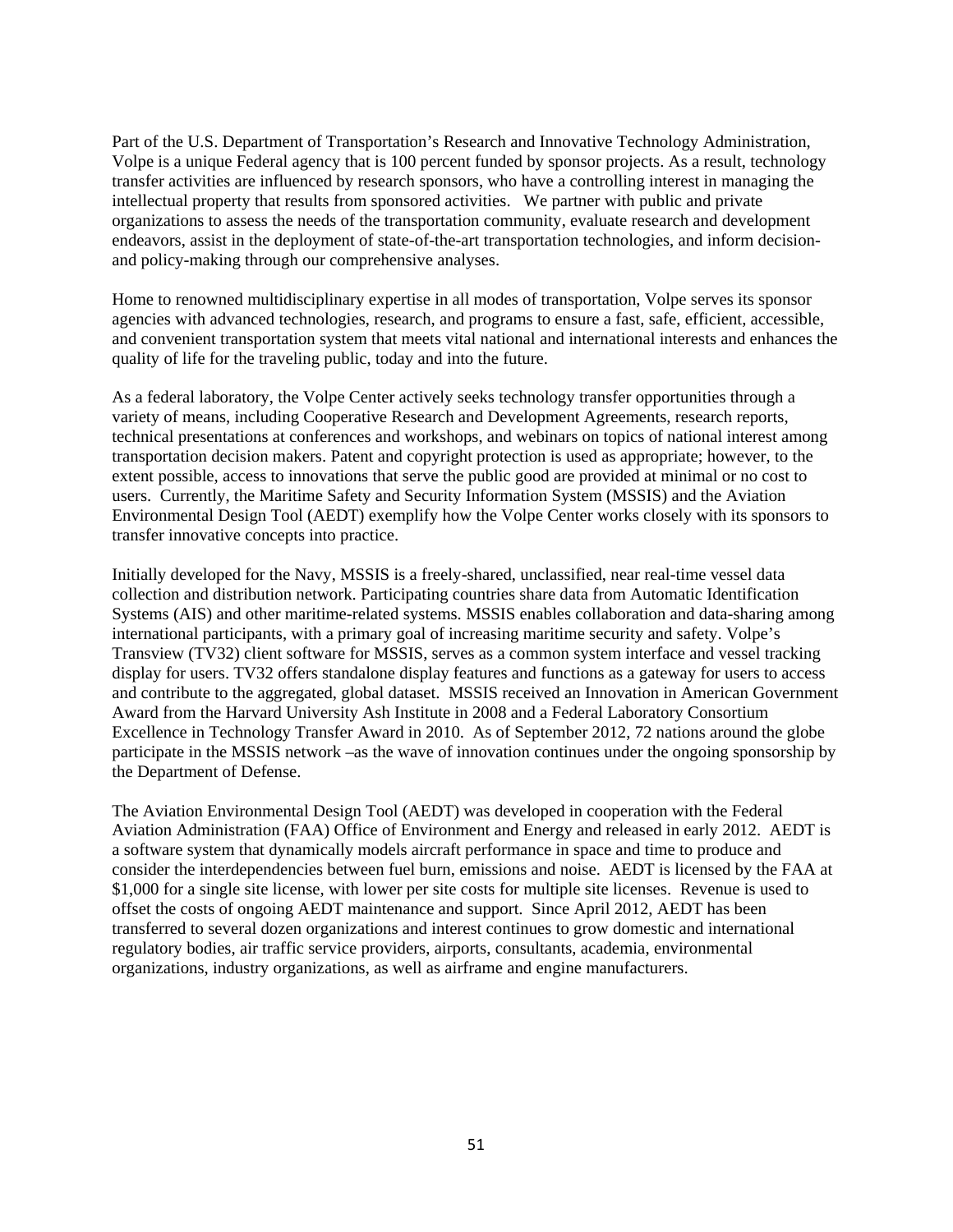# **Appendix 9: Small Business Innovation Research Program**

#### **Small Business Innovation Research Program**

Congress established the Small Business Innovation Research (SBIR) Program to stimulate technological

**SBIR 2.0** In June, 2010 the U.S. Small Business Administration (SBA) led an initiative called SBIR 2.0. This initiative was aimed at making the SBIR Program more efficient and entrepreneur friendly. DOT SBIR 2.0 initiatives are:

- Streamlining and simplification, to reduce time from selection to award. Beginning in Fiscal Year 2011 (FY 2011), the SBA required all federal SBIR Programs to meet and report annually on contract and grant award times as part of their agency submission of the SBIR Program annual report.
- Bridge financing: The Phase II B Bridge Financing Program provides select DOT Phase II awardees a onetime financial bridge award to accelerate the commercialization of the innovation to the marketplace. DOT Phase II awardees seeking Phase II B SBIR funding are encouraged to also seek private sector matching funds and/or in-kind investment.
- Technology Transfer. This Technology Transfer Pilot Program is modeled after a highly successful NIST SBIR Technology Transfer Program with the intent of using the SBIR Program to complete intramural research that requires further research and development for the innovation to move successfully to the marketplace.

innovation, utilize small business to meet federal research and development needs, encourage participation by minority and disadvantaged businesses in technological innovation, and increase private sector commercialization of innovations derived from federal R&D. The Volpe National Transportation Systems Center administers the US DOT SBIR program on behalf of the US DOT modal agencies. The modal agencies provide the topic areas for SBIR solicitations.

Since 2010, the DOT has worked to improve Program efficiency, streamline processes whiles also establishing opportunities to enhance commercialization outputs and accelerate contract award times.

The DOT SBIR Program publishes SBIR success stories quarterly on the Program website (http://www.volpe.dot.gov/sbir/about.html) and SBA www.sbir.gov website. These success stories describe the path from research to commercialization and highlight the partnerships that aided in moving the innovation from the lab to the marketplace.

The implementation of the recently passed SBIR Reauthorization<sup>7</sup> will require additional program enhancements as well as performance metrics (Table 4) to further expedite commercialization outputs, obtain greater participation of minority groups and underrepresented areas, and introduce further efficiencies aimed at improving contract award processes. These activities will be implemented to align with the requirements contained in the statute, the SBIR Program Policy Directive and the new Rule on Size and Eligibility.

 $^7$  PL 112-81, National Defense Authorization Act for Fiscal Year 2012, Division E, December 31, 2011.